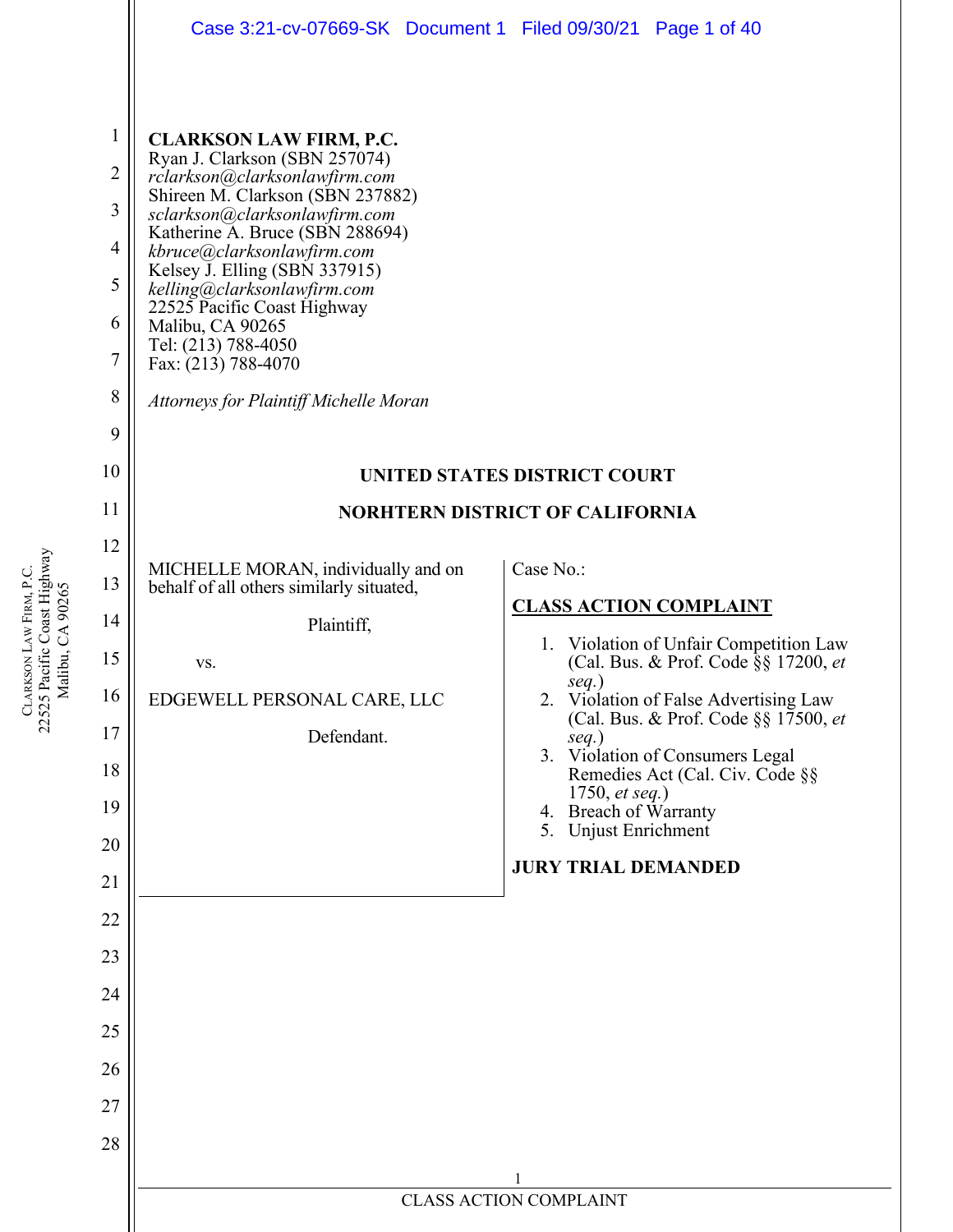### Case 3:21-cv-07669-SK Document 1 Filed 09/30/21 Page 2 of 40

 $\mathbf{1}$ 

CLARKSON LAW FIRM, P.C.<br>22525 Pacific Coast Highway<br>Malibu, CA 90265

#### **TABLE OF CONTENTS**

#### Page No.

| $\overline{2}$ |                 |                                                      | Page No. |
|----------------|-----------------|------------------------------------------------------|----------|
| 3              |                 |                                                      |          |
| $\overline{4}$ |                 |                                                      |          |
| 5              |                 |                                                      |          |
| 6              |                 |                                                      |          |
| 7              | A.              |                                                      |          |
| 8              | <b>B.</b>       |                                                      |          |
| 9              |                 |                                                      |          |
| 10             | A.              |                                                      |          |
| 11             | <b>B.</b>       |                                                      |          |
| 12             | $\mathcal{C}$ . |                                                      |          |
| 13             | D.              |                                                      |          |
| 14             | Ε.              |                                                      |          |
| 15             |                 |                                                      |          |
| 16             |                 |                                                      |          |
| 17             |                 | Violation of California Unfair Competition Law       |          |
| 18             |                 | (Cal. Bus. & Prof. Code §§ 17200, et seq.)           |          |
| 19             | A.              |                                                      |          |
| 20             | <b>B.</b>       |                                                      |          |
| 21             | $\mathcal{C}$ . |                                                      |          |
| 22             |                 |                                                      |          |
| 23             |                 | Violation of California False Advertising Law        |          |
| 24             |                 | (Cal. Bus. & Prof. Code §§ 17500, et seq.)           |          |
| 25             |                 |                                                      |          |
| 26             |                 | Violation of California Consumers Legal Remedies Act |          |
| 27             |                 | (Cal. Civ. Code §§ 1750, et seq.)                    |          |
| 28             |                 |                                                      |          |
|                |                 | <b>CLASS ACTION COMPLAINT</b>                        |          |
|                |                 |                                                      |          |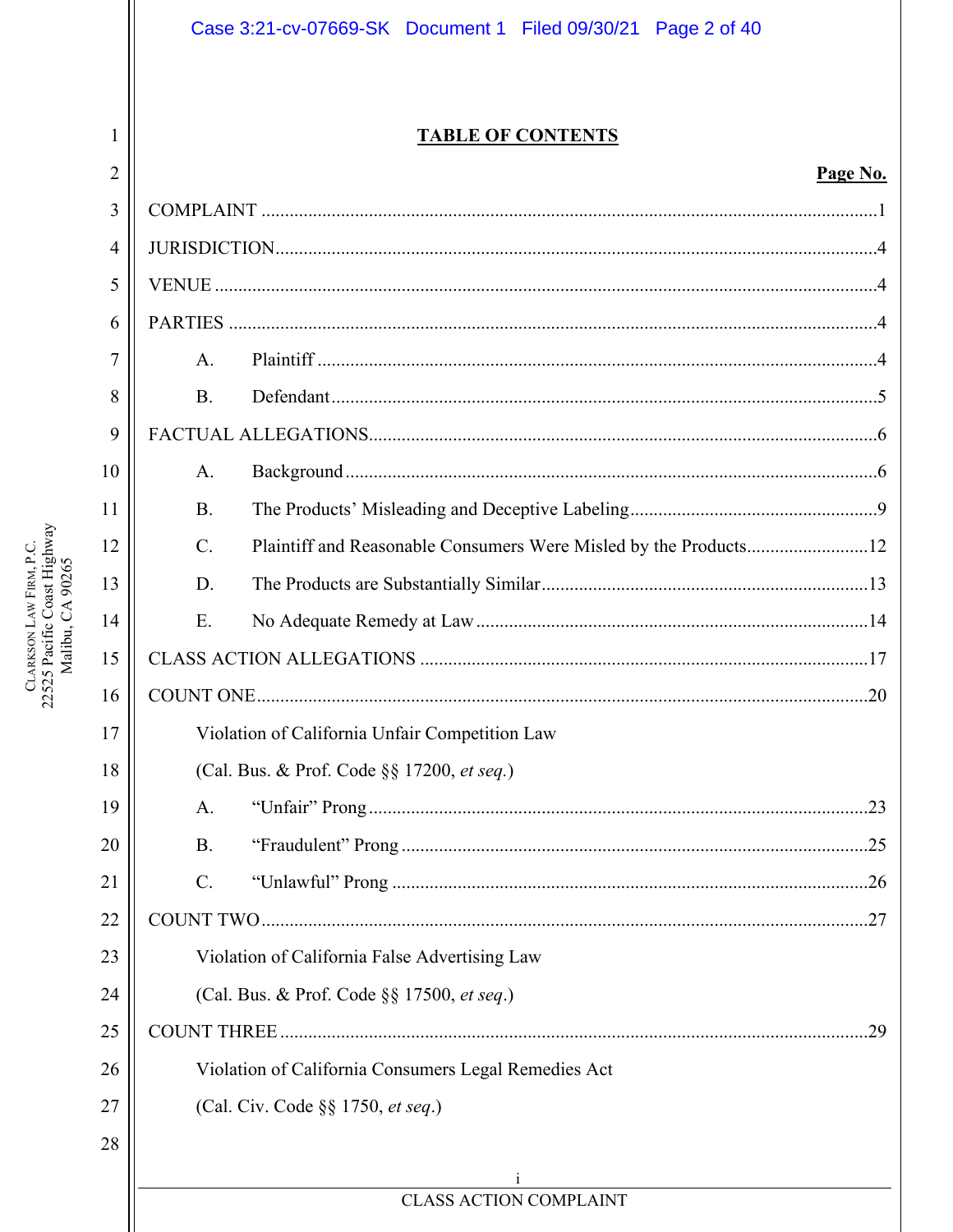### Case 3:21-cv-07669-SK Document 1 Filed 09/30/21 Page 3 of 40

| <b>Breach of Warranty</b>     |
|-------------------------------|
|                               |
| Unjust Enrichment/Restitution |
|                               |
|                               |

| 3                |                                           |
|------------------|-------------------------------------------|
| $\overline{4}$   | Unjust Enrichment/Restitution             |
| 5                |                                           |
| 6                |                                           |
| $\boldsymbol{7}$ |                                           |
| 8                |                                           |
| 9                |                                           |
| 10               |                                           |
| 11               |                                           |
| 12               |                                           |
| 13               |                                           |
| 14               |                                           |
| 15               |                                           |
| 16               |                                           |
| 17               |                                           |
| 18               |                                           |
| 19               |                                           |
| 20               |                                           |
| 21               |                                           |
| 22               |                                           |
| 23               |                                           |
| $24\,$           |                                           |
| 25               |                                           |
| 26               |                                           |
| $27\,$           |                                           |
| $28\,$           |                                           |
|                  | $\rm ii$<br><b>CLASS ACTION COMPLAINT</b> |
|                  |                                           |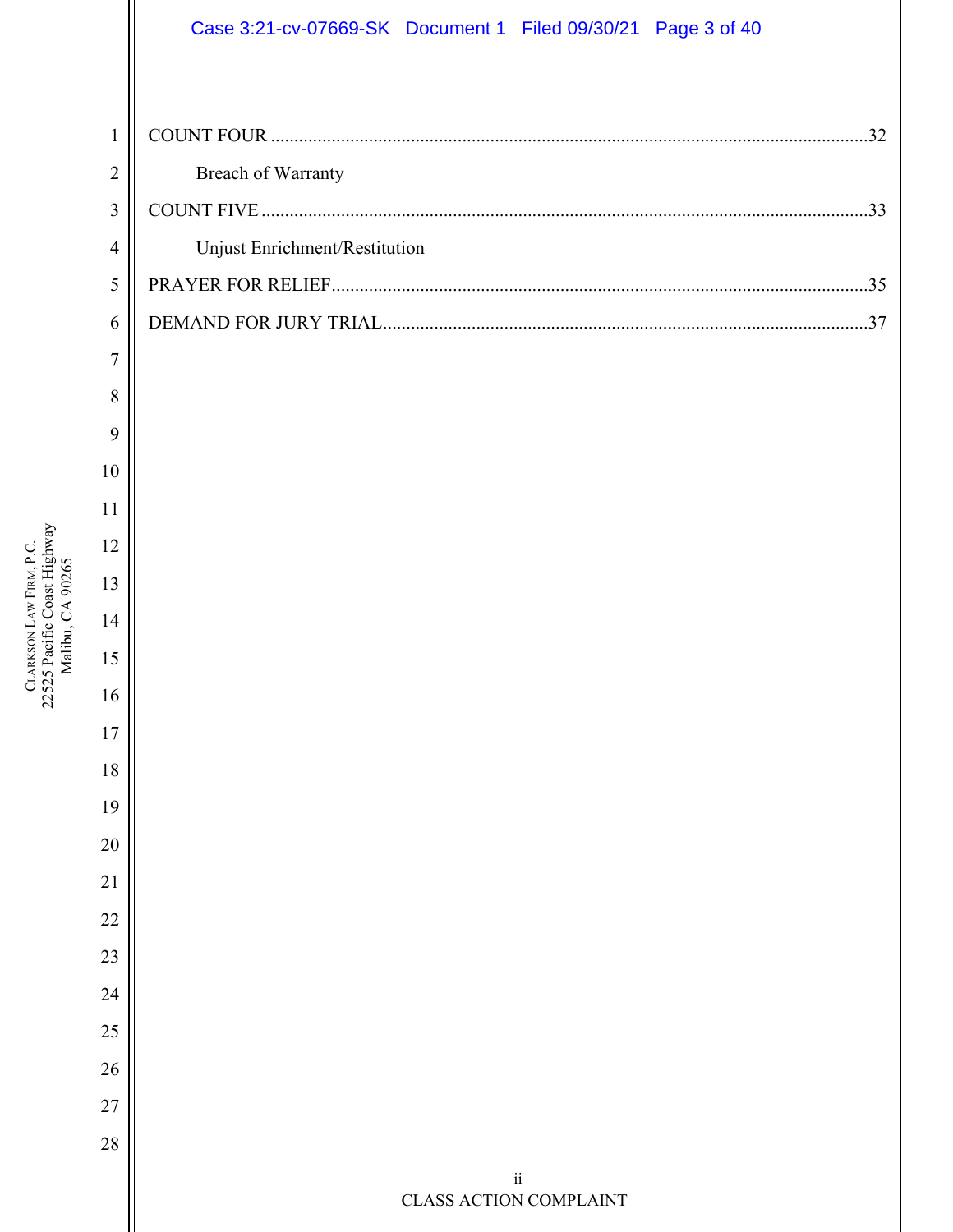#### **COMPLAINT**

1. Plaintiff Michelle Moran ("**Plaintiff**"), individually and on behalf of all others similarly situated, as more fully described herein (the "**Class**" and "**Class Members**"), brings this class action complaint against Defendant Edgewell Personal Care Brands, LLC ("**Defendant**"), and alleges the following upon information and belief, unless otherwise expressly stated as based upon personal knowledge:

2. **Synopsis.** To obtain an unfair competitive advantage in the billion-dollar sunscreen market, Defendant is exposing consumers and the environment (*e.g.* coral reefs and marine life) to harmful chemical active ingredients in their sunscreens by falsely labeling them as "REEF FRIENDLY." Defendant has reaped millions of dollars through this fraudulent scheme based on a s over people and the environment. Specifically, Defendant of its Banana Boat® brand sunscreen products as "REEF FRIENDLY" (hereinafter, **"Reef Friendly Representation," "False Advertising Claim"** and/or ample of the Challenged Representation is depicted on the

> 1 **ACTION COMPLAINT**

<span id="page-3-0"></span>1

2

3

4

5

6

7

8

9

| 11     | calculated business decision to put profits |
|--------|---------------------------------------------|
| 12     | falsely and misleadingly labels certain c   |
| 13     | FRIENDLY" (hereinafter, "Reef Friend        |
| 14     | "Challenged Representation"). An exa        |
| 15     | following page:                             |
| 16     | ///                                         |
| $17$   | ///                                         |
| 18     | ///                                         |
| 19     | ///                                         |
| 20     | 111                                         |
| 21     | $\frac{1}{2}$                               |
| 22     | ///                                         |
| 23     | ///                                         |
| 24     | ///                                         |
| 25     | //                                          |
| 26     | ///                                         |
| $27\,$ | 111                                         |
| 28     |                                             |
|        |                                             |
|        | <b>CLASS</b>                                |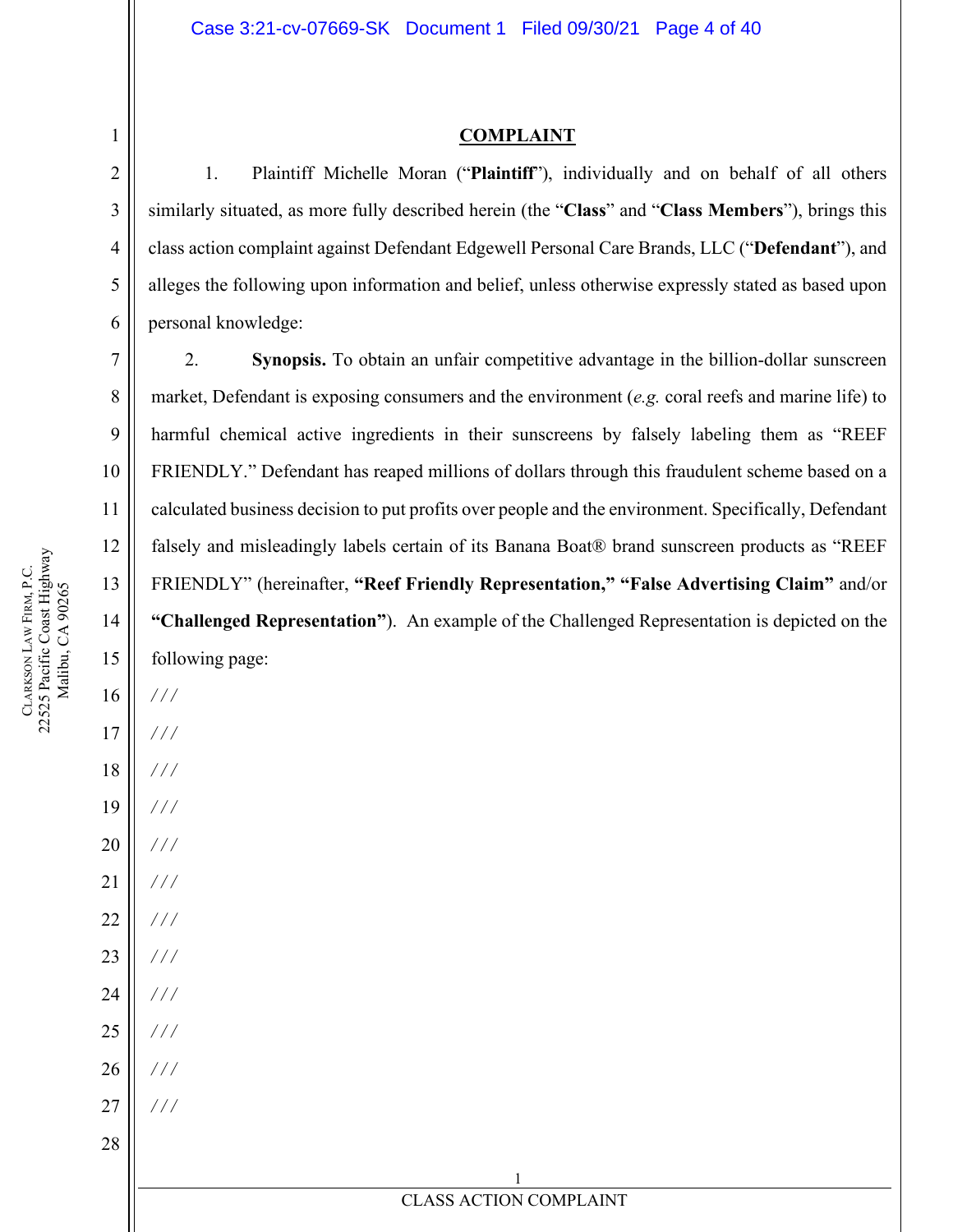

CLARKSON LAW FIRM, P.C.<br>22525 Pacific Coast Highway<br>Malibu, CA 90265 22525 Pacific Coast Highway LAW FIRM, P.C. Malibu, CA 90265 **CLARKSON**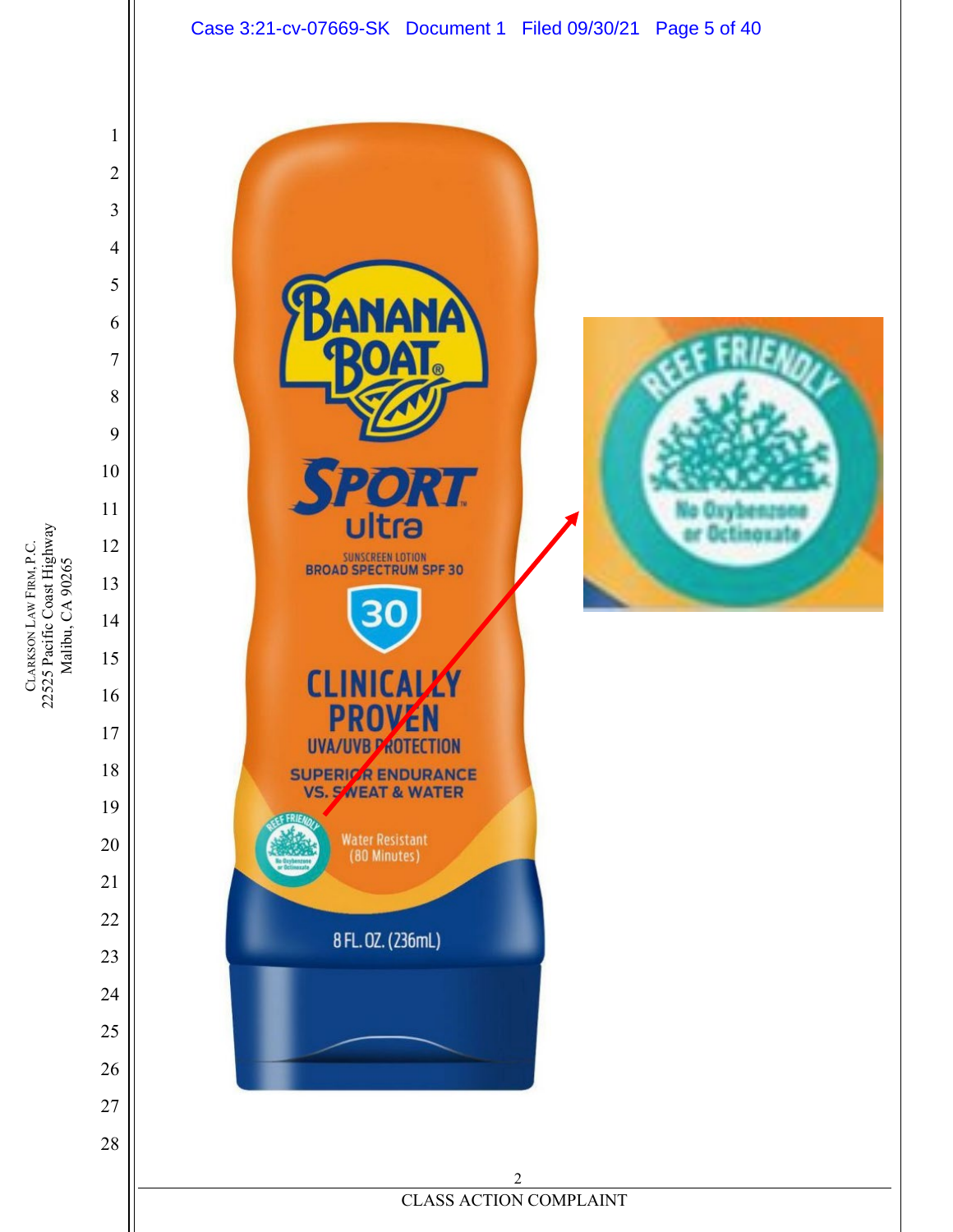#### Case 3:21-cv-07669-SK Document 1 Filed 09/30/21 Page 6 of 40

3. The Challenged Representation has misled reasonable consumers, including Plaintiff, into believing that the Products only contain reef friendly ingredients, in that they only include ingredients that do not cause harm to and/or kill coral reefs. However, contrary to this labeling, the Products actually contain avobenzone, homoslate, and/or octocrylene, which are chemicals that can harm and/or kill coral reefs. Through falsely, misleadingly, and deceptively labeling the Products, Defendant sought to take advantage of consumers' desire for sunscreens that are safe for coral reefs and/or the marine life and related ecosystems that depend on them, while reaping the financial benefits of using less desirable, harmful, and less costly chemicals in the Products. Defendant has done so at the expense of unwitting consumers, as well as Defendant's lawfully acting competitors, over whom Defendant maintains an unfair competitive advantage.

4. **The Products.** The products at issue are Banana Boat® brand sunscreens and sunblocks manufactured and/or marketed by Defendant that contain the Challenged Representation on the labels and/or packaging, in all sizes, forms of topical application (stick, paste, lotion, cream, spray, or mist), and SPFs, which include, but are not necessarily limited to:

- (1) Banana Boat Sport Ultra Sunscreen Lotion (including SPF 15, 30, and 50+, and the 1-, 2-, 3-, 8-, and 12-oz. sizes) (*see* **Exhibit 1A-G** [Product Images]); (2) Banana Boat Sport Ultra Sunscreen Spray (including SPF 15, 30, 50+, and the
- (3) Banana Boat Sport Ultra Sunscreen Stick (including SPF 50+ and 1.5-oz sizes) (*see* **Exhibit 1M** [Product Images]);

6- and 12-oz sizes) (*see* **Exhibit 1H-L** [Product Images]);

- (4) Banana Boat Sport Ultra Sunscreen Lotion (Faces) (including SPF 30 and 3 oz sizes) (*see* **Exhibit 1N** [Product Images]); and
	- (5) Banana Boat Sport Coolzone Sunscreen Spray (including SPF 30, 50+ and 1.8-, 6-, and 12-oz sizes) (*see* **Exhibit 1O-R** [Product Images]) (collectively, the "**Products**").

26 27 28 5. **Primary Objectives.** Plaintiff brings this action individually and on behalf of those similarly situated to represent a National Class and a California Subclass of consumers who purchased the Products (defined *infra*). Plaintiff seeks a monetary recovery of the Products'

1

2

3

4

5

6

7

8

9

10

11

12

13

14

15

16

17

18

19

20

21

22

23

24

25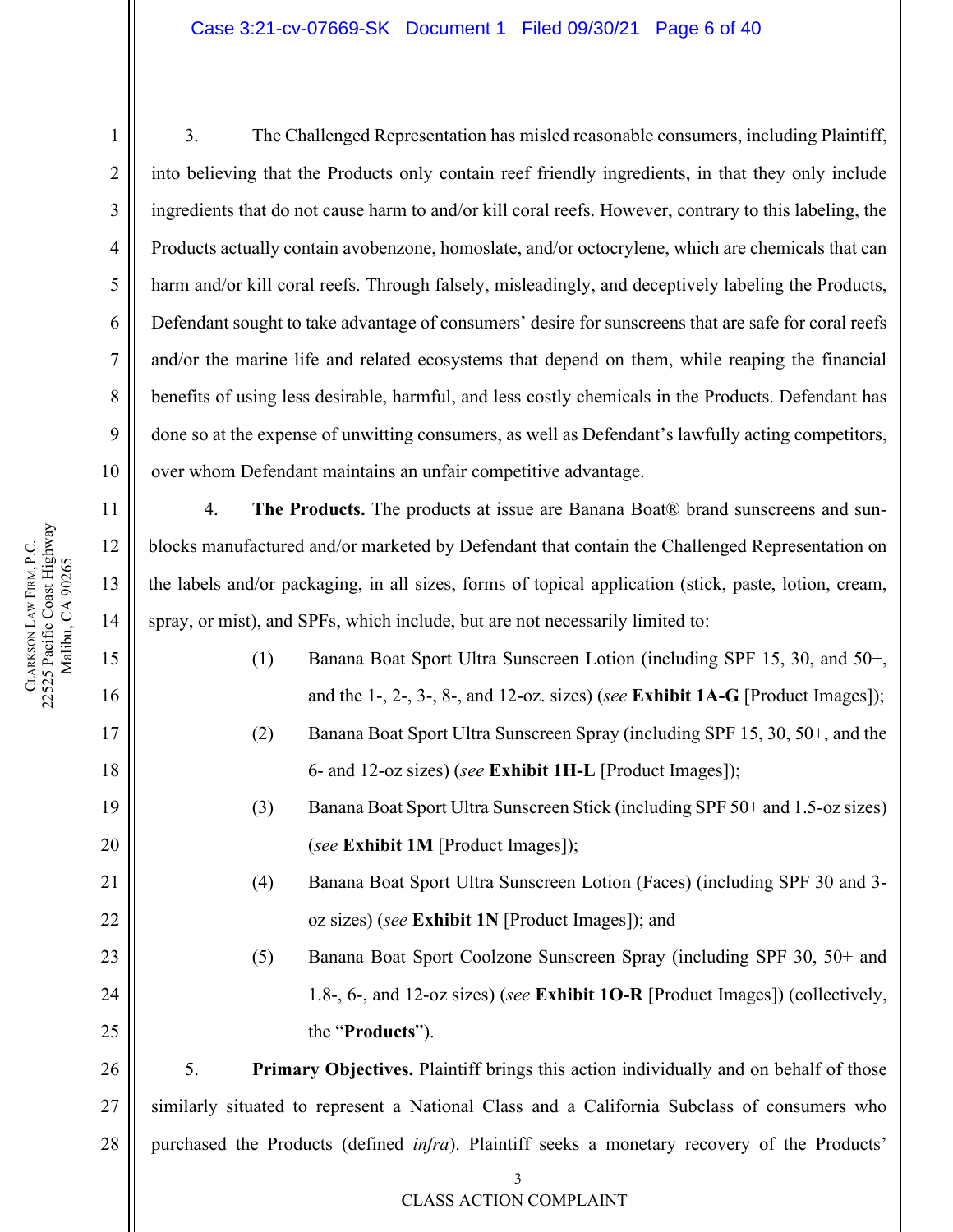purchase price and Defendant's ill-gotten gains, as consistent with permissible law (including, for example, damages, restitution, disgorgement, and any applicable penalties/punitive damages). Plaintiff further seeks injunctive relief to stop Defendant's unlawful labeling and advertising of the Products and to dispel the public's misconception caused by the Challenged Representation, by enjoining Defendant's unlawful advertising practices for the benefit of consumers, including the Class.

#### **JURISDICTION**

6. This Court has original jurisdiction over this action pursuant to the Class Action Fairness Act of 2005, 28 U.S.C. § 1332(d), because the proposed Class consists of 100 or more members; the amount in controversy exceeds \$5,000,000, exclusive of costs and interest; and minimal diversity exists. This Court also has supplemental jurisdiction over the state law claims pursuant to 28 U.S.C. § 1367.

#### **VENUE**

7. Venue is proper in this District under 28 U.S.C. § 1391 because a substantial part of the events and omissions giving rise to Plaintiff's claims occurred in this District. In addition, Plaintiff purchased the unlawful Products in this District, and Defendants have marketed, advertised, and sold the Products within this District.

#### **PARTIES**

#### <span id="page-6-3"></span>**A. Plaintiff**

20 21 22 23 24 25 26 27 28 8. **Plaintiff Michelle Moran.** The following is alleged based upon personal knowledge: (1) Plaintiff is a resident of San Francisco, California. (2) Plaintiff purchased the Banana Boat Sport Ultra Lotion Sunscreen SPF 30 for approximately \$9.90 at a CVS Store in San Francisco, California in the summer of 2021. (3) In making the purchase, Plaintiff relied on the Reef Friendly Representation on the Product's label. (4) At the time of purchase, Plaintiff did not know that this Representation was false, and she believed she was purchasing a sunscreen product that was safe for coral reefs in that they did not contain ingredients that can harm coral reefs. (5) Plaintiff would not have purchased the Product had she known that the Challenged Representation was false and that the Product contained ingredients harmful to coral reefs. (6) Plaintiff continues to see the

1

2

3

4

5

6

<span id="page-6-0"></span>7

8

9

10

11

12

<span id="page-6-1"></span>13

14

15

16

17

<span id="page-6-2"></span>18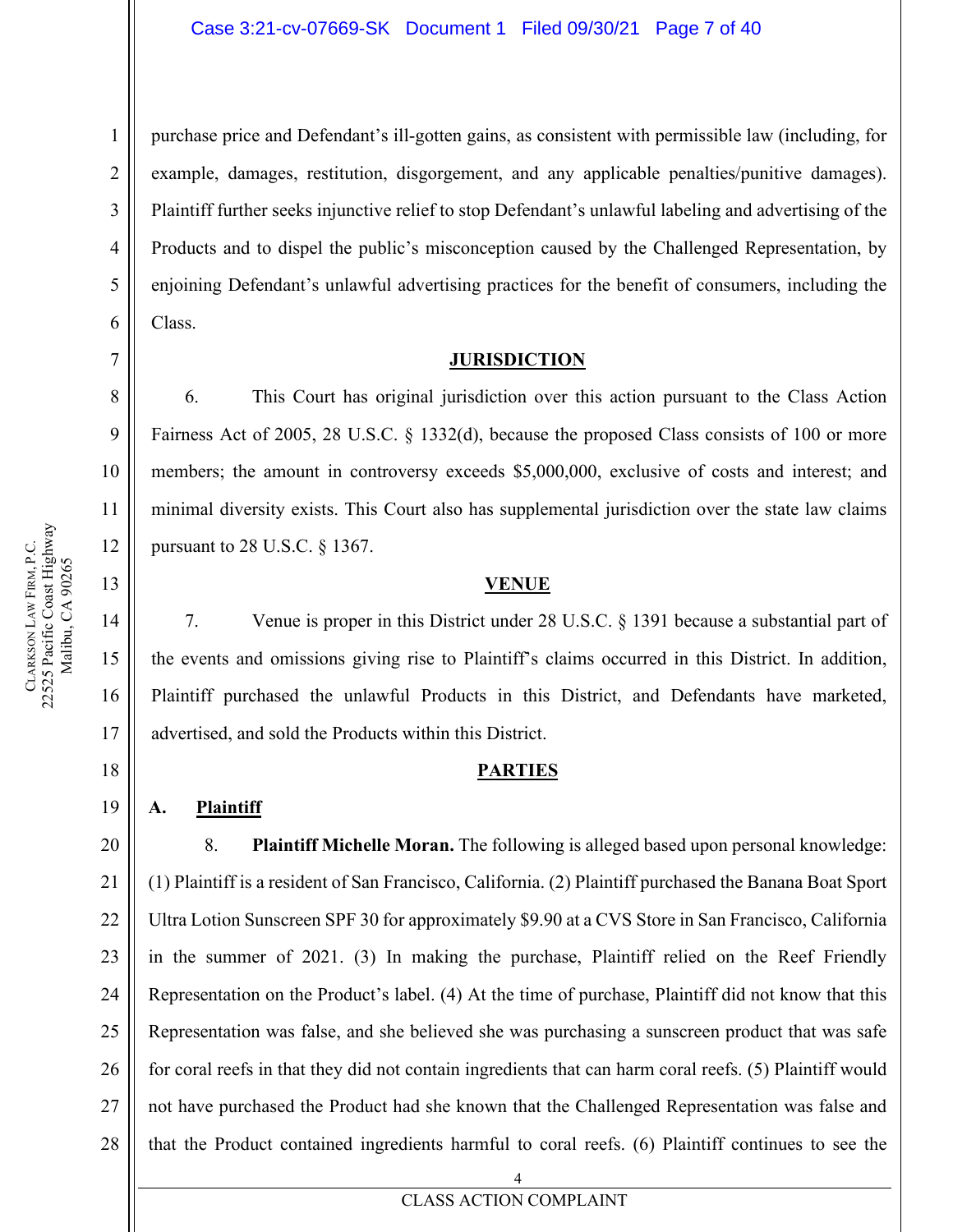Products available for purchase and desires to purchase them again if the Reef Friendly Representation were in fact true. (7) Plaintiff is not personally familiar with ingredients in the Products and does not possess any specialized knowledge, skill, experience, or education in sunscreens, sunscreen ingredients, marine life pollutants, or chemicals hazardous coral reefs and, therefore, Plaintiff has no way of determining whether the Challenged Representation on the Products is true. (8) Plaintiff is, and continues to be, unable to rely on the truth of the Reef Friendly Representation on the Products' labels.

9. **Plaintiff's Future Harm.** If the Products indeed contained only ingredients that were actually "Reef Friendly" as labeled and advertised, Plaintiff would purchase the Products again in the future, despite the fact that the Products were once marred by false advertising or labeling. Therefore, Plaintiff would reasonably, but incorrectly, assume the Products were improved. In that regard, Plaintiff is an average consumer who is not sophisticated in marine toxicology or sunscreen formulation and does not know the meaning or the import of the Products chemical ingredients. Accordingly, Plaintiff is at risk of reasonably, but incorrectly, assuming that Defendant fixed the formulation of the Products such that Plaintiff may buy them again, believing they were no longer falsely advertised and labeled.

#### <span id="page-7-0"></span>**B. Defendant**

18 19 20 21 22 23 24 25 26 27 28 10. **Defendant Edgewell Personal Care LLC ("Edgewell")** is a limited liability company headquartered in Connecticut, with its primary place of business in Shelton, Connecticut, and was doing business in the state of California during all relevant times. Directly and through its agents, Defendant Edgewell has substantial contacts with and receives substantial benefits and income from and through the State of California. Defendant Edgewell is one of the owners, manufacturers, and/or distributors of the Products, and is one of the companies that created and/or authorized the false, misleading, and deceptive labeling of the Products. Defendant Edgewell and its agents promoted, marketed and sold the Products at issue in this jurisdiction and in this judicial district. The unfair, unlawful, deceptive, and misleading False Advertising Claims on the Products were prepared, authorized, ratified, and/or approved by Defendant Edgewell and its agents, and were disseminated throughout California and the nation by Defendant Edgwell and its agents to

1

2

3

4

5

6

7

8

9

10

11

12

13

14

15

16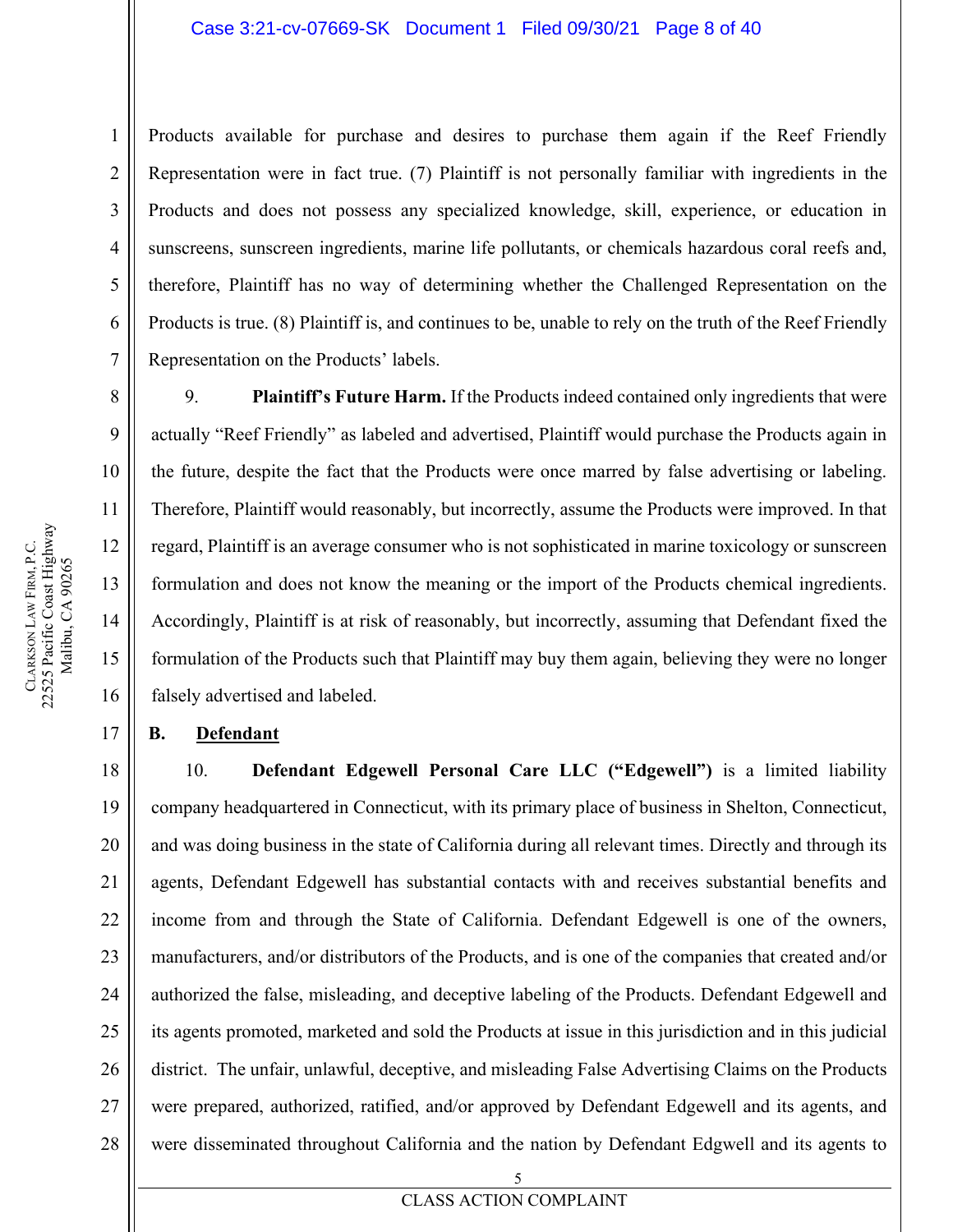<span id="page-8-0"></span>deceive and mislead consumers into purchasing the Products.

#### **FACTUAL ALLEGATIONS**

#### <span id="page-8-1"></span>**A. Background**

1

2

3

4

5

6

7

8

9

10

11

12

13

14

15

16

17

18

<span id="page-8-2"></span>20

21

11. **Background.** Coral reefs are some of the most diverse ecosystems in the world. Coral reefs protect coastlines from storms and erosion, provide jobs for local communities, and offer opportunities for recreation.<sup>[1](#page-8-2)</sup> Over half a billion people depend on reefs for food, income, and protection.<sup>[2](#page-8-3)</sup> Additionally, coral reef escosystems are culturally important to people around the world.<sup>[3](#page-8-4)</sup> Indeed, the world's largest coral reef is considered to be one of the great seven natural wonders of the world due to its scale, beauty, and biodiversity.<sup>[4](#page-8-5)</sup> Despite their ecological and cultural importance, coral reefs are disappearing at alarming rates. [5](#page-8-6) In fact, some scientists predict that if current trends continue, nearly all coral reefs will disappear over the next twenty to fifty years.<sup>[6](#page-8-7)</sup> In recent years, consumers have become increasingly concerned about protecting coral reefs through individual action, including purchasing reef friendly sunscreen, which is free from chemicals known to harm and kill coral reefs. Thus, "Reef Friendly" sunscreens are rapidly increasing in popularity due to their perceived positive ecological impact.<sup>[7](#page-8-8)</sup>

12. **Harmful Chemicals.** Avobenzone, homoslate, and octrocrylene (collectively, "**Harmful Ingredients**") are chemicals that can harm and/or kill coral reefs.

13. **The HEL—Octrocrylene.** The Haerecticus Environmental Laboratory ("**HEL**") is a

19 nonprofit organization that specializes in research and advocacy in a number of areas including

<sup>1</sup> "Coral Reef Ecosystems," National Oceanic and Atmospheric Administration,

https://www.noaa.gov/education/resource-collections/marine-life/coral-reef-ecosystems (accessed September 29, 2021). <sup>2</sup> *Id.*

<span id="page-8-3"></span>22  $\overline{\overset{\text{3}}{d}}$ .

<span id="page-8-5"></span><span id="page-8-4"></span>23 <sup>4</sup> *Id.*; "Great Barrier Reef," WWF [World Wildlife Fund], https://www.wwf.org.au/what-wedo/oceans/great-barrier-reef#gs.b5pmtu (accessed Sept. 29, 2021).<br><sup>5</sup> *Id.*<br><sup>6</sup> "Nearly All Coral Reefs Will Disappear Over the Next 20 Years, Scientists Say," Forbes (2020),

<span id="page-8-6"></span>24

<span id="page-8-7"></span>25

<span id="page-8-8"></span>26 27 28 https://www.forbes.com/sites/trevornace/2020/02/24/70-90-percent-of-coral-reefs-will-disappear-<br>over-the-next-20-years-scientists-say/?sh=70e461da7d87 (accessed Sept. 29, 2021).<br><sup>7</sup> "Reef Safe Sunscreen Guide," Save the Re sunscreen/ (accessed Sept. 29, 2021); "How to Know if Your Sunscreen is Killing Coral Reefs – and the Brands to Try Instead," Travel and Leisure, https://www.travelandleisure.com/style/beauty/reef-safe-sunscreen (accessed Sept. 29, 2021).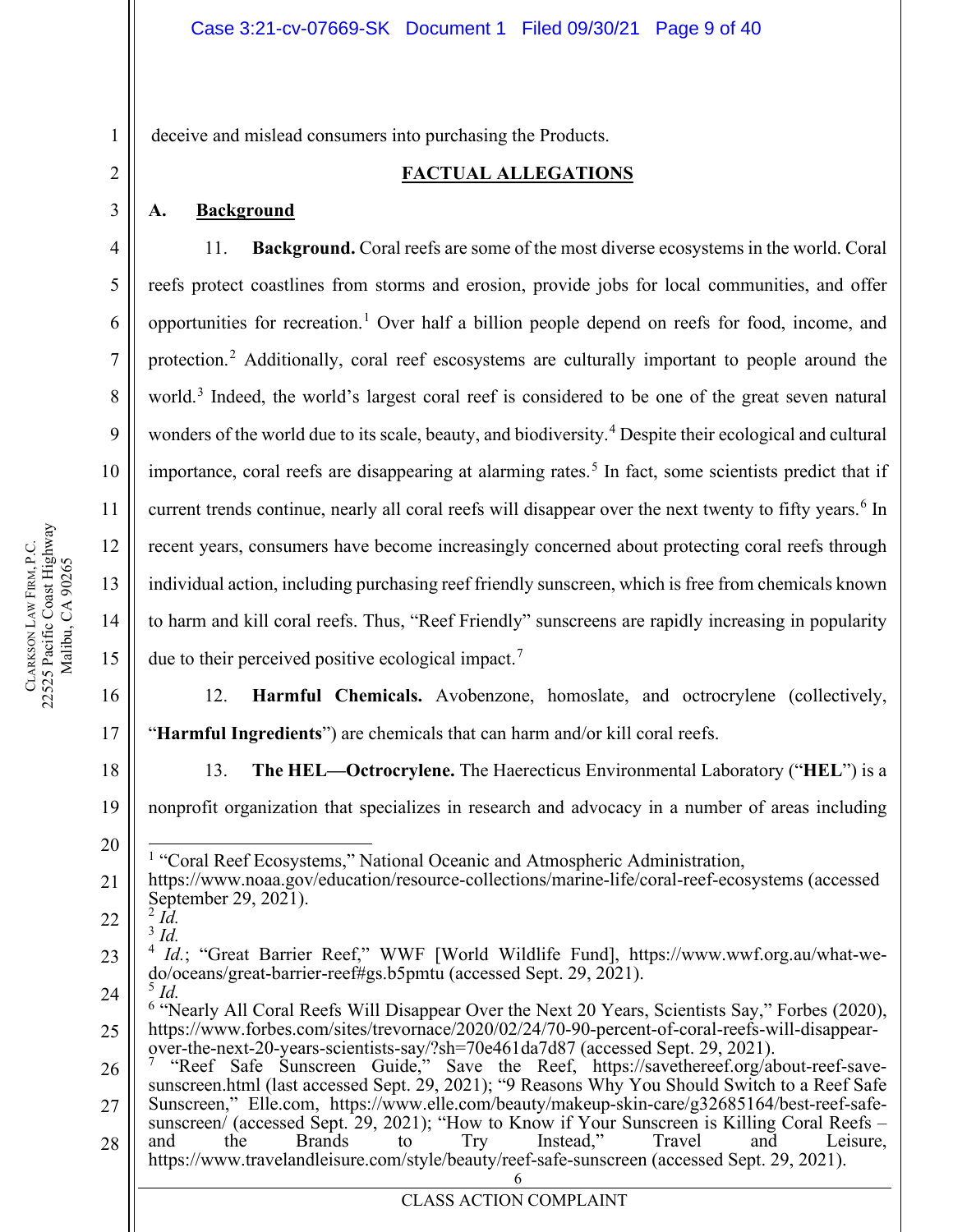sunscreens and how their ingredients impact natural environmental habitats. Regarding certain harmful ingredients used in sunscreens, the HEL reports that octrocrylene is a chemical that causes harm and/or can kill coral reefs and pose a substantial threat to ecosystem health.<sup>[8](#page-9-0)</sup>

14. **The NOS—Octrocrylene.** The National Ocean Service ("**NOS**") also advocates against the use of certain chemicals, including octocrylene, in the use of sunscreen because of the severe negative impact that is has on coral reefs.<sup>[9](#page-9-1)</sup> The NOS classifies octrocylene as a threat to coral reefs, as well as marine ecosystems.<sup>[10](#page-9-2)</sup>

15. **The Hawaii Center for Biological Diversity (the "Center")—Octrocrylene & Avobenzone.** The Center is petitioning the FDA for a national ban on chemicals, like octocrylene and avobenzone, in sunscreens that harm and kill the coral reefs.<sup>[11](#page-9-3)</sup> The center is also advocating for a statewide ban of octocrylene and avobenzone in sunscreens, noting the toxic impacts these chemicals have on the coral reefs and marine life.<sup>[12](#page-9-4)</sup>

16. **FDA Petition—Octrocrylene.** In fact, a larger group of researchers have also petitioned the FDA to remove from sale all sunscreens that contain octocrylene.<sup>[13](#page-9-5)</sup> Because products made with octocrylene may contain benzophenone, a known carcinogen, and is considered to be an endocrine, metabolic, and reproductive disruptor.  $^{14}$  $^{14}$  $^{14}$ 

17. **Hawaii Legislature—Octrocrylene & Avobenzone.** In 2018, state lawmakers banned oxybenzone and octinoxate from being included as ingredients in sunscreens sold in Hawaii because of their deleterious impact on coral reefs and dependent marine life. In 2021, state lawmakers amended the bill to also ban the sale of sunscreens that contain avobenzone and

<span id="page-9-1"></span>24 <sup>9</sup> "Skincare Chemicals and Coral Reefs," National Oceanic and Atmospheric Administration, https://oceanservice.noaa.gov/news/sunscreen-corals.html (accessed Sept. 29, 2021).

1

2

3

4

5

6

7

8

9

10

11

12

13

14

15

16

17

18

19

20

<span id="page-9-0"></span><sup>22</sup> 23 <sup>8</sup> "Protect Land + Sea Certification," Haereticus Environmental Laboratory, http://haereticus-<br>lab.org/protect-land-sea-certification-3/ (accessed Sept. 29, 2021).

<sup>&</sup>lt;sup>10</sup> *Id.*<br><sup>11</sup> "Hawai'i Senate Bill Bans Harmful Sunscreen Chemicals" Center for Biological Diversity

<span id="page-9-3"></span><span id="page-9-2"></span><sup>25</sup> 26 (March 9, 2021), https://biologicaldiversity.org/w/news/press-releases/hawaii-senate-bill-bans-<br>harmful-sunscreen-chemicals-2021-03-09/ (accessed Sept. 29, 2021).<br><sup>12</sup> *Id.* 

<span id="page-9-6"></span><span id="page-9-5"></span><span id="page-9-4"></span><sup>27</sup> 28  $13$  Popular sunscreens under scrutiny as scientists cite another potential carcinogen, Los Angeles Times (Aug. 10, 2021), https://www.latimes.com/business/story/2021-08-10/sunscreen-fda-<br>carcinogen-benzophenone-octocrylene-concerns (accessed Sept. 29, 2021).<br><sup>14</sup> *Id*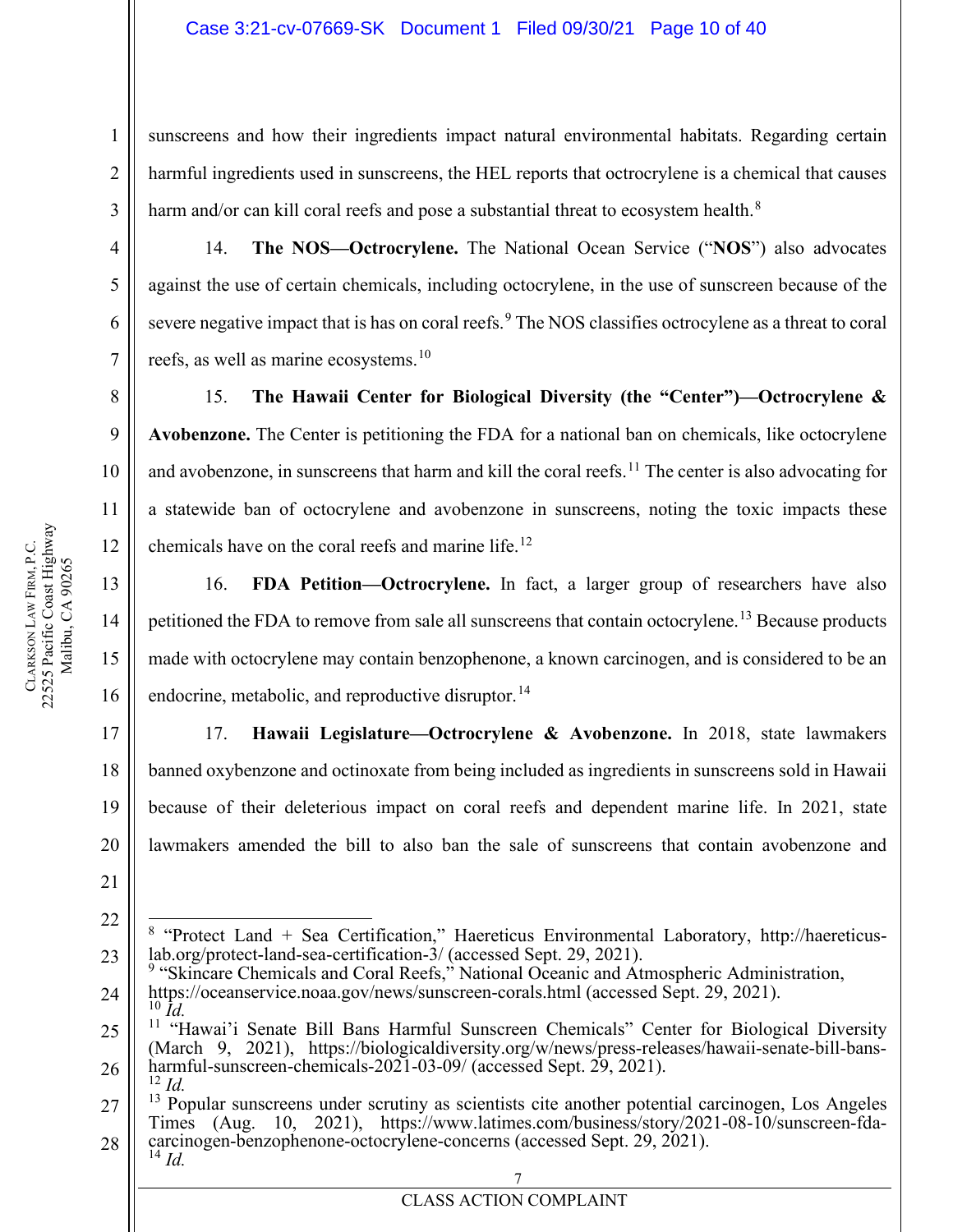octocrylene starting in 2023.<sup>[15](#page-10-0)</sup> Octocrylene was banned because it can disrupt human hormones and has a toxic impact on aquatic ecosystems, including coral reefs.<sup>[16](#page-10-1)</sup> Avobenzone was banned because it is "an endocrine disruptor and can reduce coral resilience against the high ocean temperatures that are killing corals worldwide."[17](#page-10-2)

18. **International Bans—Octrocrylene & Homosalate.** In June 2019, the US Virgin Islands banned sunscreens containing octocrylene, oxybenzone, and octinoxate, with the ban effective beginning March  $2020$ <sup>[18](#page-10-3)</sup> In addition, Palau, Bonaire, and the nature reserve areas in Mexico have approved legislation for similar bans, and a similar ban is being discussed in Brazil and the EU.<sup>[19](#page-10-4)</sup> Furthermore, the European Commission has recently recommended that homosalate was not safe to use at certain concentrations and should have a maximum concentration of 1.4 percent.<sup>[20](#page-10-5)</sup> Scientists in the United States have likewise raised concerns about the toxic nature of these ingredients, as well as homoslate, and believe they also have a harmful impact on reefs.<sup>[21](#page-10-6)</sup>

- 
- <span id="page-10-0"></span>14 <sup>15</sup> "Hawaii Senate Bill 132," Hawaii State Legislature,<br>https://www.capitol.hawaii.gov/measure\_indiv.aspx?billtype=SB&billnumber=132&year=2021(a<br>ccessed on Sept. 29, 2021).
- <span id="page-10-1"></span>15 16 17 <sup>16</sup> "Bill would prohibit sale of sunscreen products containing avobenzone and octocrylene," West Hawaii Today (March 10, 2021), https://www.westhawaiitoday.com/2021/03/10/hawaii-news/billwould-prohibit-sale-of-sunscreen-products-containing-avobenzone-and-octocrylene/ (accessed Sept. 29, 2021).<br><sup>17</sup> *Id.* 
	-
- <span id="page-10-3"></span><span id="page-10-2"></span>18 19 <sup>18</sup> Narla, et. al., "Sunscreen: FDA regulation, and environmental and health impact," Royal Society of Chemistry (Nov. 22, 2019), https://pubs.rsc.org/en/content/articlehtml/2019/pp/c9pp00366e (accessed on Sept. 29, 2021).<br><sup>19</sup> *Id.*<br><sup>20</sup> "The Trouble with Ingredients In Sunscreen," Environmental Working Group,
	-
- <span id="page-10-5"></span><span id="page-10-4"></span>20 https://www.ewg.org/sunscreen/report/the-trouble-with-sunscreen-chemicals/ (accessed on Sept.
- <span id="page-10-6"></span>21 22 29, 2021). <sup>21</sup> Yang, Changwon, et al. "Homosalate Aggravates the Invasion of Human Trophoblast Cells as Well as Regulates Intracellular Signaling Pathways Including PI3K/AKT and MAPK Pathways," 243 Environmental Pollution 1263-73 (Dec. 2018), https://europepmc.org/article/med/30267922 (accessed Sept. 29, 2021); Park, Chang-Beom, et al. "Single- and Mixture Toxicity of Three Organic
- 23 24 UV-Filters, Ethylhexyl Methoxycinnamate, Octocrylene, and Avobenzone on Daphnia Magna."<br>137 Ecotoxicology and Environmental Safety 57-63 (Mar. 2017). 137 Ecotoxicology and Environmental Safety 57-63 (Mar. 2017), https://www.researchgate.net/publication/311425878\_Single-<br>and mixture toxicity of three organic UV-
- 
- 25  $\overline{\text{filters}}$  ethylhexyl methoxycinnamate octocrylene and avobenzone on Daphnia magna
- 26 (accessed Sept.  $2\overline{9}$ , 2021); McCoshum, Shaun M., et al. "Direct and Indirect Effects of Sunscreen Exposure for Reef Biota," 776 Hydrobiologia 139-46 (Issue no. 1, Aug. 2016), https://www.researchgate.net/publication/299423358 Direct and indirect effects of sunscreen
- 27 exposure for reef biota (accessed Sept. 29, 2021); Slijkerman, D. M. E., and M. Keur, "Sunscreen
- 28 Ecoproducts: Product Claims, Potential Effects and Environmental Risks of Applied UV Filters,"<br>Wageningen Marine Research (2018), https://research.wur.nl/en/publications/sunscreen-<br>ecoproducts-product-claims-potential-effe

1

2

3

4

5

6

7

8

9

10

11

12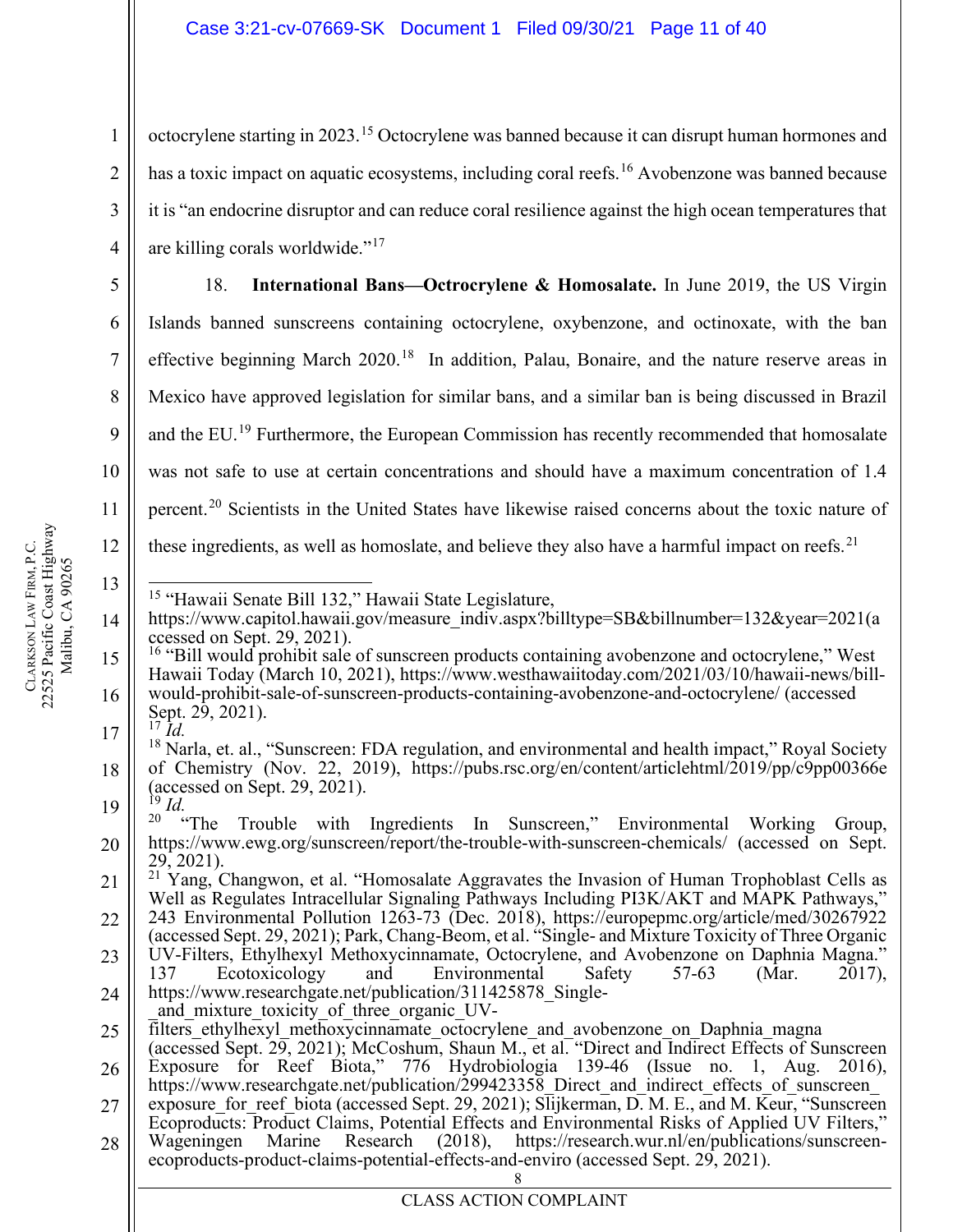19. **Consumers' Desire for "Reef Friendly" Sunscreens.** Consequently, because of the ecological concerns about these harmful chemicals, consumers have increasingly sought out sunscreens that contain only ingredients that are safe for coral reefs. As a result, sales of "Reef Friendly" sunscreens have surged in recent years.

#### <span id="page-11-0"></span>**B. The Products' Misleading and Deceptive Labeling**

20. **Products.** As described *supra*, Defendant manufactures, markets, advertises, labels, packages, and sells the Products—Banana Boat® Sport Ultra, Sport Ultra Faces, and Sport Coolzone Sunscreens in various topical applications (lotion, spray, stick), SPFs (15, 30, and 50+), and sizes (ranging from 1-oz to 12-oz).

21. **Challenged Representations on Products' Front Labels.** Also as described *supra*, Defendant falsely and misleadingly labels the Products with the Reef Friendly Representation. The Reef Friendly Representation is found on a blue-green or teal, circular image on each Product's front display panel of the label or packaging. *See* **Exhibit 1** [Product Images]. In the center of the circular image, it depicts a coral reef. *Id.* Along the top edge of the circular image, in prominent allcapitals typeface and thick lettering that starkly contrasts with the orange, yellow, and dark navyor royal-blue background, it states: "REEF FRIENDLY." *Id.* Defendant reinforces and emphasizes the Reef Friendly Representation on each Product with both the picture of a coral reef and its bluegreen or teal coloring that stands out in comparison to the rest of the label to draw the attention of consumers to this False Advertising Claim. *Id.* The placement of the Challenged Representations on the primary display panel of the front labels, as well as the emphasis and deliberate conspicuousness of the Challenged Representations, demonstrate the Defendant's awareness of the materiality of these representations, that consumers prefer and are motivated to buy sunscreens that are safe for coral reefs and the environment, that the Products contain Harmful Ingredients, and therefore the Reef Friendly Representations are likely to mislead the reasonable consumer into buying the Products because they believe the Products do not contain ingredients that can harm coral reefs.

#### 27 28 22. **Consumers' Reasonably Rely on the Challenged Representation.** Based on the Challenged Representation, reasonable consumers believe that the Products are safe for coral reefs.

1

2

3

4

5

6

7

8

9

10

11

12

13

14

15

16

17

18

19

20

21

22

23

24

25

26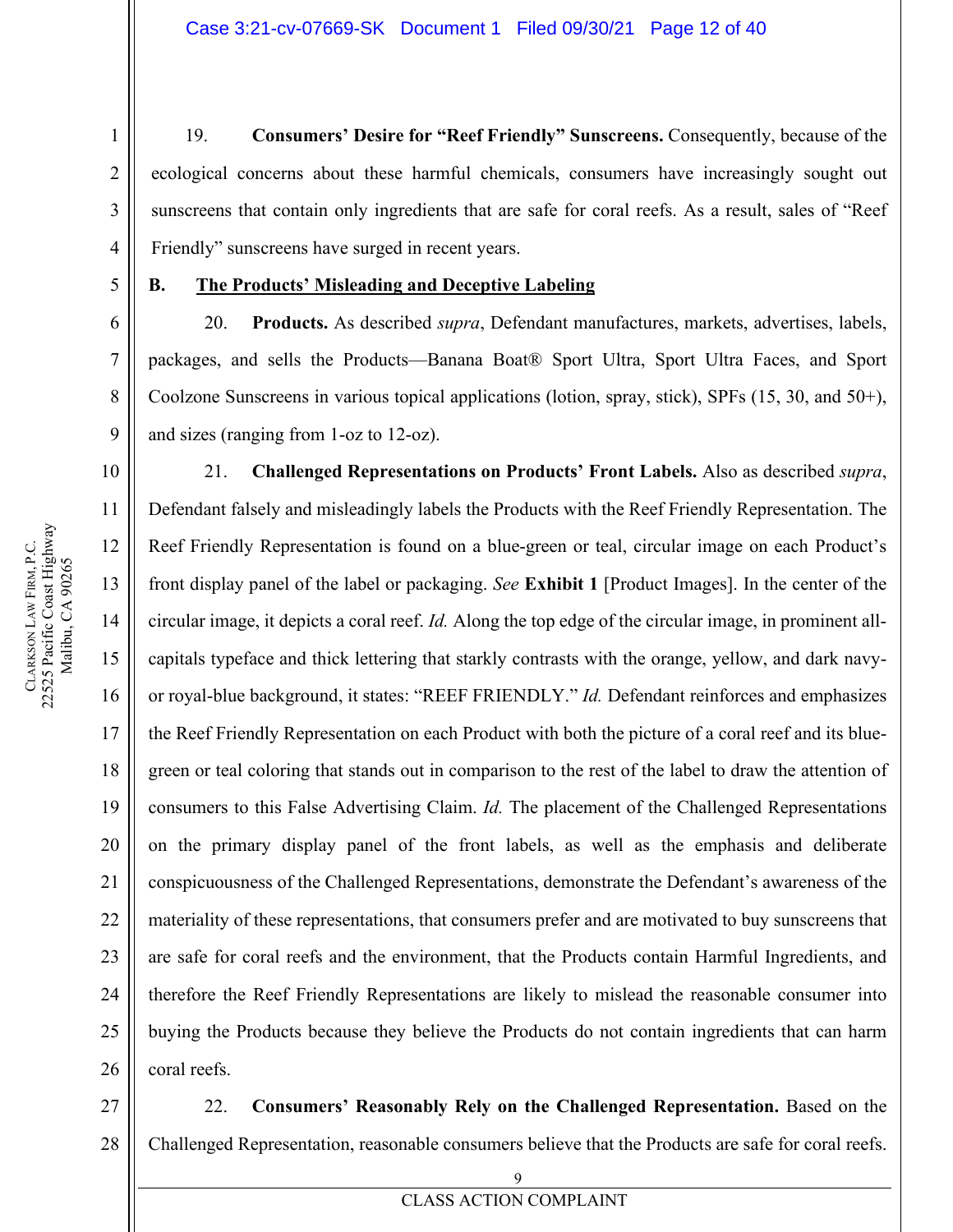Put differently, reasonable consumers believe the Products do not contain *any* ingredients that can cause harm to and/or kill coral reefs.

23. **Harmful Chemicals Contained in the Products.** However, in spite of their labeling, the Products contain Harmful Ingredients, including avobenzone, homoslate, and octorylene, all chemicals that cause harm to and/or kill coral reefs. As summarized below, the Products contain the following Harmful Ingredients:

### **Exhibit 1A: Banana Boat Sport Ultra Sunscreen Lotion SPF 15**<br>
• Avobenzone: 2 %<br>
• Homosalate: 6 %<br>
• Octocrylene: 3 %

- 
- 
- 

# **Exhibit 1B-D: Banana Boat Sport Ultra Sunscreen Lotion SPF 30**<br>
• Avobenzone: 2.7 %<br>
• Homosalate: 6 %<br>
• Octocrylene: 4.5 %

- 
- 
- 

# **Exhibit 1E-G: Banana Boat Sport Ultra Sunscreen Lotion SPF 50**<br>
• Avobenzone: 2.7 %<br>
• Homosalate: 9 %<br>
• Octocrylene: 6.5 %

- 
- 
- 

# **Exhibit 1H: Banana Boat Sport Ultra Spray Sunscreen SPF 15**<br>
• Avobenzone: 1.6 %<br>
• Homosalate: 4 %<br>
• Octocrylene: 4.5 %

- 
- 
- 

# **Exhibit 1I-J: Banana Boat Sport Ultra Spray Sunscreen SPF 30**<br>
• Avobenzone: 2 %<br>
• Homosalate: 6 %<br>
• Octocrylene: 6 %

- 
- 
- 

# **Exhibit 1K-L: Banana Boat Sport Ultra Spray Sunscreen SPF 50**<br>
• Avobenzone: 2.7 %<br>
• Homosalate: 9 %<br>
• Octocrylene: 6 %

- 
- 
- 

### **Exhibit 1M: Banana Boat Sport Ultra Sunscreen Stick SPF 50**<br>• Avobenzone: 2.7 %<br>• Homosalate: 9 %

- 
- 
- Octocrylene:  $9\%$

### **Exhibit 1N: Banana Boat Sport Ultra Sunscreen Lotion (Faces) SPF 30**<br>• Avobenzone: 2.7 %

- 
- Homosalate:  $6\%$
- Octocrylene:  $4.5 \%$

#### **Exhibit 1O-P: Banana Boat Sport Spray Sunscreen (Cool Zone) SPF 30** Avobenzone: 2 %

Homosalate:  $6\%$ 

1

2

3

4

5

6

7

8

9

10

11

12

13

14

15

16

17

18

19

20

21

22

23

24

25

26

27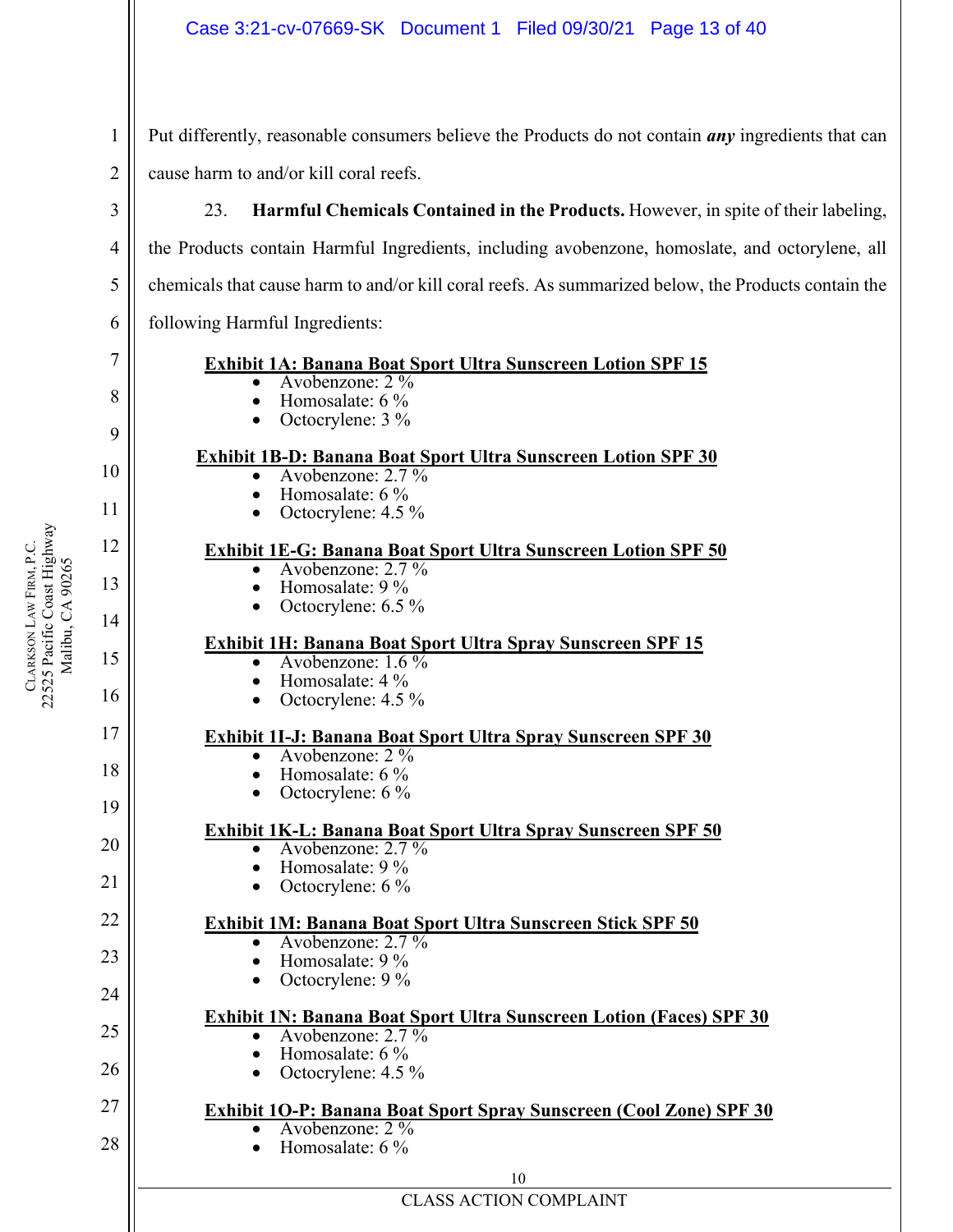Octocrylene: 4.5 %

#### **Exhibit 1Q-R: Banana Boat Sport Spray Sunscreen (Cool Zone) SPF 50**

- Avobenzone: 2.7 %<br>Homosalate: 9 %<br>Octocrylene: 7 %
- 
- 

24. **Avobenzone.** Avobenzone is typically used in the place of oxybenzone, another harmful chemical ingredient. When avobenzone is exposed to ultraviolet light the compound degrades and causes damage to coral reefs and aquatic life.<sup>[22](#page-13-0)</sup>

25. **Octocrylene**. Octocrylene produces benzophenone, which is a mutagen, carcinogen, and endocrine disruptor.<sup>[23](#page-13-1)</sup> It is associated with a wide range of toxicities, including genotoxicity, carcinogenicity, and endocrine disruption. Octocrylene has been shown to accumulate in various types of aquatic life and cause DNA damage, developmental abnormalities, and adverse reproductive effects.<sup>[24](#page-13-2)</sup> Bioaccumulation of this chemical leads to endocrine disruption, alteration of gene transcription, and developmental toxicity in fish, dolphins, sea urchins, and other marine life.<sup>[25](#page-13-3)</sup> In addition, octocrylene adversely impacts coral reefs, even at low concentrations, by accumulating in coral tissue and triggering mitochondrial dysfunction.<sup>[26](#page-13-4)</sup>

24 25 Zhang, Qiuya Y., et al. "Assessment of Multiple Hormone Activities of a UV-Filter (Octocrylene) in Zebrafish (Danio Rerio)," Chemosphere, vol. 159, Sept. 2016, pp. 433–41, ScienceDirect, doi:10.1016/j.chemosphere.2016.06.037 (last accessed Sept. 29, 2021).<br><sup>25</sup> Blüthgen, Nancy, et al. "Accumulation and Effects of the UV-Filter Octocrylene in Adult and

1

2

3

4

5

6

7

8

9

10

11

12

13

14

15

16

17

<span id="page-13-0"></span><sup>19</sup> 20 <sup>22</sup> Ruszkiewicz, Joanna, et al. "Neurotoxic effect of active ingredients in sunscreen products, a contemporary review," *PMC*, doi: 10.10/16/j.toxrep.2017.05, May 2017,

<span id="page-13-1"></span><sup>21</sup> 22 https://www.ncbi.nlm.nih.gov/pmc/articles/PMC5615097/#bib0635 (last accessed Sept. 29, 2021). 23"Octocrylene" *Environmental Working Group.*  https://www.ewg.org/skindeep/ingredients/704206-OCTOCRYLENE (last accessed on Sept. 29,

<span id="page-13-2"></span><sup>23</sup> 2021). <sup>24</sup> Gago-Ferrero, Pablo, et al. "First Determination of UV Filters in Marine Mammals. Octocrylene Levels in Franciscana Dolphins," *Environmental Science & Technology*, vol. 47, no. 11, American Chemical Society, June 2013, pp. 5619–25, doi:10.1021/es400675y (last accessed Sept. 29, 2021);

<span id="page-13-3"></span><sup>26</sup> Embryonic Zebrafish (Danio Rerio)," *The Science of the Total Environment*, vol. 476–477, Apr.

<span id="page-13-4"></span><sup>27</sup> <sup>26</sup> Stien, Didier, et al. "Metabolomics Reveal That Octocrylene Accumulates in *Pocillopora Damicornis* Tissues as Fatty Acid Conjugates and Triggers Coral Cell Mitochondrial

<sup>28</sup> Dysfunction," *Analytical Chemistry*, vol. 91, no. 1, Jan. 2019, pp. 990–95, *DOI.org (Crossref)*, doi:10.1021/acs.analchem.8b04187 (last accessed Sept. 29, 2021).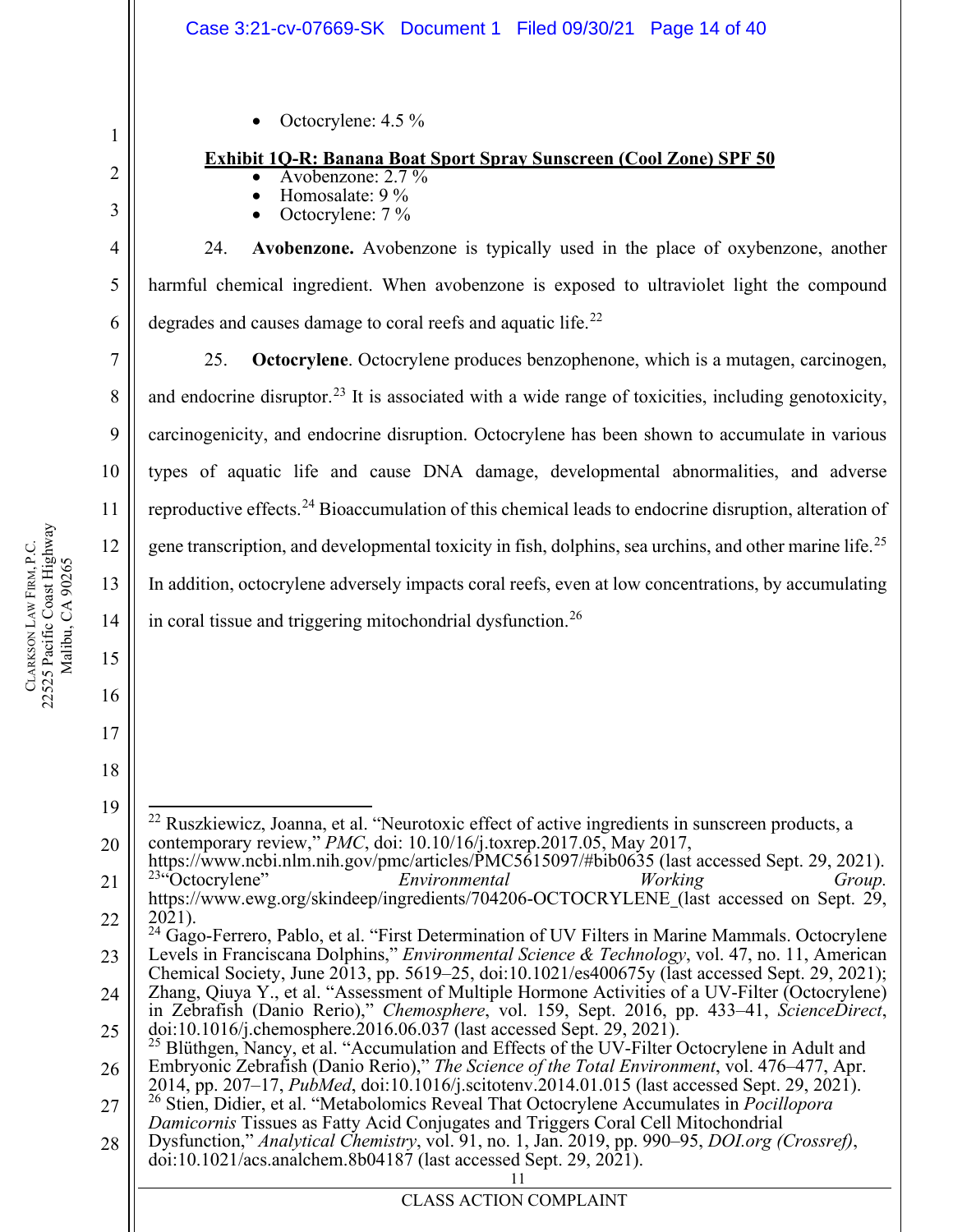26. **Homosalate.** Homosalate also has harmful effects similar to octocrlyene. Homoslate impacts the bodies hormone system, particularly the estrogen system. This hormone disruption, as well as pesticide disruption, are also cause harm to the coral reefs and aquatic organisms.<sup>[27](#page-14-1)</sup>

27. **True Reef Friendly Sunscreens.** True Reef Friendly sunscreens do not contain *any* harmful chemical ingredients. Many environmental organizations have favored mineral active ingredients that provide sun protection, such as zinc oxide and titanium dioxide, because they have not been determined unsafe for people, the environment, or aquatic life, like coral reefs. However, mineral active ingredients, in comparison to chemical active ingredients, are more expensive, which in turn increases production costs and decreases a manufacturer's profit margins. In this way, manufacturers, such as Defendant, "greenwash" their sunscreens by labeling them with environmentally friendly claims, such as the Reef Friendly Representations, to charge consumers with a premium for "reef friendly" sunscreens, gain an unfair advantage over their competitors, and defraud consumers into buying the Products even though they contain Harmful Ingredients that can harm or kill coral reefs.

#### 15

16

17

18

19

20

21

22

23

24

1

2

3

4

5

6

7

8

9

10

11

12

13

14

#### <span id="page-14-0"></span>**C. Plaintiff and Reasonable Consumers Were Misled by the Products**

28. **Misrepresentations.** Labeling the Products with the Reef Friendly Representation when they contain Harmful Ingredients that are known to harm and/or kill coral reefs is wholly misleading and deceptive.

29. **Material.** The Reef Friendly Representation was and is material to reasonable consumers, including Plaintiff, in making the decision to purchase the Products.

30. **Reliance.** Plaintiff and reasonable consumers relied on the Reef Friendly Representation in deciding to purchase the Products.

31. **Consumers Lack Knowledge of Falsity.** At the time Plaintiff purchased the Products, Plaintiff did not know, and had no reason to know, that the Products' labeling and advertising were false, misleading, deceptive, and unlawful as set forth herein.

26

<span id="page-14-1"></span>27

<sup>&</sup>lt;sup>27</sup> "EWG's Sunscreen Guide," EWG, https://www.ewg.org/sunscreen/report/executive-summary/ (last accessed Sept. 29, 2021); "Homosalate," Campaign for Safe Cosmetics,

<sup>12</sup> 28 https://www.safecosmetics.org/get-the-facts/chemicals-of-concern/homosalate/ (last accessed Sept. 29, 2021).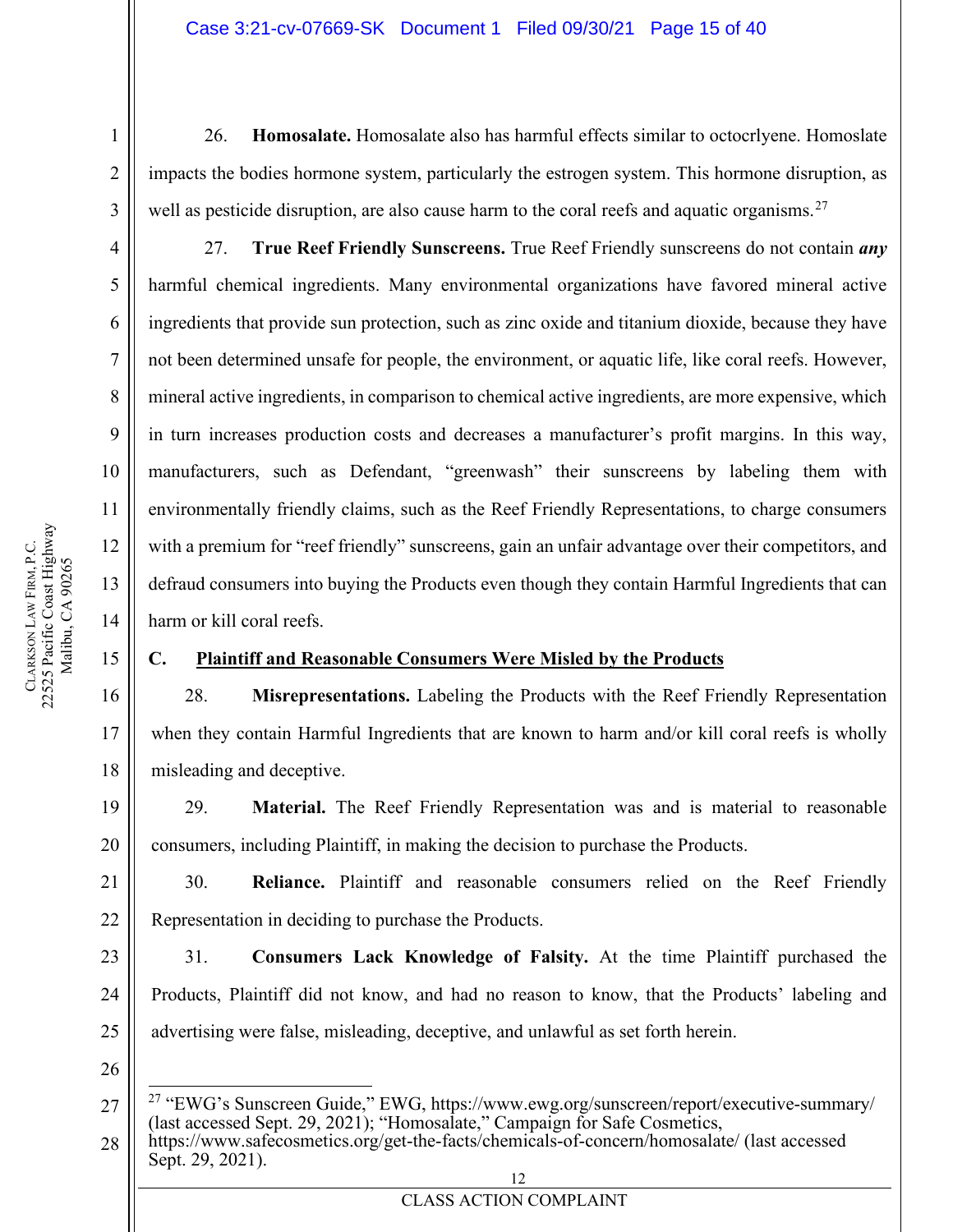32. **Misrepresentation/Omission.** The Reef Friendly Representation materially misrepresented that the Products contain only ingredients that are safe for coral reefs, when the Products actually contain Harmful Ingredients that are not safe for coral reefs.

33. **Defendants' Knowledge.** Defendants knew, or should have known, that the Reef Friendly Representation wasfalse, misleading, deceptive, and unlawful, at the time that it advertised the Products using the Reef Friendly Representations, and Defendants intentionally and deliberately used the Reef Friendly Representations on the Products' labeling, packaging, and advertising to cause Plaintiff and similarly situated consumers to believe that the Products are safe for coral reefs and buy them.

34. **Detriment.** Plaintiff and similarly situated consumers would not have purchased the Products, or would not have purchased the Products for as great a price, if they had known the truth about the Reef Friendly Representations. Accordingly, based on Defendants' material misrepresentations and omissions, reasonable consumers, including Plaintiff, purchased the Products to their detriment.

#### <span id="page-15-0"></span>**D. The Products are Substantially Similar**

35. As described herein, Plaintiff purchased the Banana Boat Sport Ultra Sunscreen Lotion SPF 30 ("**Purchased Product**"). The additional products identified above in paragraph 4 ["The Products"] (collectively, the "**Unpurchased Products**") are substantially similar to the Purchased Product.

- a. **Defendant.** All Products are manufactured, sold, marketed, advertised, labeled, and packaged by Defendant.
	- b. **Brand.** All Products are sold under the Banana Boat trademarked brand name.
	- c. **Product Line.** All Products are sold under Banana Boat's product line called "Sport."
- d. **Marketing Demographics.** All Products are marketed directly to consumers for personal use.
	- e. **Purpose.** All Products are sunscreens.
- f. **Application.** All Products are applied in the same manner—directly onto the skin.

13 CLASS ACTION COMPLAINT

1

2

3

4

5

6

7

8

9

10

11

12

13

14

15

16

17

18

19

20

21

22

23

24

25

26

27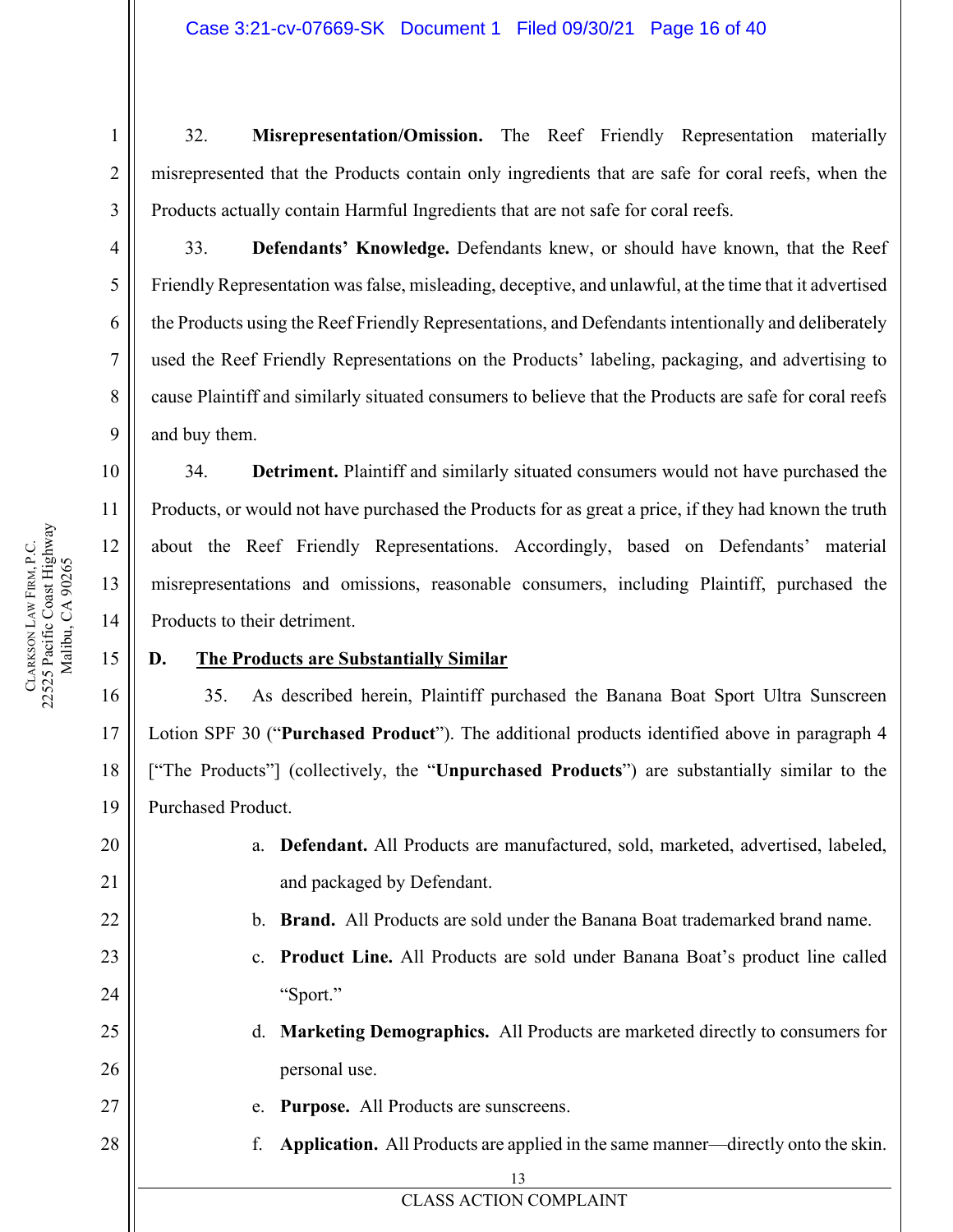- g. **Misrepresentations.** All Products contain the same Reef Friendly Representation. In addition, all Products prominently display the exact same Reef Friendly Representation on the front primary display panel of the label, in the same boldly contrasting color typeface, in a blue-green or teal font set against an orange, yellow, and navy- or royal-blue background, and include an image of a coral reef.
- h. **Packaging.** All Products are packaged in similar packaging using a similar color scheme.
- i. **Other Representations.** All Products contain substantially the same additional claims on the Products' packaging and labeling, including the same representation regarding "Water Resistant (80 minutes)," and "UVA/UVB Protection," "No Oxybenzone or Octinoxate."
- j. **Key Ingredients.** All Products contain the same Harmful Ingredients (namely, octocrylene, avobenzone, and homosalate).
- k. **Misleading Effect.** The misleading effect of the Products' labels on consumers is the same for all Products—consumers pay for sunscreens that are safe for coral reefs but receive sunscreens that are not safe.
- 18 **E. No Adequate Remedy at Law**

<span id="page-16-0"></span>36. **No Adequate Remedy at Law.** Plaintiff and members of the Class are entitled to

- 20 equitable relief as no adequate remedy at law exists.
	- 14 a. **Broader Statutes of Limitations.** The statutes of limitations for the causes of action pled herein vary. The limitations period is four years for claims brought under the UCL, which is one year longer than the statutes of limitations under the FAL and CLRA. In addition, the statutes of limitations vary for certain states' laws for breach of warranty and unjust enrichment/restitution, between approximately 2 to 6 years. Thus, California Subclass members who purchased the Products more than 3 years prior to the filing of the complaint will be barred from recovery if equitable relief were not permitted under the UCL. Similarly,

1

2

3

4

5

6

7

8

9

10

11

12

13

14

15

16

17

19

21

22

23

24

25

26

27

28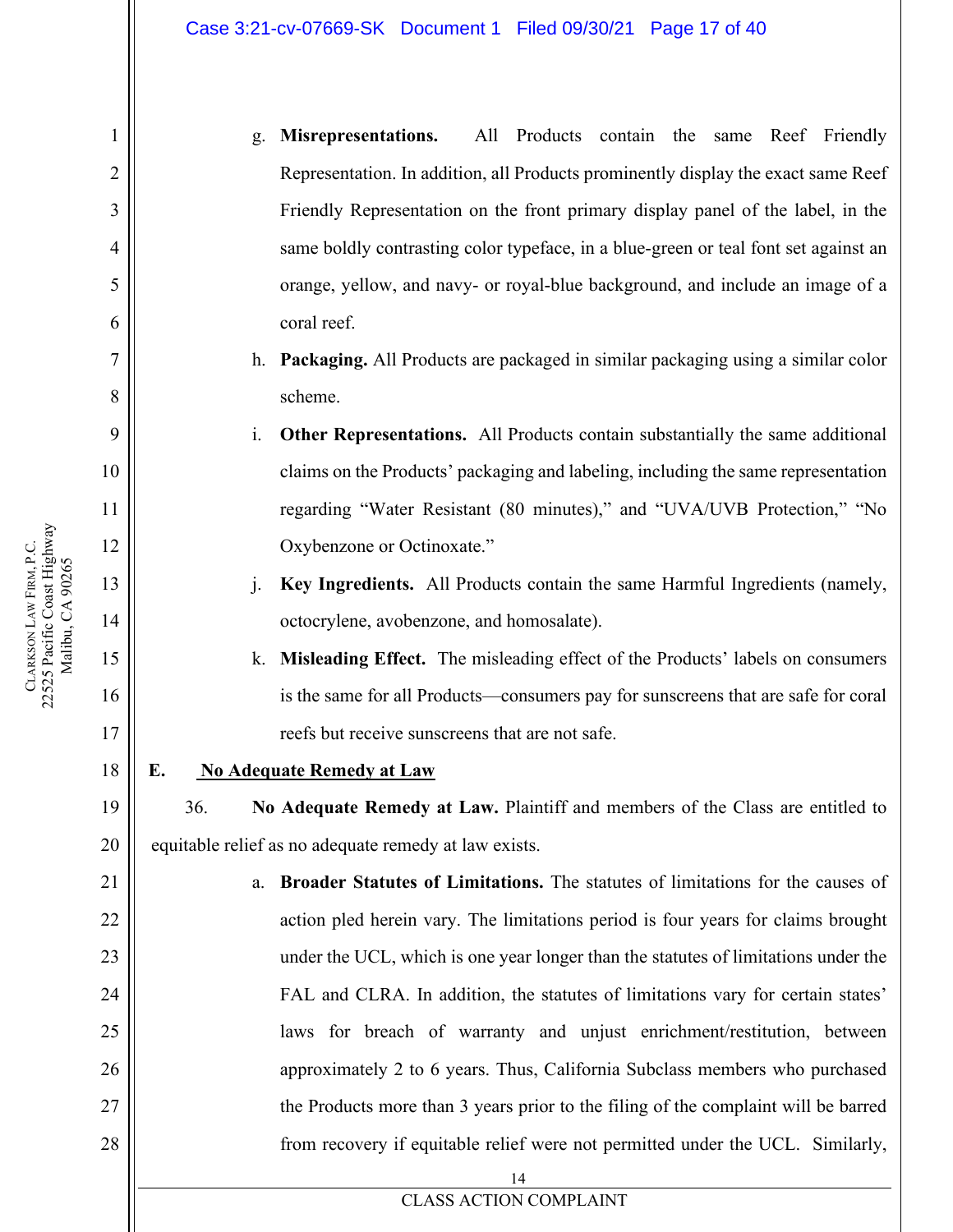Nationwide Class members who purchased the Products prior to the furthest reach-back under the statute of limitations for breach of warranty, will be barred from recovery if equitable relief were not permitted for restitution/unjust enrichment.

- b. **Broader Scope of Conduct.** In addition, the scope of actionable misconduct under the unfair prong of the UCL is broader than the other causes of action asserted herein. It includes, for example, Defendants' overall unfair marketing scheme to promote and brand the Products with the Challenged Representation, across a multitude of media platforms, including the Products' labels and packaging, over a long period of time, in order to gain an unfair advantage over competitor products and to take advantage of consumers' desire for products that comport with the Challenged Representation. The UCL also creates a cause of action for violations of law (such as statutory or regulatory requirements related to representations and omissions made on the type of products at issue). Thus, Plaintiff and Class members may be entitled to restitution under the UCL, while not entitled to damages under other causes of action asserted herein (e.g., the FAL requires actual or constructive knowledge of the falsity; the CLRA is limited to certain types of plaintiffs (an individual who seeks or acquires, by purchase or lease, any goods or services for personal, family, or household purposes) and other statutorily enumerated conduct). Similarly, unjust enrichment/restitution is broader than breach of warranty. For example, in some states, breach of warranty may require privity of contract or pre-lawsuit notice, which are not typically required to establish unjust enrichment/restitution. Thus, Plaintiff and Class members may be entitled to recover under unjust enrichment/restitution, while not entitled to damages under breach of warranty, because they purchased the products from third-party retailers or provide adequate pre-lawsuit notice prior to the commencement of this action.
	- c. **Injunctive Relief to Cease Misconduct and Dispel Misperception.** Injunctive

1

2

3

4

5

6

7

8

9

10

11

12

13

14

15

16

17

18

19

20

21

22

23

24

25

26

27

28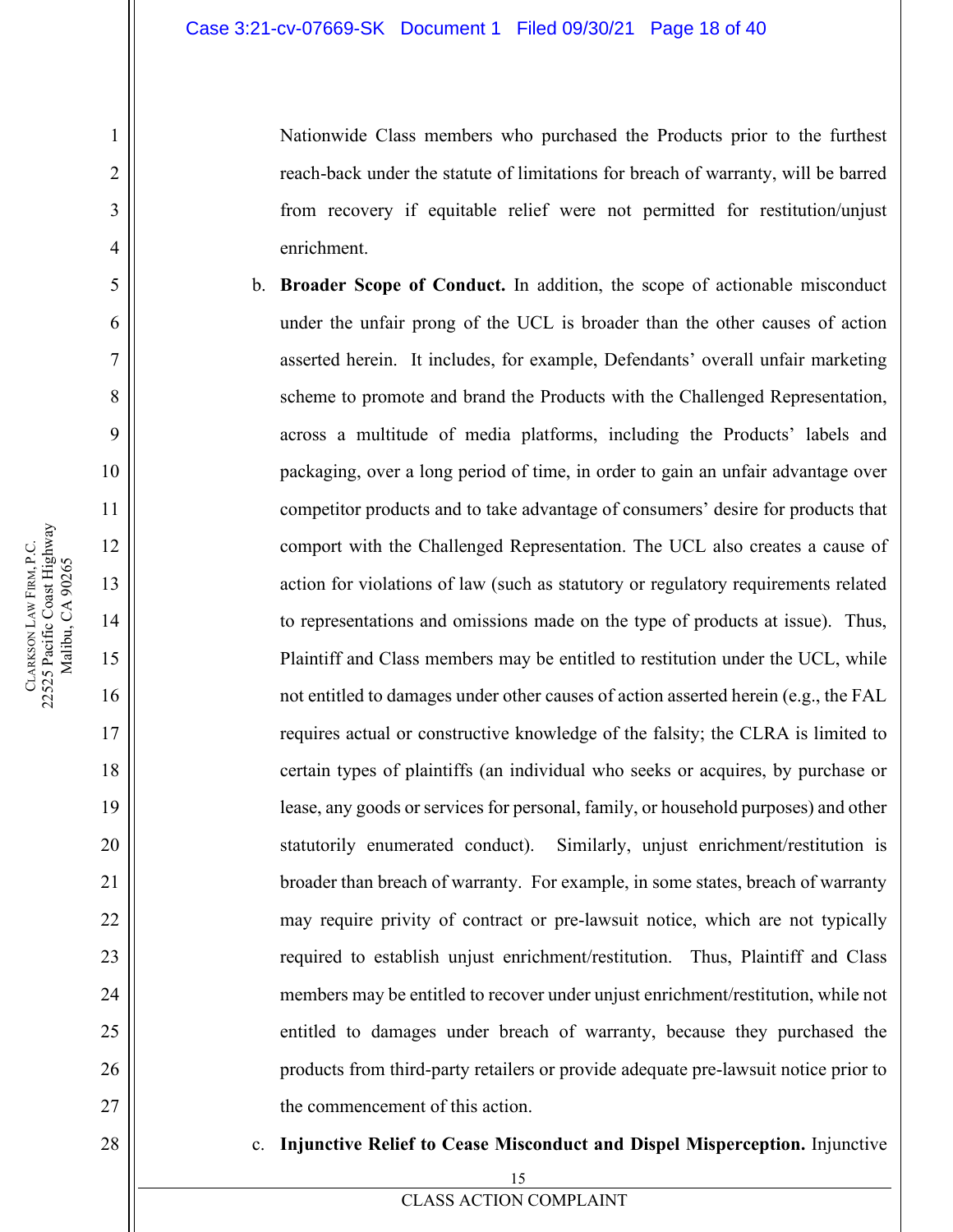relief is appropriate on behalf of Plaintiff and members of the Class because Defendants continue to misrepresent the Products with the Challenged Representation. Injunctive relief is necessary to prevent Defendants from continuing to engage in the unfair, fraudulent, and/or unlawful conduct described herein and to prevent future harm—none of which can be achieved through available legal remedies (such as monetary damages to compensate past harm). Further, injunctive relief, in the form of affirmative disclosures is necessary to dispel the public misperception about the Products that has resulted from years of Defendants' unfair, fraudulent, and unlawful marketing efforts. Such disclosures would include, but are not limited to, publicly disseminated statements that the Products Challenged Representation is not true and providing accurate information about the Products' true nature; and/or requiring prominent qualifications and/or disclaimers on the Products' front label concerning the Products' true nature. An injunction requiring affirmative disclosures to dispel the public's misperception, and prevent the ongoing deception and repeat purchases based thereon, is also not available through a legal remedy (such as monetary damages). In addition, Plaintiff is unable at present to accurately quantify the damages caused by Defendants' future harm, rendering injunctive relief all the more necessary. For example, because the court has not yet certified any class, the following remains unknown: the scope of the class, the identities of its members, their respective purchasing practices, prices of future Product sales, and quantities of future Product sales.

- d. **Public Injunction.** Further, because a "public injunction" is available under the UCL, damages will not adequately "benefit the general public" in a manner equivalent to an injunction.
- e. **California vs. Nationwide Class Claims**. Violation of the UCL, FAL, and CLRA are claims asserted on behalf of Plaintiff and the California Subclass against non-California Defendants, while breach of warranty and unjust enrichment/restitution

16

CLASS ACTION COMPLAINT

1

2

3

4

5

6

7

8

9

10

11

12

13

14

15

16

17

18

19

20

21

22

23

24

25

26

27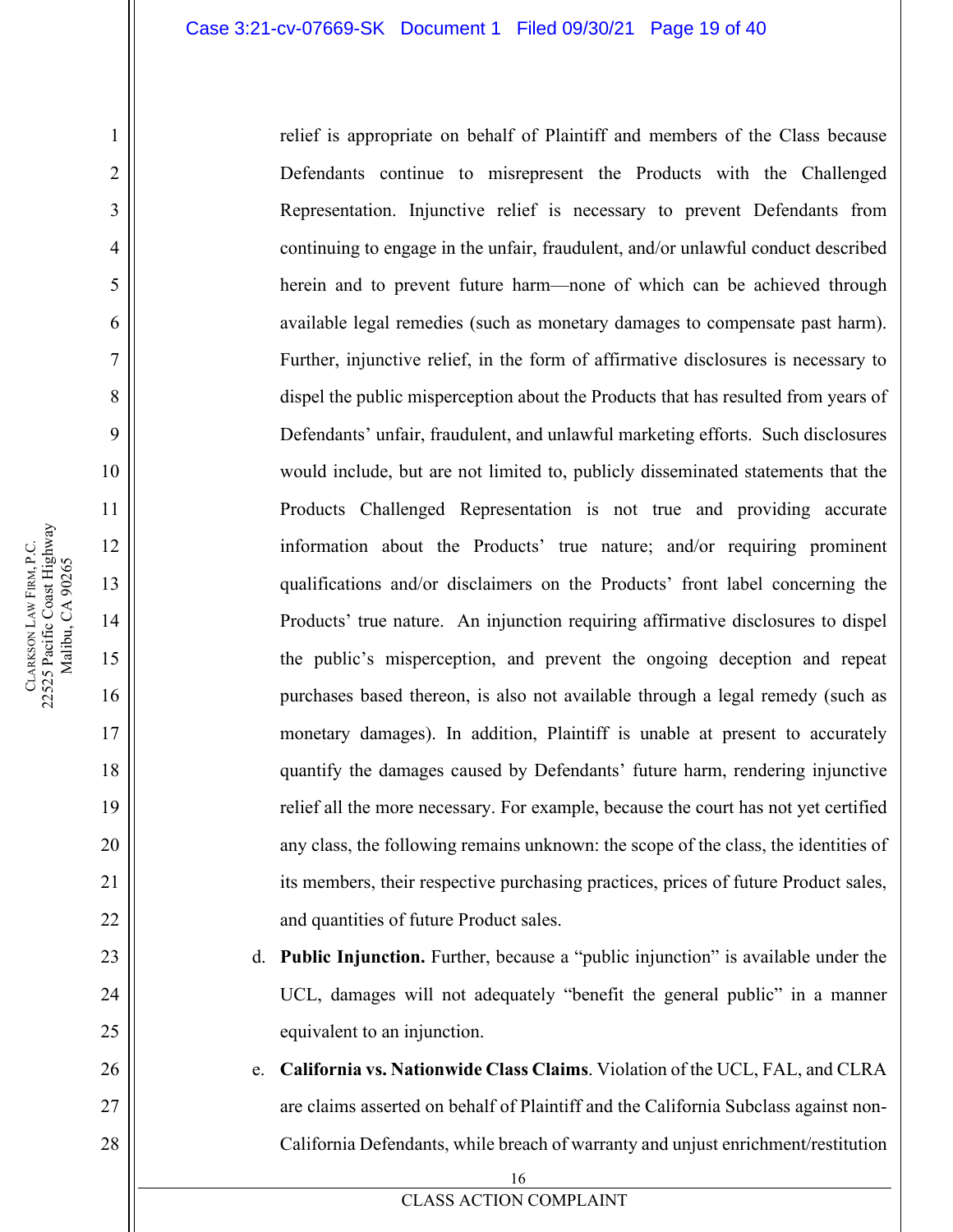are asserted on behalf of Plaintiff and the Nationwide Class. Dismissal of fartherreaching claims would bar recovery for non-California members of the Class.

f. **Procedural Posture—Incomplete Discovery & Pre-Certification.** Lastly, this is the first pleading in this action and discovery has not yet commenced and/or is at its initial stages. No class has been certified yet. The completion of fact/nonexpert and expert discovery, as well as the certification of this case as a class action, are necessary to finalize and determine all available and unavailable remedies, including legal and equitable, for Plaintiff(s)'s individual claims and any certified class or subclass. Plaintiff(s) therefore reserve their right to amend this complaint and/or assert additional facts that demonstrate this Court's jurisdiction to order equitable remedies where no adequate legal remedies exist for either Plaintiff and/or any certified class or subclass. Such proof, to the extent necessary, will be presented prior to the trial of any equitable claims for relief and/or the entry of an order granting equitable relief.

#### **CLASS ACTION ALLEGATIONS**

37. **Class Definition.** Plaintiff brings this action as a class action pursuant to Federal Rules of Civil Procedure 23(b)(2) and 23(b)(3) on behalf of herself and all others similarly situated, and as members of the Classes defined as follows:

19 20

1

2

3

4

5

6

7

8

9

10

11

12

13

14

<span id="page-19-0"></span>15

16

17

18

All residents of the United States who, within the applicable statute of limitations periods, purchased the Products for purposes other than resale ("**Nationwide Class**"); and

All residents of California who, within four years prior to the filing of this Complaint, purchased the Products for purposes other than resale ("**California Subclass**").

("Nationwide Class" and "California Subclass," collectively, "**Class**").

38. **Class Definition Exclusions.** Excluded from the Class are: (i) Defendant, its assigns, successors, and legal representatives; (ii) any entities in which Defendant has controlling interests; (iii) federal, state, and/or local governments, including, but not limited to, their departments, agencies, divisions, bureaus, boards, sections, groups, counsels, and/or subdivisions; and (iv) any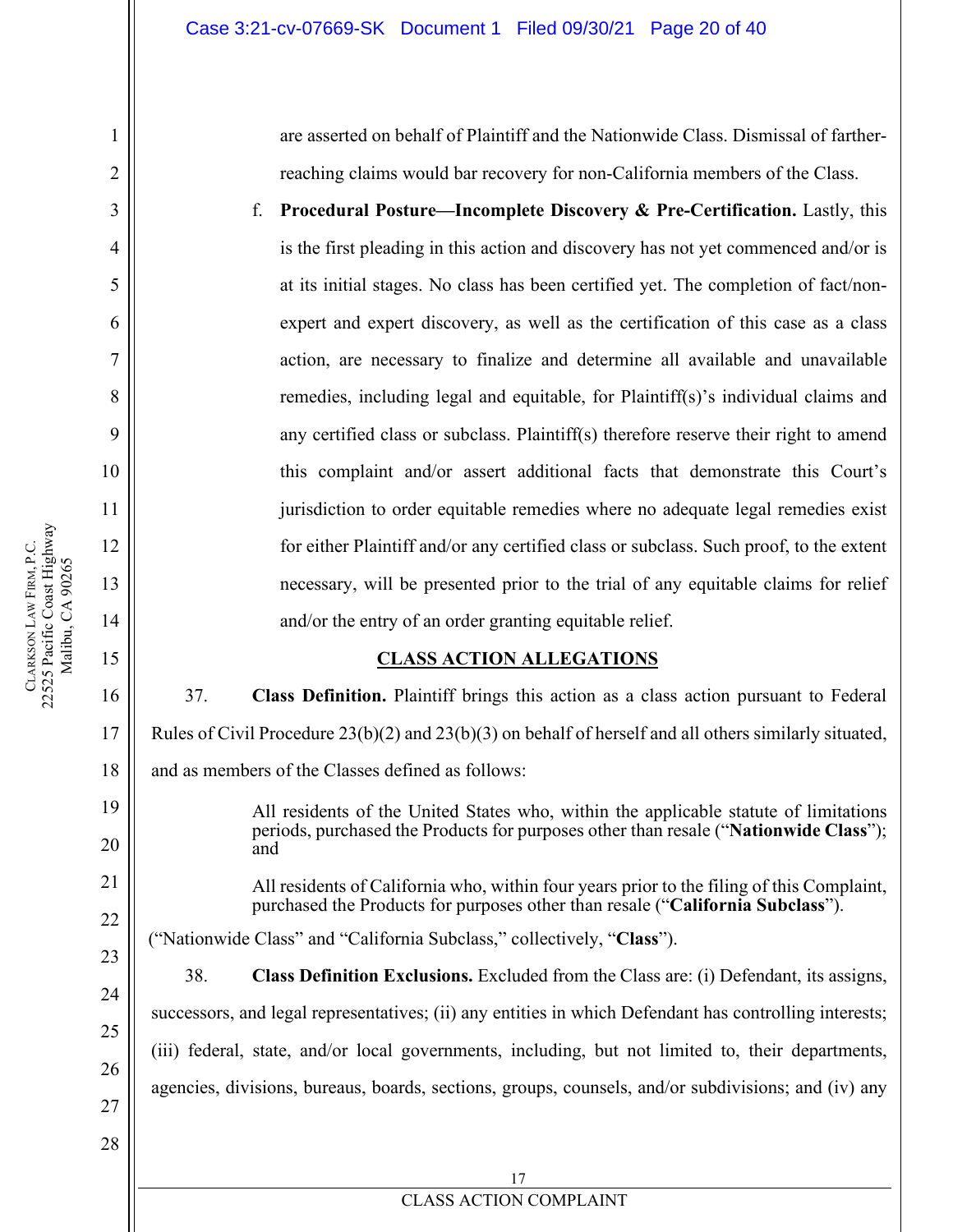judicial officer presiding over this matter and person within the third degree of consanguinity to such judicial officer.

39. **Reservation of Rights to Amend the Class Definition.** Plaintiff reserves the right to amend or otherwise alter the class definition presented to the Court at the appropriate time in response to facts learned through discovery, legal arguments advanced by Defendant, or otherwise.

40. **Numerosity:** Members of the Class are so numerous that joinder of all members is impracticable. Upon information and belief, the Nationwide Class consists of tens of thousands of purchasers (if not more) dispersed throughout the United States, and the California Subclass likewise consists of thousands of purchasers (if not more) dispersed throughout the State of California. Accordingly, it would be impracticable to join all members of the Class before the Court.

41. **Common Questions Predominate:** There are numerous and substantial questions of law or fact common to all members of the Class that predominate over any individual issues. Included within the common questions of law or fact are:

- a. Whether Defendant engaged in unlawful, unfair or deceptive business practices by advertising and selling the Products;
- b. Whether Defendant's conduct of advertising and selling the Products as containing only reef friendly ingredients when they do not constitutes an unfair method of competition, or unfair or deceptive act or practice, in violation of Civil Code section 1750, *et seq*.;
- c. Whether Defendant used deceptive representations in connection with the sale of the Products in violation of Civil Code section 1750, *et seq*.;
- d. Whether Defendant represented that the Products have characteristics or quantities that they do not have in violation of Civil Code section 1750, *et seq*.;
- e. Whether Defendant advertised the Products with intent not to sell them as advertised in violation of Civil Code section 1750, *et seq*.;
- f. Whether Defendant's labeling and advertising of the Products are untrue or misleading in violation of Business and Professions Code section 17500, *et seq*.;
- g. Whether Defendant knew or by the exercise of reasonable care should have known its labeling and advertising was and is untrue or misleading in violation of Business and Professions Code section 17500, *et seq*.;
- 26 27 h. Whether Defendant's conduct is an unfair business practice within the meaning of Business and Professions Code section 17200, *et seq*.;
- 28 i. Whether Defendant's conduct is a fraudulent business practice within the meaning of Business and Professions Code section 17200, *et seq*.;

1

2

3

4

5

6

7

8

9

10

11

12

13

14

15

16

17

18

19

20

21

22

23

24

25

**CLARKSON** 

LAW FIRM, P.C.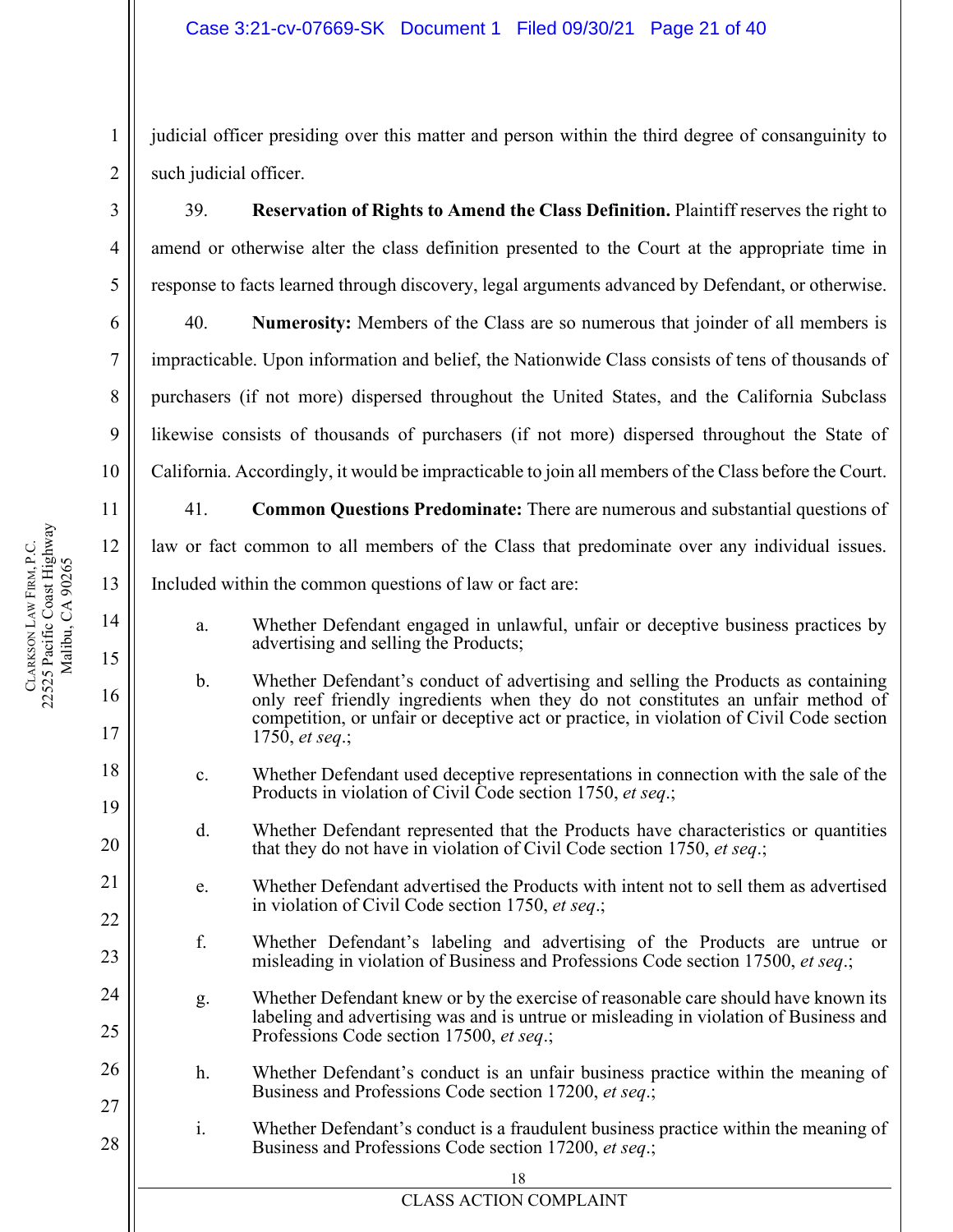|          | Case 3:21-cv-07669-SK Document 1 Filed 09/30/21 Page 22 of 40                                                                                                                                                  |  |
|----------|----------------------------------------------------------------------------------------------------------------------------------------------------------------------------------------------------------------|--|
|          |                                                                                                                                                                                                                |  |
| 1<br>2   | j.<br>Whether Defendant's conduct is an unlawful business practice within the meaning of<br>Business and Professions Code section 17200, et seq.;                                                              |  |
| 3        | Whether Plaintiff and the Class paid more money for the Products than they actually<br>k.<br>received;                                                                                                         |  |
| 4<br>5   | How much more money Plaintiff and the Class paid for the Products than they actually<br>1.<br>received;                                                                                                        |  |
| 6        | Whether Defendant's conduct constitutes breach of warranty;<br>m.                                                                                                                                              |  |
| 7        | Whether Plaintiff and the Class are entitled to injunctive relief; and<br>n.                                                                                                                                   |  |
| 8        | Whether Defendant was unjustly enriched by their unlawful conduct.<br>0.                                                                                                                                       |  |
| 9        | 42.<br>Typicality: Plaintiff's claims are typical of the claims of the Class Members she seeks                                                                                                                 |  |
| 10       | to represent because Plaintiff, like the Class Members, purchased Defendant's misleading and                                                                                                                   |  |
| 11       | deceptive Products. Defendant's unlawful, unfair and/or fraudulent actions concern the same                                                                                                                    |  |
| 12       | business practices described herein irrespective of where they occurred or were experienced.                                                                                                                   |  |
| 13       | Plaintiff and the Class sustained similar injuries arising out of Defendant's conduct. Plaintiff's and                                                                                                         |  |
| 14       | Class Members' claims arise from the same practices and course of conduct and are based on the                                                                                                                 |  |
| 15       | same legal theories.                                                                                                                                                                                           |  |
| 16       | 43. Adequacy: Plaintiff is an adequate representative of the Class he seeks to represent                                                                                                                       |  |
| 17       | because his interests do not conflict with the interests of the Class Members Plaintiff seeks to                                                                                                               |  |
| 18       | represent. Plaintiff will fairly and adequately protect Class Members' interests and has retained                                                                                                              |  |
| 19       | counsel experienced and competent in the prosecution of complex class actions, including complex                                                                                                               |  |
| 20       | questions that arise in consumer protection litigation.                                                                                                                                                        |  |
| 21       | Superiority and Substantial Benefit: A class action is superior to other methods for<br>44.                                                                                                                    |  |
| 22       | the fair and efficient adjudication of this controversy, since individual joinder of all members of the                                                                                                        |  |
| 23       | Class is impracticable and no other group method of adjudication of all claims asserted herein is                                                                                                              |  |
| 24       | more efficient and manageable for at least the following reasons:                                                                                                                                              |  |
| 25       | The claims presented in this case predominate over any questions of law or fact, if<br>a.                                                                                                                      |  |
| 26       | any exist at all, affecting any individual member of the Class;                                                                                                                                                |  |
| 27<br>28 | Absent a Class, the members of the Class will continue to suffer damage and<br>b.<br>Defendant's unlawful conduct will continue without remedy while Defendant profits<br>from and enjoy its ill-gotten gains; |  |
|          | 19<br><b>CLASS ACTION COMPLAINT</b>                                                                                                                                                                            |  |
|          |                                                                                                                                                                                                                |  |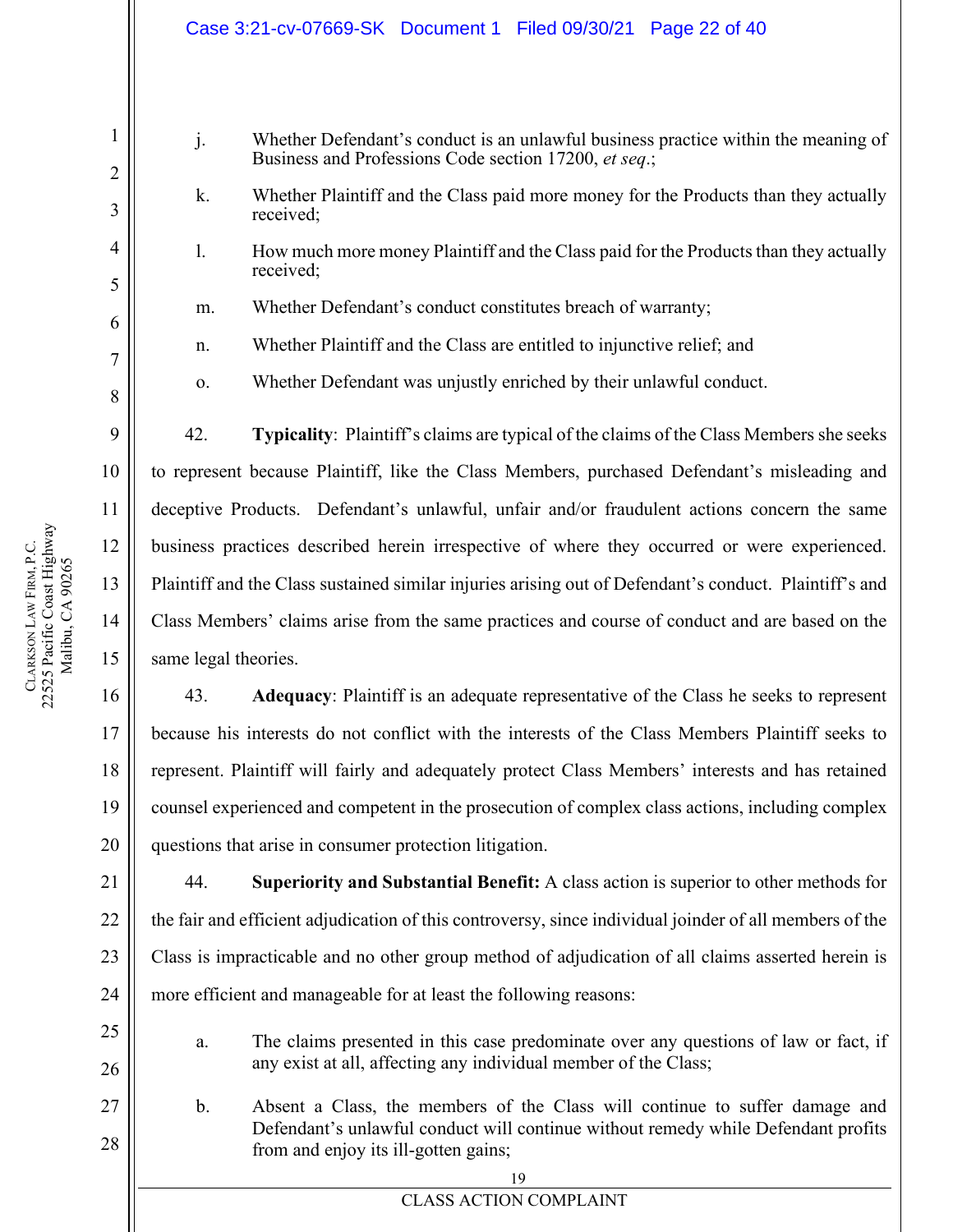c. Given the size of individual Class Members' claims, few, if any, Class Members could afford to or would seek legal redress individually for the wrongs Defendant committed against them, and absent Class Members have no substantial interest in individually controlling the prosecution of individual actions;

d. When the liability of Defendant has been adjudicated, claims of all members of the Class can be administered efficiently and/or determined uniformly by the Court; and

e. This action presents no difficulty that would impede its management by the Court as a class action, which is the best available means by which Plaintiff and Class Members can seek redress for the harm caused to them by Defendant.

45. **Inconsistent Rulings.** Because Plaintiff seeks relief for all members of the Class, the

prosecution of separate actions by individual members would create a risk of inconsistent or varying

adjudications with respect to individual members of the Class, which would establish incompatible

standards of conduct for Defendant.

46. **Injunctive/Equitable Relief.** The prerequisites to maintaining a class action for injunctive or equitable relief pursuant to Fed. R. Civ. P. 23(b)(2) are met as Defendant has acted or refused to act on grounds generally applicable to the Class, thereby making appropriate final injunctive or equitable relief with respect to the Class as a whole.

47. **Manageability.** Plaintiff and Plaintiff's counsel are unaware of any difficulties that are likely to be encountered in the management of this action that would preclude its maintenance as a class action.

#### **COUNT ONE**

#### **Violation of California Unfair Competition Law**

**(Cal. Bus. & Prof. Code §§ 17200,** *et seq***.)**

**(***On Behalf of the California Subclass***)**

48. **Incorporation by Reference.** Plaintiff re-alleges and incorporates by reference all allegations contained in this complaint, as though fully set forth herein.

25 26 27 49. **California Subclass.** This cause of action is brought pursuant to Business and Professions Code Section 17200, *et seq*., on behalf of Plaintiff and a California Subclass who purchased the Products within the applicable statute of limitations.

#### 28

50. **The UCL.** California Business & Professions Code, sections 17200, *et seq.* (the

20 CLASS ACTION COMPLAINT

1

2

3

4

5

6

7

8

9

10

11

12

13

14

15

16

17

18

<span id="page-22-0"></span>19

20

21

22

23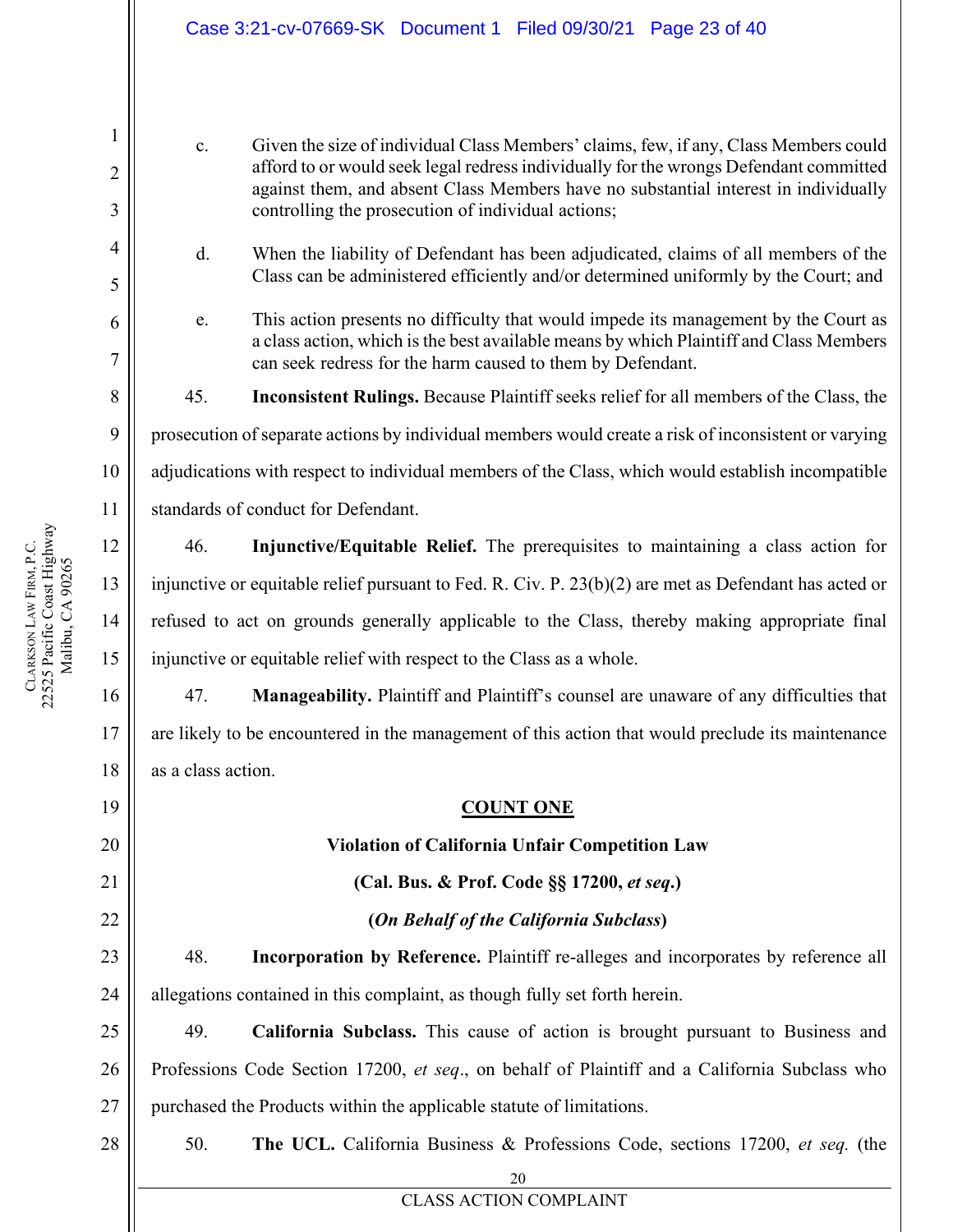**"UCL"**) prohibits unfair competition and provides, in pertinent part, that "unfair competition shall mean and include unlawful, unfair or fraudulent business practices and unfair, deceptive, untrue or misleading advertising."

51. **False Advertising Claims.** Defendant, in its advertising and packaging of the Products, made false and misleading statements and fraudulent omissions regarding the quality and characteristics of the Products—specifically, the Reef Friendly Representation—despite the fact the Products contain chemical ingredients that can harm and/or kill coral reefs. Such claims and omissions appear on the label and packaging of the Products, which are sold at retail stores and point-of-purchase displays.

52. **Defendant's Deliberately False and Fraudulent Marketing Scheme.** Defendant does not have any reasonable basis for the claims about the Products made in Defendant's advertising and on Defendant's packaging or labeling because the Products contain ingredients that can cause harm and/or kill coral reefs. Defendant knew and knows that the Products are not truly reef friendly sunscreens, though Defendant intentionally advertised and marketed the Products to deceive reasonable consumers into believing that Products contain only ingredients that are safe for coral reefs.

53. **False Advertising Claims Cause Purchase of Products.** Defendant's labeling and advertising of the Products led to, and continues to lead to, reasonable consumers, including Plaintiff, believing that the Products are truly reef friendly and do not harm and/or kill coral reefs.

54. **Injury in Fact.** Plaintiff and the California Subclass have suffered injury in fact and have lost money or property as a result of and in reliance upon Defendant's False Advertising Claims—namely Plaintiff and the California Subclass lost the purchase price for the Products they bought from the Defendant.

24 25 26 27 28 55. **Conduct Violates the UCL.** Defendant's conduct, as alleged herein, constitutes unfair, unlawful, and fraudulent business practices pursuant to the UCL. The UCL prohibits unfair competition and provides, in pertinent part, that "unfair competition shall mean and include unlawful, unfair or fraudulent business practices and unfair, deceptive, untrue or misleading advertising." Cal. Bus & Prof. Code § 17200. In addition, Defendant's use of various forms of

1

2

3

4

5

6

7

8

9

10

11

12

13

14

15

16

17

18

19

20

21

22

23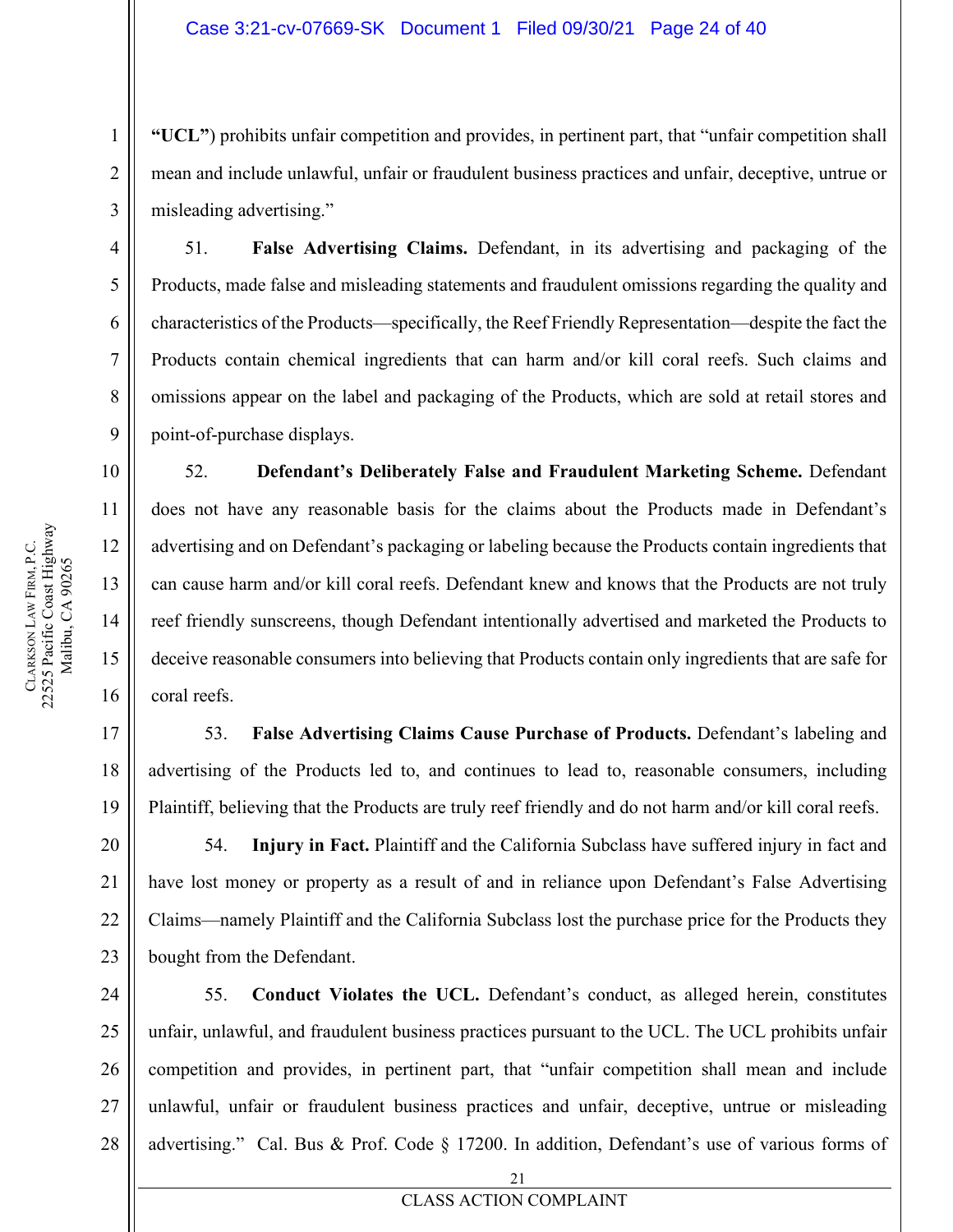advertising media to advertise, call attention to, or give publicity to the sale of goods or merchandise that are not as represented in any manner constitutes unfair competition, unfair, deceptive, untrue or misleading advertising, and an unlawful business practice within the meaning of Business and Professions Code Sections 17200 and 17531, which advertisements have deceived and are likely to deceive the consuming public, in violation of Business and Professions Code Section 17200.

56. **No Reasonably Available Alternatives/Legitimate Business Interests.** Defendant failed to avail themselves of reasonably available, lawful alternatives to further their legitimate business interests.

57. **Business Practice.** All of the conduct alleged herein occurred and continues to occur in Defendant's business. Defendant's wrongful conduct is part of a pattern, practice and/or generalized course of conduct, which will continue on a daily basis until Defendant voluntarily alters its conduct or Defendant is otherwise ordered to do so.

58. **Injunction.** Pursuant to Business and Professions Code Sections 17203 and 17535, Plaintiff and the members of the California Subclass seek an order of this Court enjoining Defendant from continuing to engage, use, or employ its practice of labeling and advertising the sale and use of the Products. Likewise, Plaintiff and the members of the California Subclass seek an order requiring Defendant to disclose such misrepresentations, and to preclude Defendant's failure to disclose the existence and significance of said misrepresentations.

59. **Causation/Damages.** As a direct and proximate result of Defendant's misconduct in violation of the UCL, Plaintiff and members of the California Subclass were harmed in the amount of the purchase price they paid for the Products. Further, Plaintiff and members of the California Subclass have suffered and continue to suffer economic losses and other damages including, but not limited to, the amounts paid for the Products, and any interest that would have accrued on those monies, in an amount to be proven at trial. Accordingly, Plaintiff seeks a monetary award for violation of the UCL in damages, restitution, and/or disgorgement of ill-gotten gains to compensate Plaintiff and the California Subclass for said monies, as well as injunctive relief to enjoin Defendant's misconduct to prevent ongoing and future harm that will result.

28

60. **Punitive Damages.** Plaintiff seeks punitive damages pursuant to this cause of action

1

2

3

4

5

6

7

8

9

10

11

12

13

14

15

16

17

18

19

20

21

22

23

24

25

26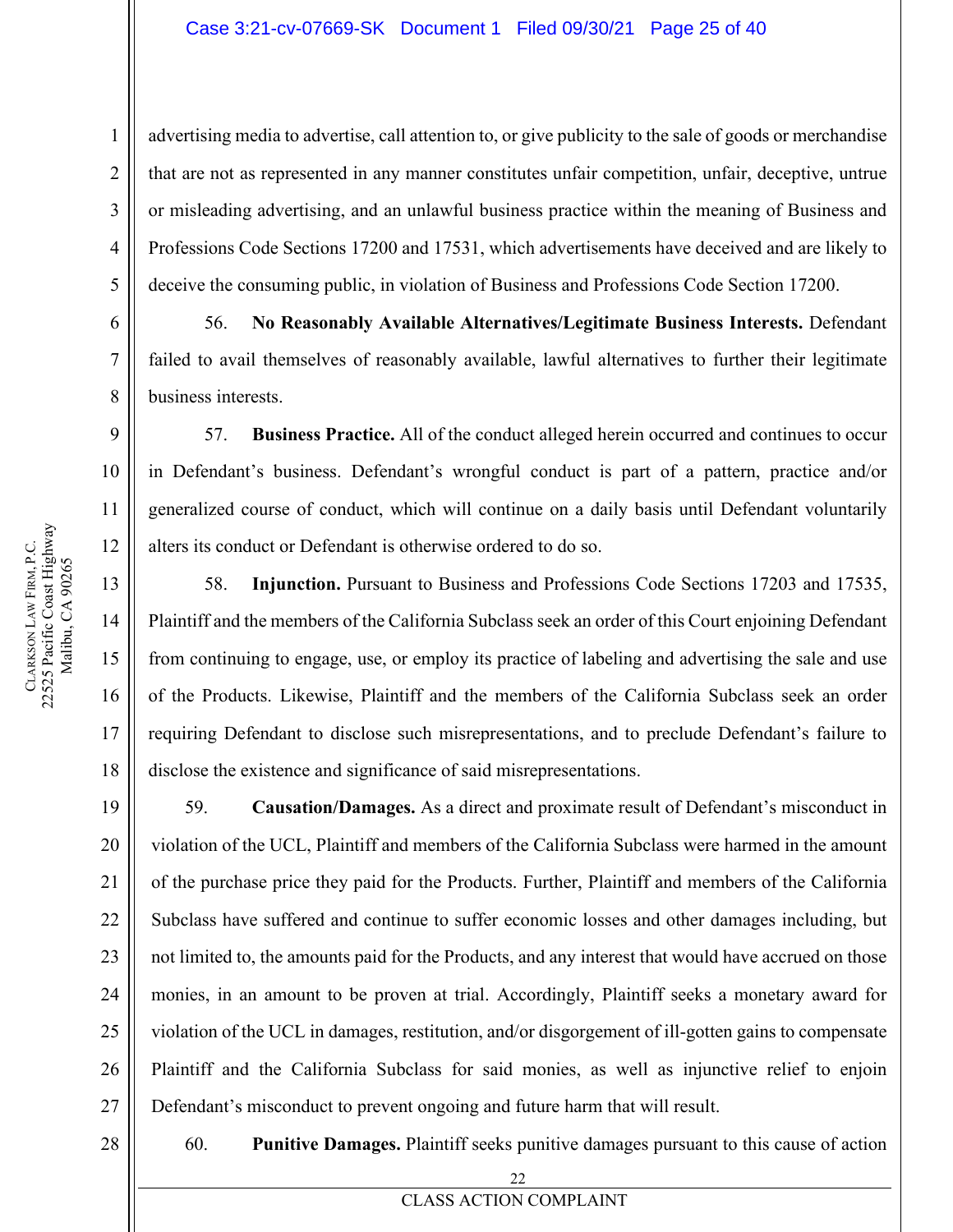for violation of the UCL on behalf of Plaintiff and the California Subclass. Defendant's unfair, fraudulent, and unlawful conduct described herein constitutes malicious, oppressive, and/or fraudulent conduct warranting an award of punitive damages as permitted by law. Defendant's misconduct is malicious as Defendant acted with the intent to cause Plaintiff and consumers to pay for Products that they were not, in fact, receiving. Defendant willfully and knowingly disregarded the rights of Plaintiff and consumers as Defendant was, at all times, aware of the probable dangerous consequences of its conduct and deliberately failed to avoid misleading consumers, including Plaintiff. Defendant's misconduct is oppressive as, at all relevant times, said conduct was so vile, base, and/or contemptible that reasonable people would look down upon it and/or otherwise would despise such corporate misconduct. Said misconduct subjected Plaintiff and consumers to cruel and unjust hardship in knowing disregard of their rights. Defendant's misconduct is fraudulent as Defendant intentionally misrepresented and/or concealed material facts with the intent to deceive Plaintiff and consumers. The wrongful conduct constituting malice, oppression, and/or fraud was committed, authorized, adopted, approved, and/or ratified by officers, directors, and/or managing agents of Defendant.

#### **A. "Unfair" Prong**

61. **Unfair Standard.** Under the UCL, a challenged activity is "unfair" when "any injury it causes outweighs any benefits provided to consumers and the injury is one that the consumers themselves could not reasonably avoid." *Camacho v. Auto Club of Southern California,* 142 Cal. App. 4th 1394, 1403 (2006).

24 25 26 27 62. **Injury.** Defendant's action of mislabeling the Products with the Challenged Representation does not confer any benefit to consumers; rather, doing so causes injuries to consumers, who do not receive products commensurate with their reasonable expectations, overpay for the Products, and receive Products of lesser standards than what they reasonably expected to receive. Consumers cannot avoid any of the injuries caused by Defendant's deceptive labeling and advertising of the Products. Accordingly, the injuries caused by Defendant's deceptive labeling and advertising outweigh any benefits.

- 28
- 63. **Balancing Test.** Some courts conduct a balancing test to decide if a challenged

1

2

3

4

5

6

7

8

9

10

11

12

13

14

15

<span id="page-25-0"></span>16

17

18

19

20

21

22

23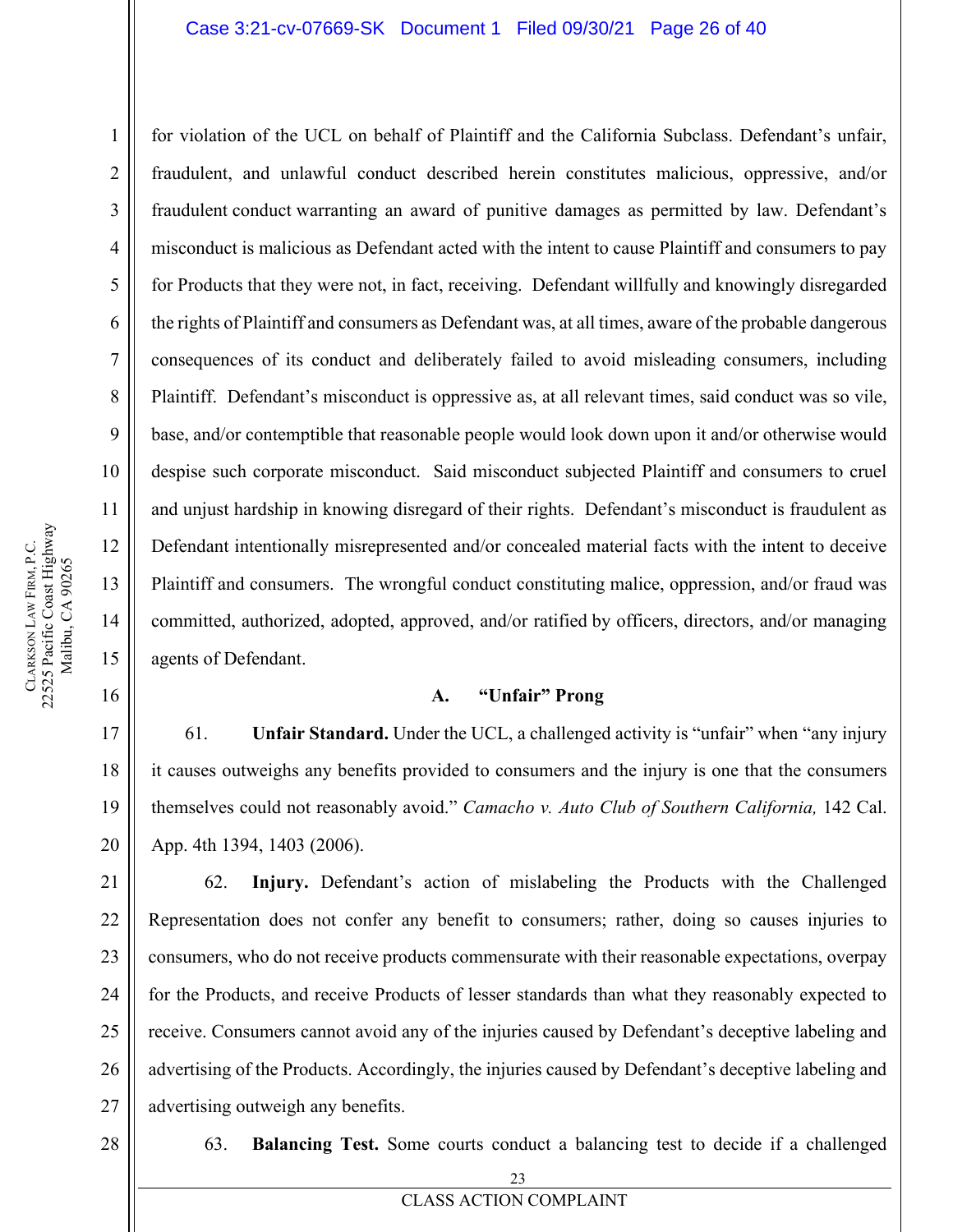activity amounts to unfair conduct under California Business and Professions Code Section 17200. They "weigh the utility of the defendant's conduct against the gravity of the harm to the alleged victim." *Davis v. HSBC Bank Nevada, N.A.,* 691 F.3d 1152, 1169 (9th Cir. 2012).

64. **No Utility.** Here, Defendant's conduct of labeling the Products with the Reef Friendly Representation when the Products contain harmful chemical ingredients that harm and/or kill coral reefs has no utility and financially harms purchasers. Thus, the utility of Defendant's conduct is vastly outweighed by the gravity of harm.

65. **Legislative Declared Policy.** Some courts require that "unfairness must be tethered to some legislative declared policy or proof of some actual or threatened impact on competition." *Lozano v. AT&T Wireless Servs. Inc.,* 504 F. 3d 718, 735 (9th Cir. 2007).

66. **Unfair Conduct.** Defendant's labeling and advertising of the Products, as alleged herein, is false, deceptive, misleading, and unreasonable, and constitutes unfair conduct. Defendant knew or should have known of its unfair conduct. Defendant's misrepresentations constitute an unfair business practice within the meaning of California Business and Professions Code Section 17200.

67. **Reasonably Available Alternatives.** There existed reasonably available alternatives to further Defendant's legitimate business interests, other than the conduct described herein. Defendant could have refrained from labeling the Products with the Reef Friendly Representation.

68. **Defendant's Wrongful Conduct.** All of the conduct alleged herein occurs and continues to occur in Defendant's business. Defendant's wrongful conduct is part of a pattern or generalized course of conduct repeated on thousands of occasions daily.

69. **Injunction.** Pursuant to Business and Professions Code Sections 17203, Plaintiff and the California Subclass seek an order of this Court enjoining Defendant from continuing to engage, use, or employ its practices of labeling the Products with the Reef Friendly Representation.

70. **Causation/Damages.** Plaintiff and the California Subclass have suffered injury in fact and have lost money as a result of Defendant's unfair conduct. Plaintiff and the California Subclass paid an unwarranted premium for these Products. Specifically, Plaintiff and the California Subclass paid for Products that contain chemical active ingredients. Plaintiff and the California Subclass

1

2

3

4

5

6

7

8

9

10

11

12

13

14

15

16

17

18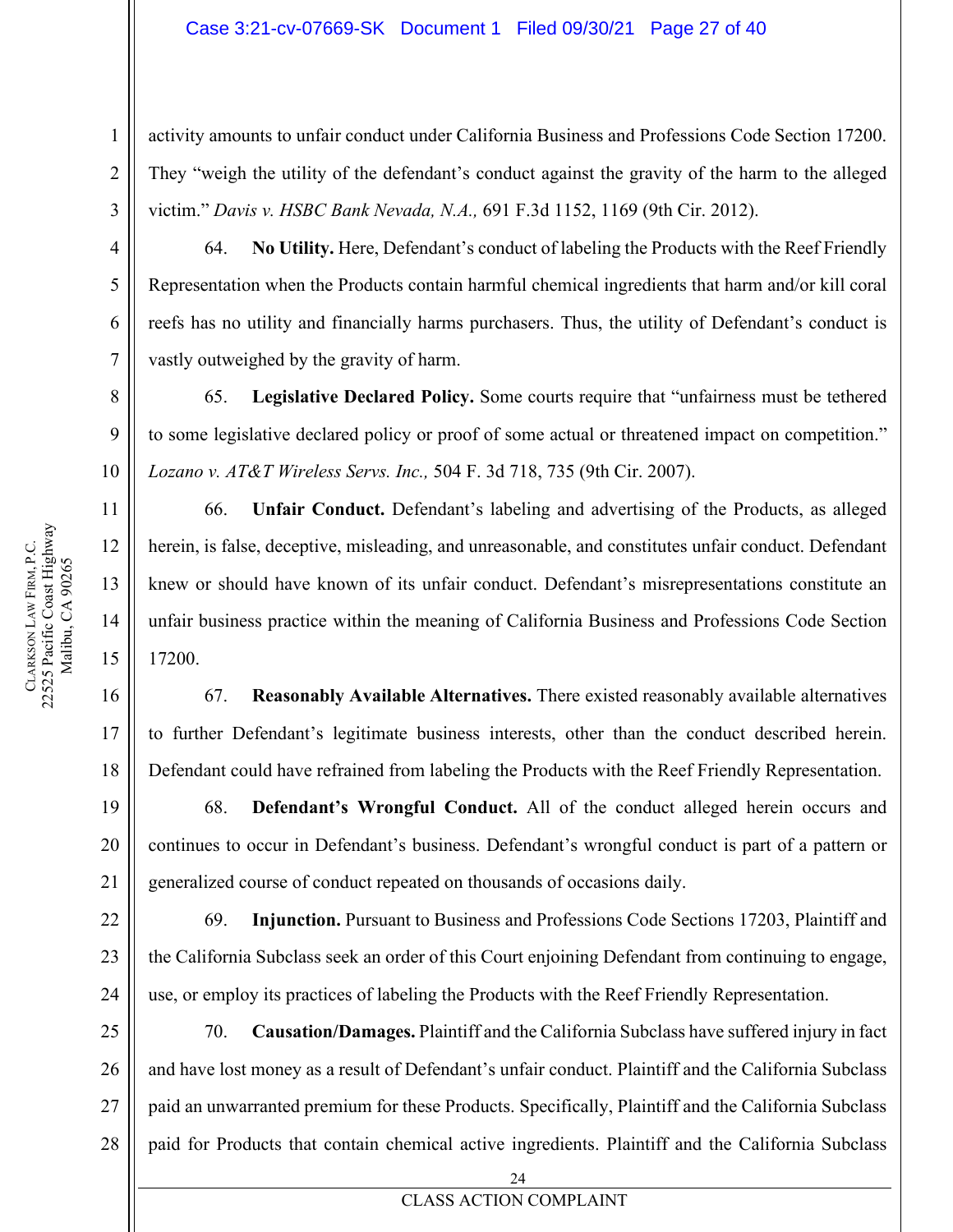would not have purchased the Products, or would have paid substantially less for the Products, if they had known that the Products' advertising and labeling were deceptive. Accordingly, Plaintiff seeks damages, restitution and/or disgorgement of ill-gotten gains pursuant to the UCL.

#### **B. "Fraudulent" Prong**

71. **Fraud Standard.** The UCL considers conduct fraudulent (and prohibits said conduct) if it is likely to deceive members of the public. *Bank of the West v. Superior Court*, 2 Cal. 4th 1254, 1267 (1992).

72. **Fraudulent & Material Challenged Representations.** Defendant used the Reef Friendly Representation with the intent to sell the Products to consumers, including Plaintiff and the California Subclass. The Challenged Representation is false and Defendant knew or should have known of its falsity. The Challenged Representation is likely to deceive consumers into purchasing the Products because they are material to the average, ordinary, and reasonable consumer.

73. **Fraudulent Business Practice.** As alleged herein, the misrepresentations by Defendant constitute a fraudulent business practice in violation of California Business & Professions Code Section 17200.

74. **Reasonable and Detrimental Reliance.** Plaintiff and the California Subclass reasonably and detrimentally relied on the material and false Challenged Representation to their detriment in that they purchased the Products.

75. **Reasonably Available Alternatives.** Defendant had reasonably available alternatives to further its legitimate business interests, other than the conduct described herein. Defendant could have refrained from labeling the Products with the Reef Friendly Representation.

76. **Business Practice.** All of the conduct alleged herein occurs and continues to occur in Defendant's business. Defendant's wrongful conduct is part of a pattern or generalized course of conduct.

25 26 27 77. **Injunction.** Pursuant to Business and Professions Code Sections 17203, Plaintiff and the California Subclass seek an order of this Court enjoining Defendant from continuing to engage, use, or employ its practice of labeling the Products with the Reef Friendly Representation.

28

78. **Causation/Damages.** Plaintiff and the California Subclass have suffered injury in fact

1

2

3

<span id="page-27-0"></span>4

5

6

7

8

9

10

11

12

13

14

15

16

17

18

19

20

21

22

23

24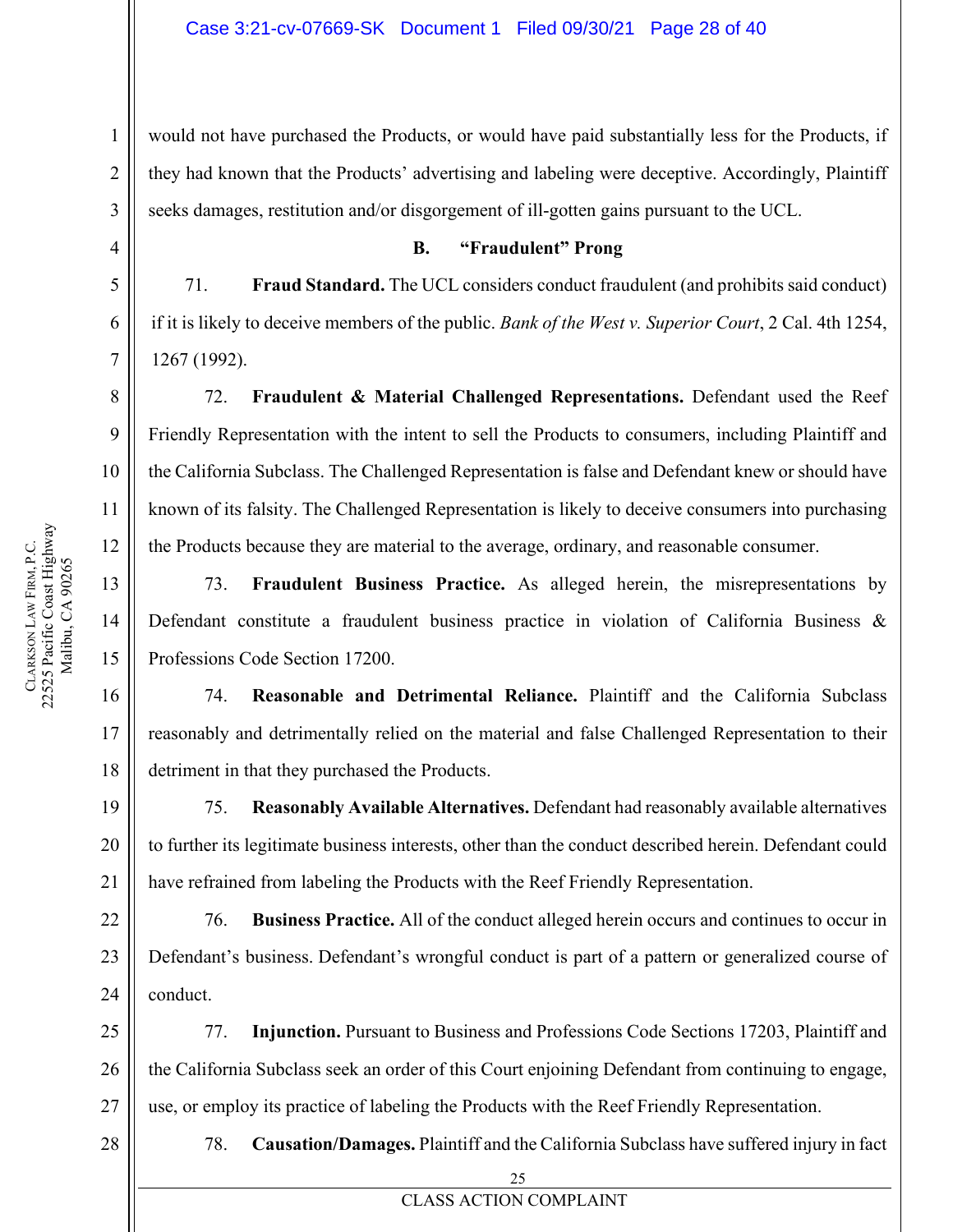and have lost money as a result of Defendant's fraudulent conduct. Plaintiff paid an unwarranted premium for the Products. Specifically, Plaintiff and the California Subclass paid for products that they believed contained only ingredients that are safe for coral reefs, when, in fact, the Products contained harmful chemical ingredients that can harm and/or kill coral reefs. Plaintiff and the California Subclass would not have purchased the Products if they had known the truth. Accordingly, Plaintiff seeks damages, restitution, and/or disgorgement of ill-gotten gains pursuant to the UCL.

#### **C. "Unlawful" Prong**

79. **Unlawful Standard.** The UCL identifies violations of other laws as "unlawful practices that the unfair competition law makes independently actionable." *Velazquez v. GMAC Mortg. Corp.,* 605 F. Supp. 2d 1049, 1068 (C.D. Cal. 2008).

80. **Violations of CLRA and FAL.** Defendant's labeling of the Products, as alleged herein, violates California Civil Code sections 1750, et seq. (the "**CLRA**") and California Business and Professions Code sections 17500, et seq. (the "**FAL**") as set forth below in the sections regarding those causes of action.

81. **Additional Violations.** Defendant's conduct in making the false representations described herein constitutes a knowing failure to adopt policies in accordance with and/or adherence to applicable laws, as set forth herein, all of which are binding upon and burdensome to their competitors. This conduct engenders an unfair competitive advantage for Defendant, thereby constituting an unfair, fraudulent and/or unlawful business practice under California Business & Professions Code sections 17200-17208. Additionally, Defendant's misrepresentations of material facts, as set forth herein, violate California Civil Code sections 1572, 1573, 1709, 1710, 1711, and 1770, as well as the common law.

82. **Unlawful Conduct.** Defendant's packaging, labeling, and advertising of the Products, as alleged herein, are false, deceptive, misleading, and unreasonable, and constitute unlawful conduct. Defendant knew or should have known of its unlawful conduct.

27 28 83. **Reasonably Available Alternatives.** Defendant had reasonably available alternatives to further its legitimate business interests, other than the conduct described herein. Defendant could

1

2

3

4

5

6

7

<span id="page-28-0"></span>8

9

10

11

12

13

14

15

16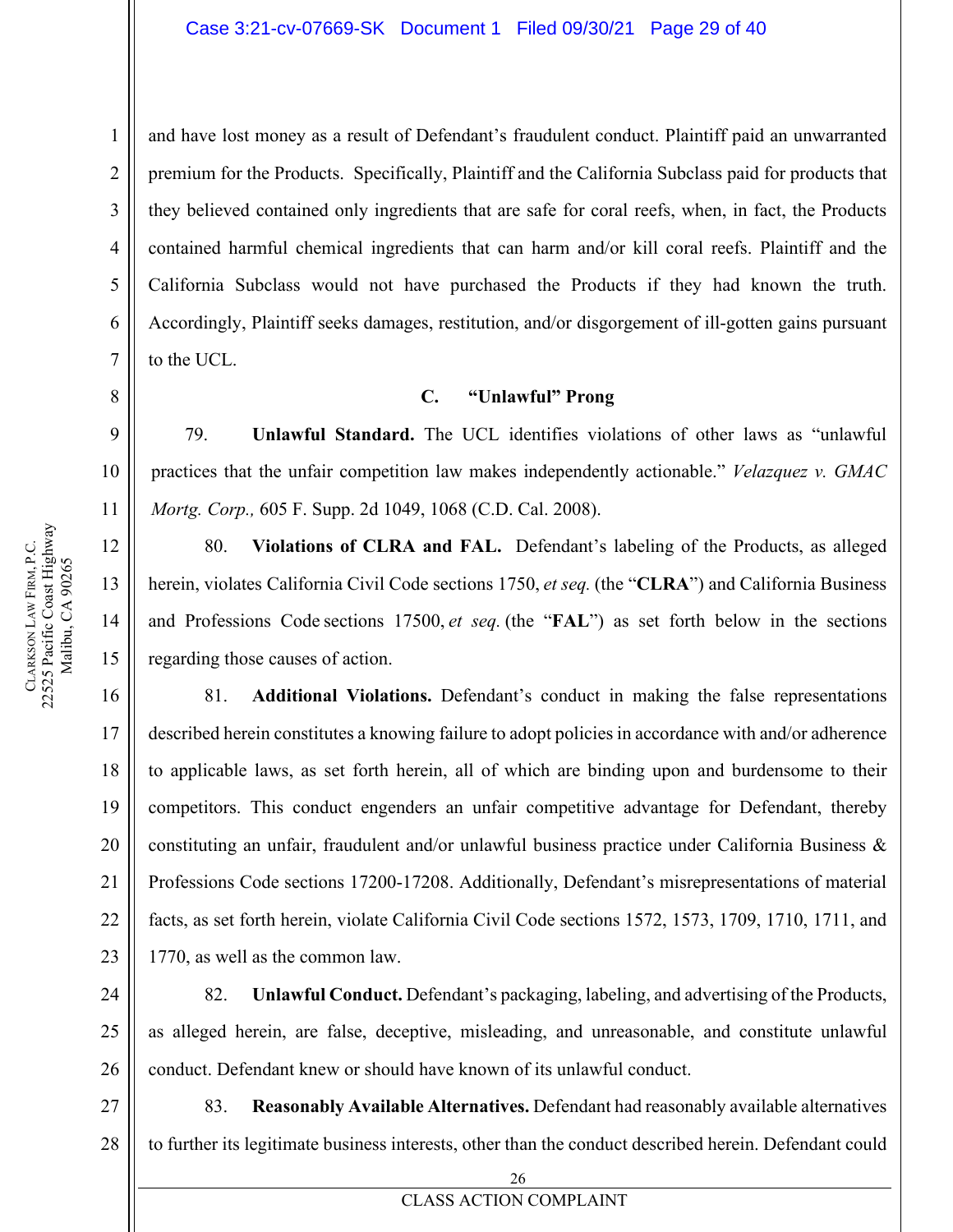have refrained from labeling the Products with the Reef Friendly Representation.

84. **Business Practice.** All of the conduct alleged herein occurs and continues to occur in Defendant's business. Defendant's wrongful conduct is part of a pattern or generalized course of conduct.

85. **Injunction.** Pursuant to Business and Professions Code Section 17203, Plaintiff and the California Subclass seek an order of this Court enjoining Defendant from continuing to engage, use, or employ its practice of false and deceptive advertising of the Products.

86. **Causation/Damages.** Plaintiff and the California Subclass have suffered injury in fact and have lost money as a result of Defendant's unlawful conduct. Plaintiff and the California Subclass paid an unwarranted premium for the Products. Plaintiff and the California Subclass would not have purchased the Products if they had known that Defendant's purposely deceived consumers into believing that the Products are truly safe for coral reefs. Accordingly, Plaintiff seeks damages, restitution and/or disgorgement of ill-gotten gains pursuant to the UCL.

#### **COUNT TWO**

#### **Violation of California False Advertising Law**

#### **(Cal. Bus. & Prof. Code §§ 17500,** *et seq***.)**

#### **(***On Behalf of the California Subclass***)**

87. **Incorporation by reference.** Plaintiff re-alleges and incorporates by reference all allegations contained in this complaint, as though fully set forth herein.

88. **California Subclass.** Plaintiff brings this claim individually and on behalf of the California Subclass who purchased the Products within the applicable statute of limitations.

22 23 89. **FAL Standard.** The False Advertising Law, codified at Cal. Bus. & Prof. Code section 17500, *et seq.*, prohibits "unfair, deceptive, untrue or misleading advertising[.]"

24 25 26 27 28 90. **False & Material Challenged Representations Disseminated to Public.** Defendant violated section 17500 when it advertised and marketed the Products through the unfair, deceptive, untrue, and misleading Reef Friendly Representation disseminated to the public through the Products' labeling, packaging and advertising. These representations were false because the Products do not conform to them. The representations were material because they are likely to

1

2

3

4

5

6

7

8

9

10

11

12

13

<span id="page-29-0"></span>14

15

16

17

18

19

20

21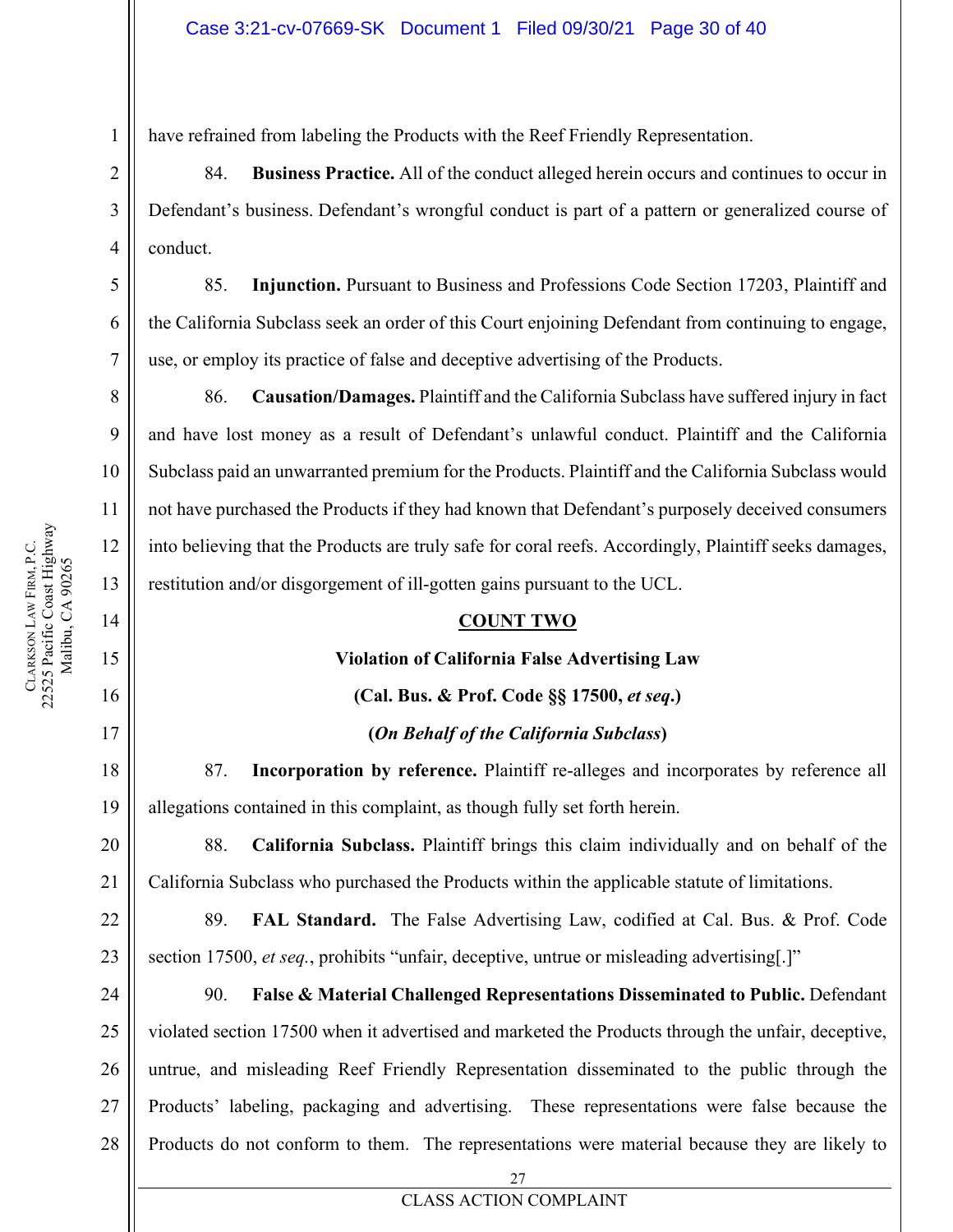mislead a reasonable consumer into purchasing the Products.

91. **Knowledge.** In making and disseminating the representations alleged herein, Defendant knew or should have known that the representations were untrue or misleading, and acted in violation of § 17500.

92. **Intent to sell.** Defendant's Challenged Representation was specifically designed to induce reasonable consumers, like Plaintiff and the California Subclass, to purchase the Products.

93. **Causation/Damages.** As a direct and proximate result of Defendant's misconduct in violation of the FAL, Plaintiff and members of the California Subclass were harmed in the amount of the purchase price they paid for the Products. Further, Plaintiff and members of the Class have suffered and continue to suffer economic losses and other damages including, but not limited to, the amounts paid for the Products, and any interest that would have accrued on those monies, in an amount to be proven at trial. Accordingly, Plaintiff seeks a monetary award for violation of the FAL in damages, restitution, and/or disgorgement of ill-gotten gains to compensate Plaintiff and the California Subclass for said monies, as well as injunctive relief to enjoin Defendant's misconduct to prevent ongoing and future harm that will result.

19 20 21 22 23 24 25 26 27 28 94. **Punitive Damages.** Defendant's unfair, fraudulent, and unlawful conduct described herein constitutes malicious, oppressive, and/or fraudulent conduct warranting an award of punitive damages as permitted by law. Defendant's misconduct is malicious as Defendant acted with the intent to cause Plaintiff and consumers to pay for Products that they were not, in fact, receiving. Defendant willfully and knowingly disregarded the rights of Plaintiff and consumers as Defendant was aware of the probable dangerous consequences of its conduct and deliberately failed to avoid misleading consumers, including Plaintiff. Defendant's misconduct is oppressive as, at all relevant times, said conduct was so vile, base, and/or contemptible that reasonable people would look down upon it and/or otherwise would despise such corporate misconduct. Said misconduct subjected Plaintiff and consumers to cruel and unjust hardship in knowing disregard of their rights. Defendant's misconduct is fraudulent as Defendant, at all relevant times, intentionally misrepresented and/or concealed material facts with the intent to deceive Plaintiff and consumers. The wrongful conduct constituting malice, oppression, and/or fraud was committed,

1

**CLARKSON** 

LAW FIRM, P.C.

22525 Pacific Coast Highway Malibu, CA 90265

CLARKSON LAW FIRM, P.C.<br>22525 Pacific Coast Highway Malibu, CA 90265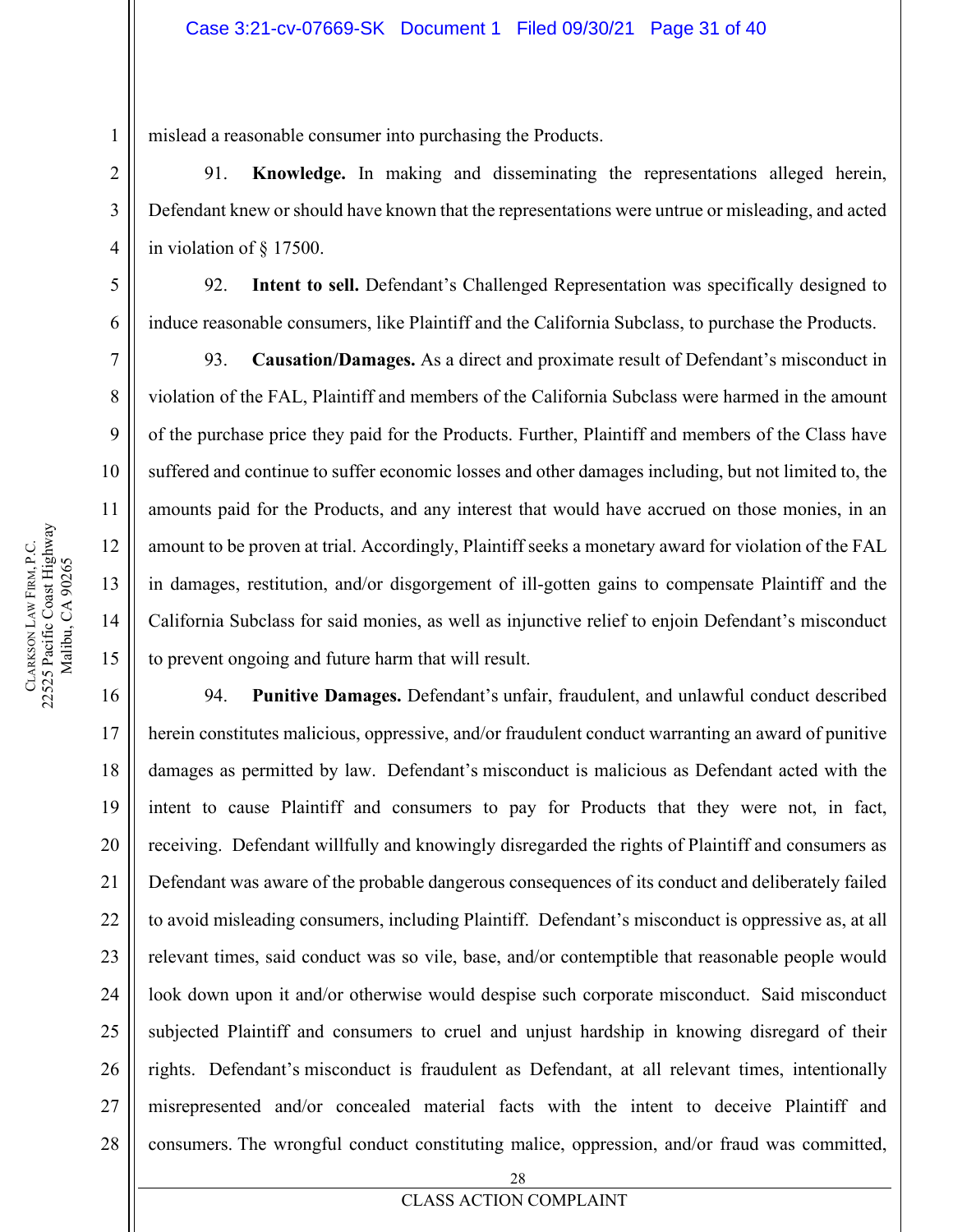authorized, adopted, approved, and/or ratified by officers, directors, and/or managing agents of Defendant.

#### **COUNT THREE**

#### **Violation of California Consumers Legal Remedies Act**

**(Cal. Civ. Code §§ 1750,** *et seq***.)**

#### **(***On Behalf of the California Subclass***)**

95. **Incorporation by Reference.** Plaintiff re-alleges and incorporates by reference all allegations contained in this complaint, as though fully set forth herein.

96. **California Subclass.** Plaintiff brings this claim individually and on behalf of the California Subclass who purchased the Products within the applicable statute of limitations.

97. **CLRA Standard.** The CLRA provides that "unfair methods of competition and unfair or deceptive acts or practices undertaken by any person in a transaction intended to result or which results in the sale or lease of goods or services to any consumer are unlawful."

98. **Goods/Services.** The Products are "goods," as defined by the CLRA in California Civil Code §1761(a).

99. **Defendant.** Defendant is a "person," as defined by the CLRA in California Civil Code  $§1761(c).$ 

18 19 100. **Consumers.** Plaintiff and members of the California Subclass are "consumers," as defined by the CLRA in California Civil Code §1761(d).

101. **Transactions.** The purchase of the Products by Plaintiff and members of the California Subclass are "transactions" as defined by the CLRA under California Civil Code section 1761(e).

23 24 25 102. **Violations of the CLRA.** Defendant violated the following sections of the CLRA by selling the Products to Plaintiff and the California Subclass through the false, misleading, deceptive, and fraudulent Challenged Representation:

> a. Section  $1770(a)(5)$  by representing that the Products have "characteristics, ... uses [or] benefits . . . which [they] do not have."

> b. Section 1770(a)(7) by representing that the Products "are of a particular standard,

29 CLASS ACTION COMPLAINT

1

2

<span id="page-31-0"></span>3

4

5

6

7

8

9

10

11

12

13

14

15

16

17

20

21

22

26

27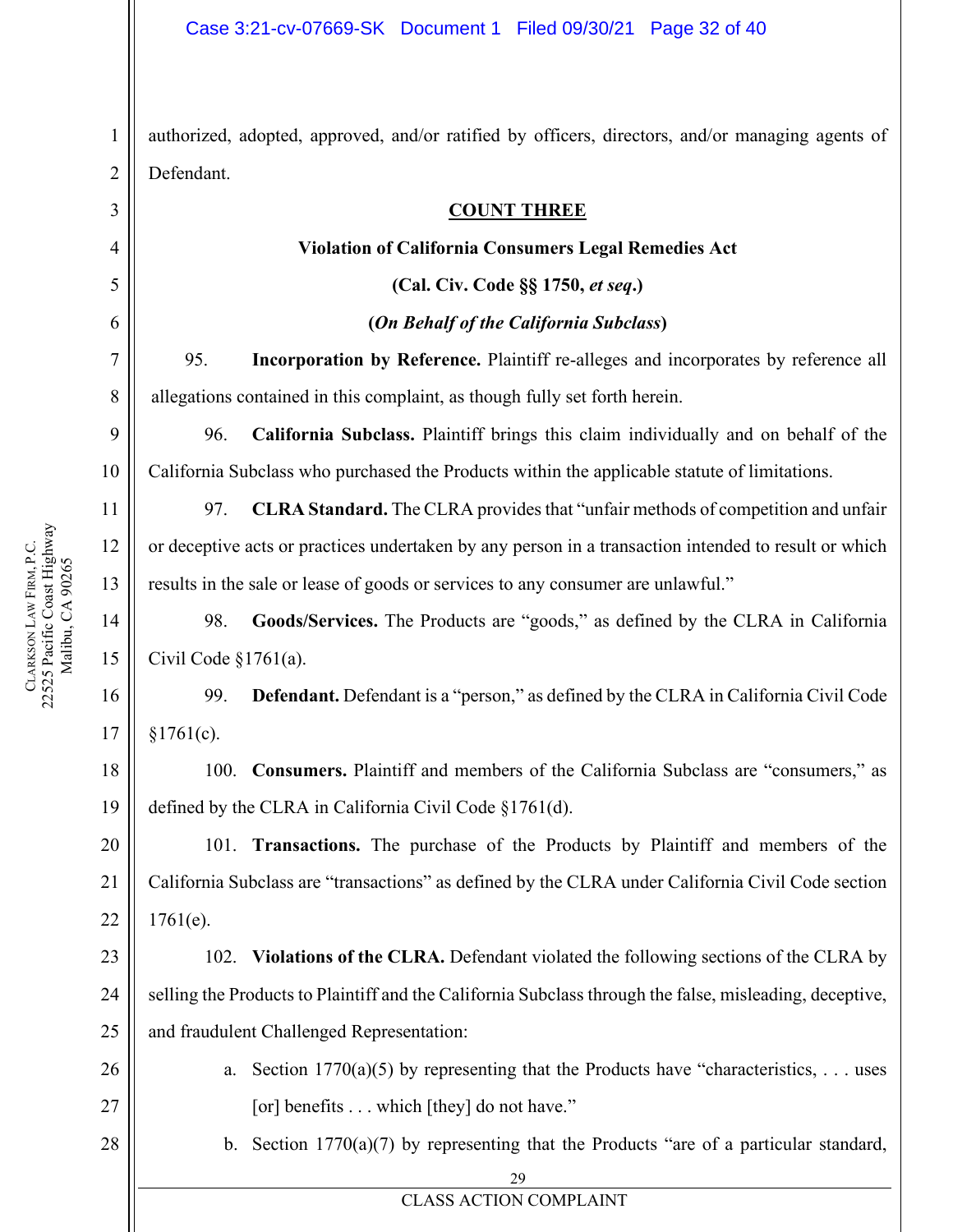quality, or grade . . . [when] they are of another."

c. Section  $1770(a)(9)$  by advertising the Products "with [the] intent not to sell them as advertised."

103. **Knowledge.** Defendant's uniform and material representations and omissions regarding the Products were likely to deceive, and Defendant knew or should have known that its representations and omissions were untrue and misleading.

104. **Malicious.** Defendant's conduct is malicious, fraudulent, and wanton in that Defendant intentionally misled and withheld material information from consumers, including Plaintiff, to increase the sale of the Products.

105. **Plaintiff Could Not Have Avoided Injury.** Plaintiff and members of the California Subclass could not have reasonably avoided such injury. Plaintiff and members of the California Subclass were unaware of the existence of the facts that Defendant suppressed and failed to disclose, and Plaintiff and members of the California Subclass would not have purchased the Products and/or would have purchased them on different terms had they known the truth.

106. **Causation/Reliance/Materiality.** Plaintiff and the California Subclass suffered harm as a result of Defendant's violations of the CLRA because they relied on the Challenged Representation in deciding to purchase the Products. The Challenged Representation was a substantial factor. The Challenged Representation was material because a reasonable consumer would consider it important in deciding whether to purchase the Products.

20 21 22 23 24 25 26 27 28 107. **Section 1782 – Prelitigation Demand/Notice.** Pursuant to California Civil Code section 1782, more than thirty days prior to the filing of this complaint, on July 28, 2021, Plaintiff's counsel, acting on behalf of Plaintiff and members of the Class, mailed a notice via U.S. certified mail, return receipt requested, to Defendant at its principal places of business and care of its agent for service of process registered with the California Secretary of State (Edgewell Personal Care Brands, LLC, 6 Research Drive, Shelton, CT 06484; Edgewell Personal Care Brands, LLC, 1350 Timberlake Manor Pkwy., Ste. 300, Chesterfield, MO 63017; Corporate Creations Network Inc., 801 US highway 1, North Palm Beach, FL 33408) regarding Defendant's particular violations of the California Consumers Legal Remedies Act, as set forth above, and demanding that Defendant

1

2

3

4

5

6

7

8

9

18

19

**CLARKSON** 

LAW FIRM, P.C.

22525 Pacific Coast Highway

CLARKSON LAW FIRM, P.C.<br>22525 Pacific Coast Highway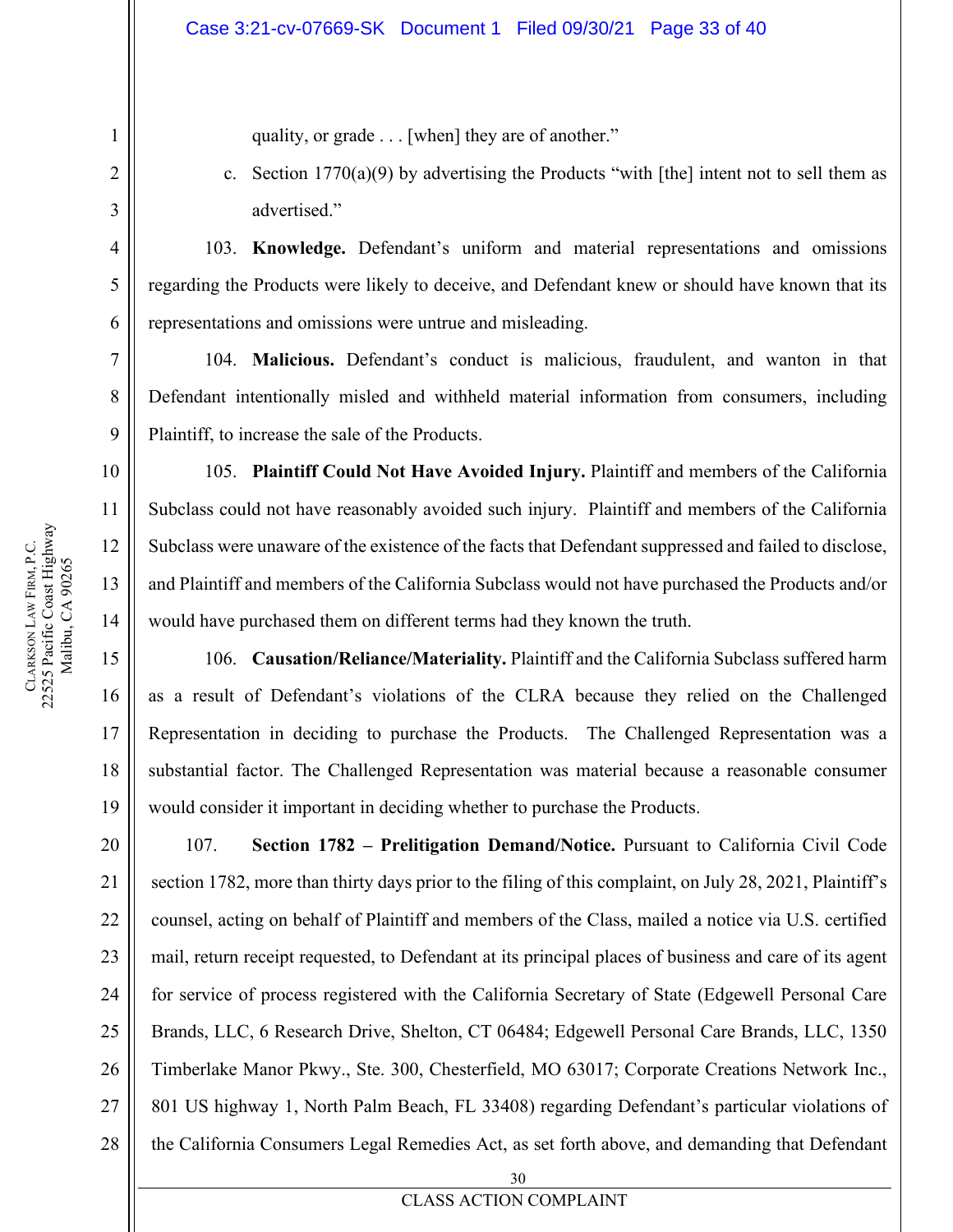#### Case 3:21-cv-07669-SK Document 1 Filed 09/30/21 Page 34 of 40

correct and otherwise rectify those violations with respect to Plaintiff and all members of the Class. The form, content, and delivery of the notice satisfy subsections (1) and (2) of section 1782(a). The notice of violations and demand for remedial action, as of the filing of this complaint, did not result in adequate correction, repair, replacement, and/or other remedy by Defendants, including all remedial action set forth in the notice letter and as set forth under section 1782(c).

108. **Causation/Damages.** As a direct and proximate result of Defendant's misconduct in violation of the CLRA, Plaintiff and members of the California Subclass were harmed in the amount of the purchase price they paid for the Products. Further, Plaintiff and members of the Class have suffered and continue to suffer economic losses and other damages including, but not limited to, the amounts paid for the Products, and any interest that would have accrued on those monies, in an amount to be proven at trial. Accordingly, Plaintiff seeks a monetary award for violation of this Act in the form of damages, restitution, disgorgement of ill-gotten gains to compensate Plaintiff and the California Subclass for said monies.

109. **Injunction.** Given that Defendant's conduct violated California Civil Code section 1780, Plaintiff and members of the California Subclass are entitled to seek, and do hereby seek, injunctive relief to put an end to Defendant's violations of the CLRA. Plaintiff has no adequate remedy at law. Without equitable relief, Defendant's unfair and deceptive practices will continue to harm Plaintiff and the California Subclass.

19 20 21 22 23 24 25 26 27 28 110. **Punitive Damages.** Defendant's unfair, fraudulent, and unlawful conduct described herein constitutes malicious, oppressive, and/or fraudulent conduct warranting an award of punitive damages as permitted by law. Defendant's misconduct is malicious as Defendant acted with the intent to cause Plaintiff and consumers to pay for Products that they were not, in fact, receiving. Defendant willfully and knowingly disregarded the rights of Plaintiff and consumers as Defendant was, at all times, aware of the probable dangerous consequences of its conduct and deliberately failed to avoid misleading consumers, including Plaintiff. Defendant's misconduct is oppressive as, at all relevant times, said conduct was so vile, base, and/or contemptible that reasonable people would look down upon it and/or otherwise would despise such corporate misconduct. Said misconduct subjected Plaintiff and consumers to cruel and unjust hardship in knowing disregard of

1

2

3

4

5

6

7

8

9

10

11

12

13

14

15

16

17

18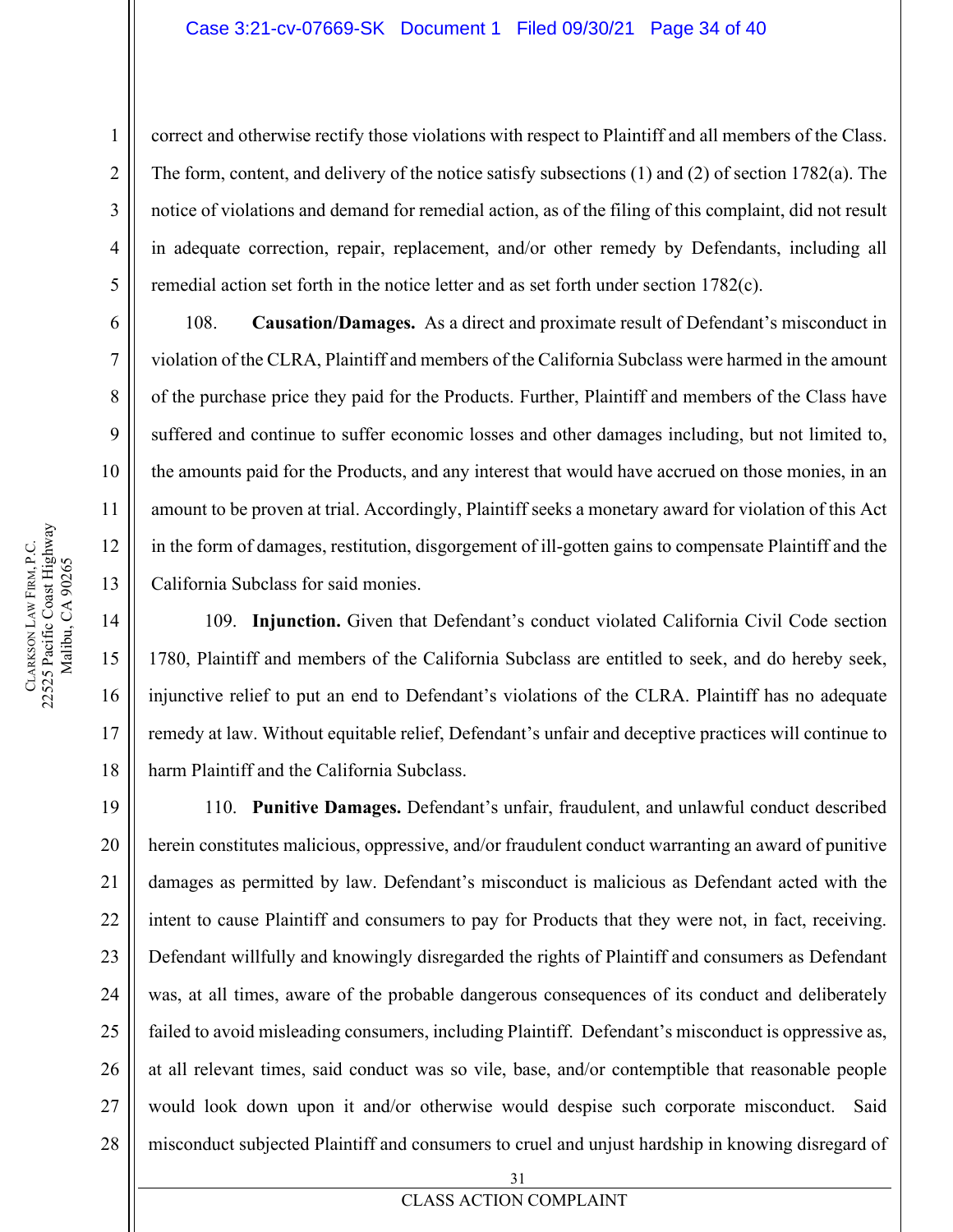their rights. Defendant's misconduct is fraudulent as Defendant, at all relevant times, intentionally misrepresented and/or concealed material facts with the intent to deceive Plaintiff and consumers. The wrongful conduct constituting malice, oppression, and/or fraud was committed, authorized, adopted, approved, and/or ratified by officers, directors, and/or managing agents of Defendant.

#### **COUNT FOUR**

#### **Breach of Warranty**

#### **(***On Behalf of the Nationwide Class and California Subclass***)**

111. **Incorporation by Reference.** Plaintiff re-alleges and incorporates by reference all allegations contained in this complaint, as though fully set forth herein.

112. **Nationwide Class & California Subclass.** Plaintiff brings this claim individually and on behalf of the Nationwide Class and California Subclass (the Class) who purchased the Products within the applicable statute of limitations.

113. **Express Warranty.** By advertising and selling the Products at issue, Defendant made promises and affirmations of fact on the Products' packaging and labeling, and through its marketing and advertising, as described herein. This labeling and advertising constitute express warranties and became part of the basis of the bargain between Plaintiff and members of the Class and Defendant. Defendant purports, through the Products' labeling and advertising, to create express warranties that the Products, among other things, conform to the Challenged Representations.

114. **Implied Warranty of Merchantability.** By advertising and selling the Products at issue, Defendant, a merchant of goods, made promises and affirmations of fact that the Products are merchantable and conform to the promises or affirmations of fact made on the Products' packaging and labeling, and through its marketing and advertising, as described herein. This labeling and advertising, combined with the implied warranty of merchantability, constitute warranties that became part of the basis of the bargain between Plaintiff and members of the Class and Defendant- --to wit, that the Products, among other things, conform to the Challenged Representations.

26 27 28 115. **Breach of Warranty.** Contrary to Defendant's warranties, the Products do not conform to the Challenged Representations and, therefore, Defendant breached its warranties about the Products and their qualities.

1

2

3

4

<span id="page-34-0"></span>5

6

7

8

9

10

11

12

13

14

15

16

17

18

19

20

21

22

23

24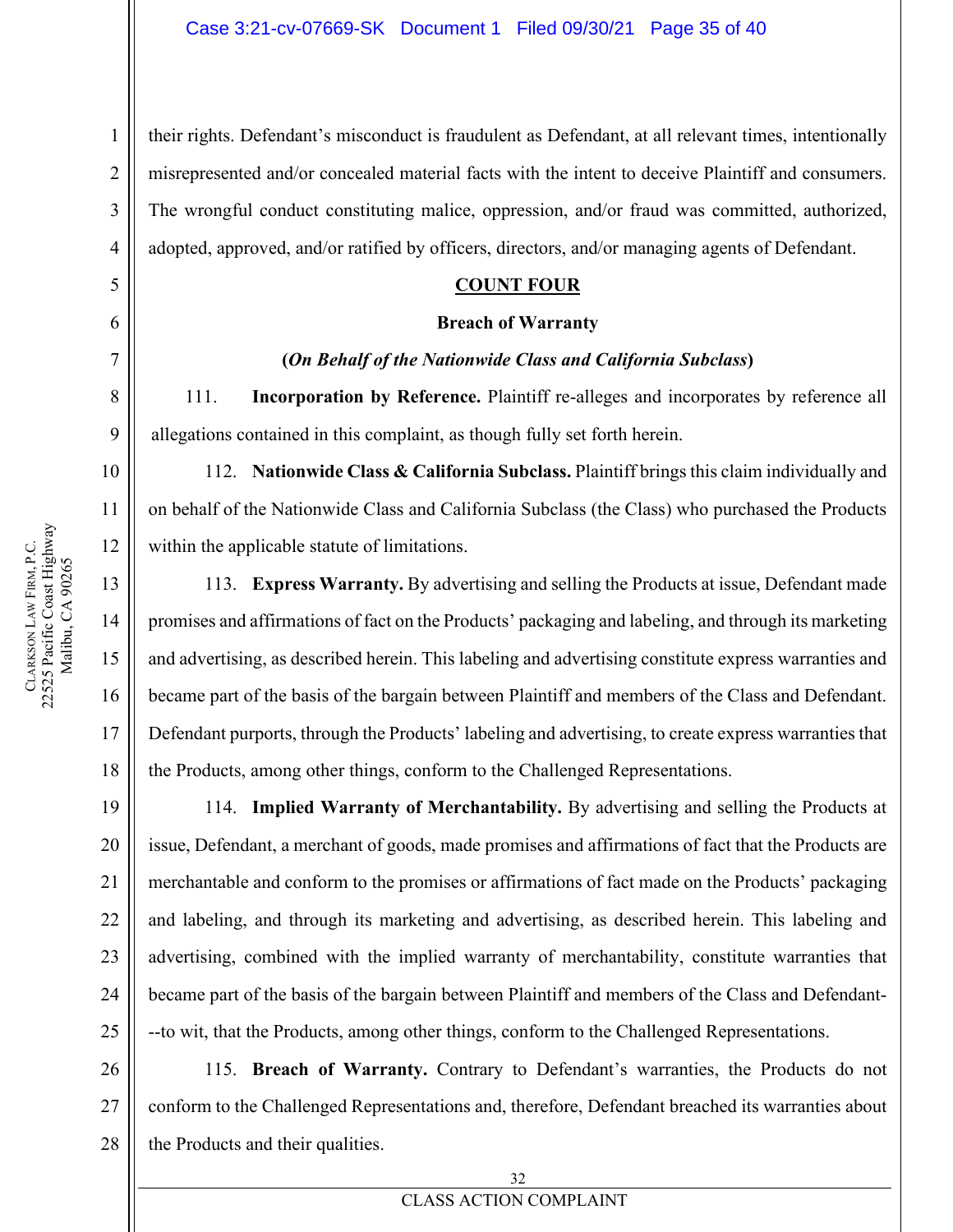116. **Causation/Remedies.** As a direct and proximate result of Defendant's breach of warranty, Plaintiff and members of the Class were harmed in the amount of the purchase price they paid for the Products. Further, Plaintiff and members of the Class have suffered and continue to suffer economic losses and other damages including, but not limited to, the amounts paid for the Products, and any interest that would have accrued on those monies, in an amount to be proven at trial. Accordingly, Plaintiff seeks a monetary award for breach of warranty in the form of damages, restitution, and/or disgorgement of ill-gotten gains to compensate Plaintiff and the Class for said monies, as well as injunctive relief to enjoin Defendant's misconduct to prevent ongoing and future harm that will result.

19 117. **Punitive Damages.** Plaintiff seeks punitive damages pursuant to this cause of action for breach of warranty on behalf of Plaintiff and the Class. Defendant's unfair, fraudulent, and unlawful conduct described herein constitutes malicious, oppressive, and/or fraudulent conduct warranting an award of punitive damages as permitted by law. Defendant's misconduct is malicious as Defendant acted with the intent to cause Plaintiff and consumers to pay for Products that they were not, in fact, receiving. Defendant willfully and knowingly disregarded the rights of Plaintiff and consumers as Defendant was aware of the probable dangerous consequences of its conduct and deliberately failed to avoid misleading consumers, including Plaintiff. Defendant's misconduct is oppressive as, at all relevant times, said conduct was so vile, base, and/or contemptible that reasonable people would look down upon it and/or otherwise would despise such misconduct. Said misconduct subjected Plaintiff and consumers to cruel and unjust hardship in knowing disregard of their rights. Defendant's misconduct is fraudulent as Defendant, at all relevant times, intentionally misrepresented and/or concealed material facts with the intent to deceive Plaintiff and consumers. The wrongful conduct constituting malice, oppression, and/or fraud was committed, authorized, adopted, approved, and/or ratified by officers, directors, and/or managing agents of Defendant.

#### **COUNT FIVE**

#### **Unjust Enrichment/Restitution**

#### **(***On Behalf of the Nationwide Class and California Subclass***)**

118. **Incorporation by Reference.** Plaintiff re-alleges and incorporates by reference all

33

CLASS ACTION COMPLAINT

1

2

3

4

5

6

7

8

9

10

11

12

13

14

15

16

17

18

20

21

22

23

24

<span id="page-35-0"></span>25

26

27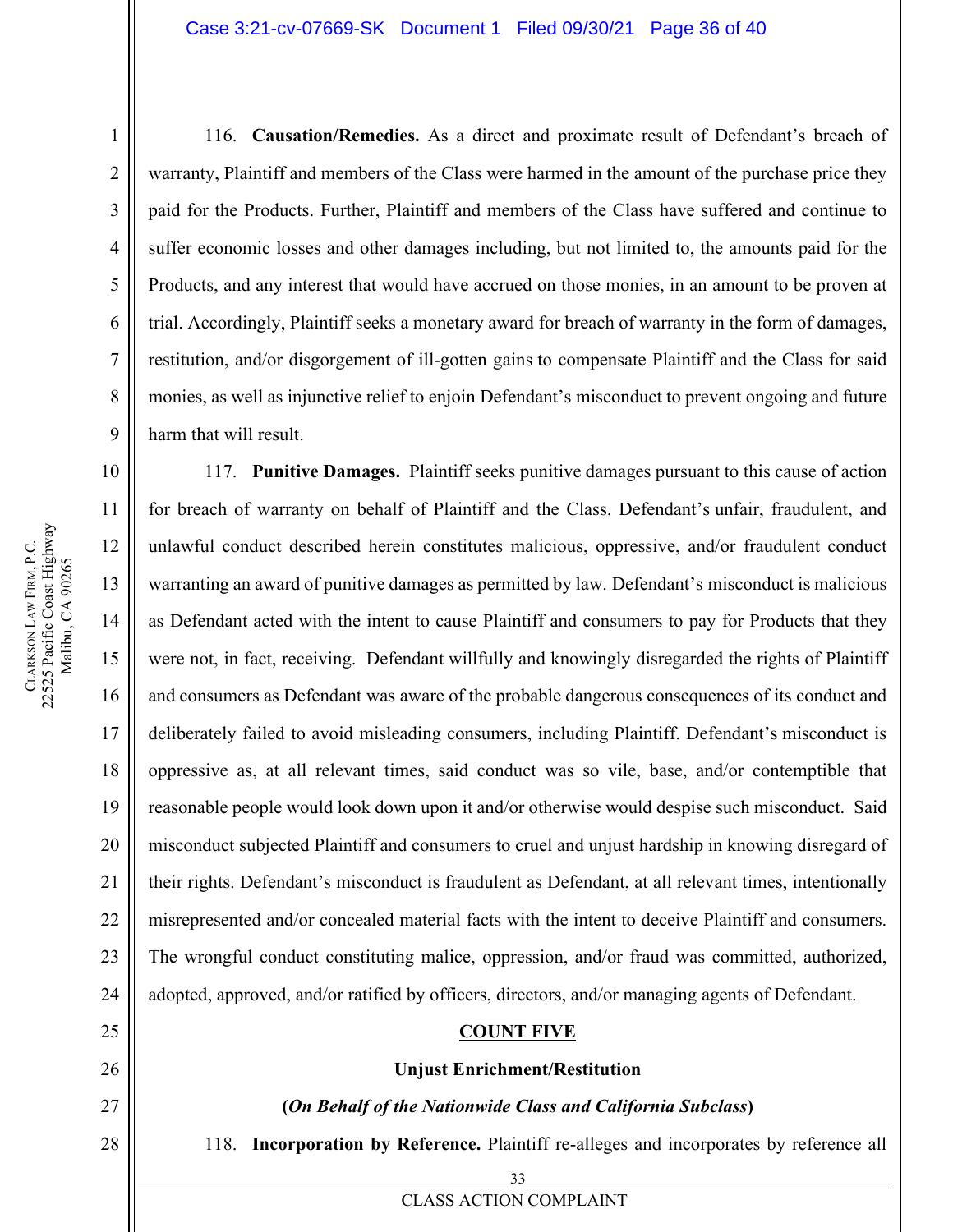allegations contained in this complaint, as though fully set forth herein.

119. **Nationwide Class & California Subclass.** Plaintiff brings this claim individually and on behalf of the Nationwide Class and California Subclass (the Class) who purchased the Products within the applicable statute of limitations.

120. **Plaintiff/Class Conferred a Benefit.** By purchasing the Products, Plaintiff and members of the Class conferred a benefit on Defendant in the form of the purchase price of the Products.

121. **Defendant's Knowledge of Conferred Benefit.** Defendant had knowledge of such benefit and Defendant appreciated the benefit because, were consumers not to purchase the Products, Defendant would not generate revenue from the sales of the Products.

122. **Defendant's Unjust Receipt Through Deception.** Defendant's knowing acceptance and retention of the benefit is inequitable and unjust because the benefit was obtained by Defendant's fraudulent, misleading, and deceptive representations and omissions.

123. **Causation/Damages.** As a direct and proximate result of Defendant's unjust enrichment, Plaintiff and members of the Class were harmed in the amount of the purchase price they paid for the Products. Further, Plaintiff and members of the Class have suffered and continue to suffer economic losses and other damages including, but not limited to, the amounts paid for the Products, and any interest that would have accrued on those monies, in an amount to be proven at trial. Accordingly, Plaintiff seeks a monetary award for unjust enrichment in damages, restitution, and/or disgorgement of ill-gotten gains to compensate Plaintiff and the Class for said monies, as well as injunctive relief to enjoin Defendant's misconduct to prevent ongoing and future harm that will result.

23 24 25 26 27 124. **Punitive Damages.** Plaintiff seeks punitive damages pursuant to this cause of action for unjust enrichment on behalf of Plaintiff and the Class. Defendant's unfair, fraudulent, and unlawful conduct described herein constitutes malicious, oppressive, and/or fraudulent conduct warranting an award of punitive damages as permitted by law. Defendant's misconduct is malicious as Defendant acted with the intent to cause Plaintiff and consumers to pay for Products that they were not, in fact, receiving. Defendant willfully and knowingly disregarded the rights of Plaintiff

19

20

21

22

1

**CLARKSON** 

LAW FIRM, P.C.

22525 Pacific Coast Highway Malibu, CA 90265

CLARKSON LAW FIRM, P.C.<br>22525 Pacific Coast Highway Malibu, CA 90265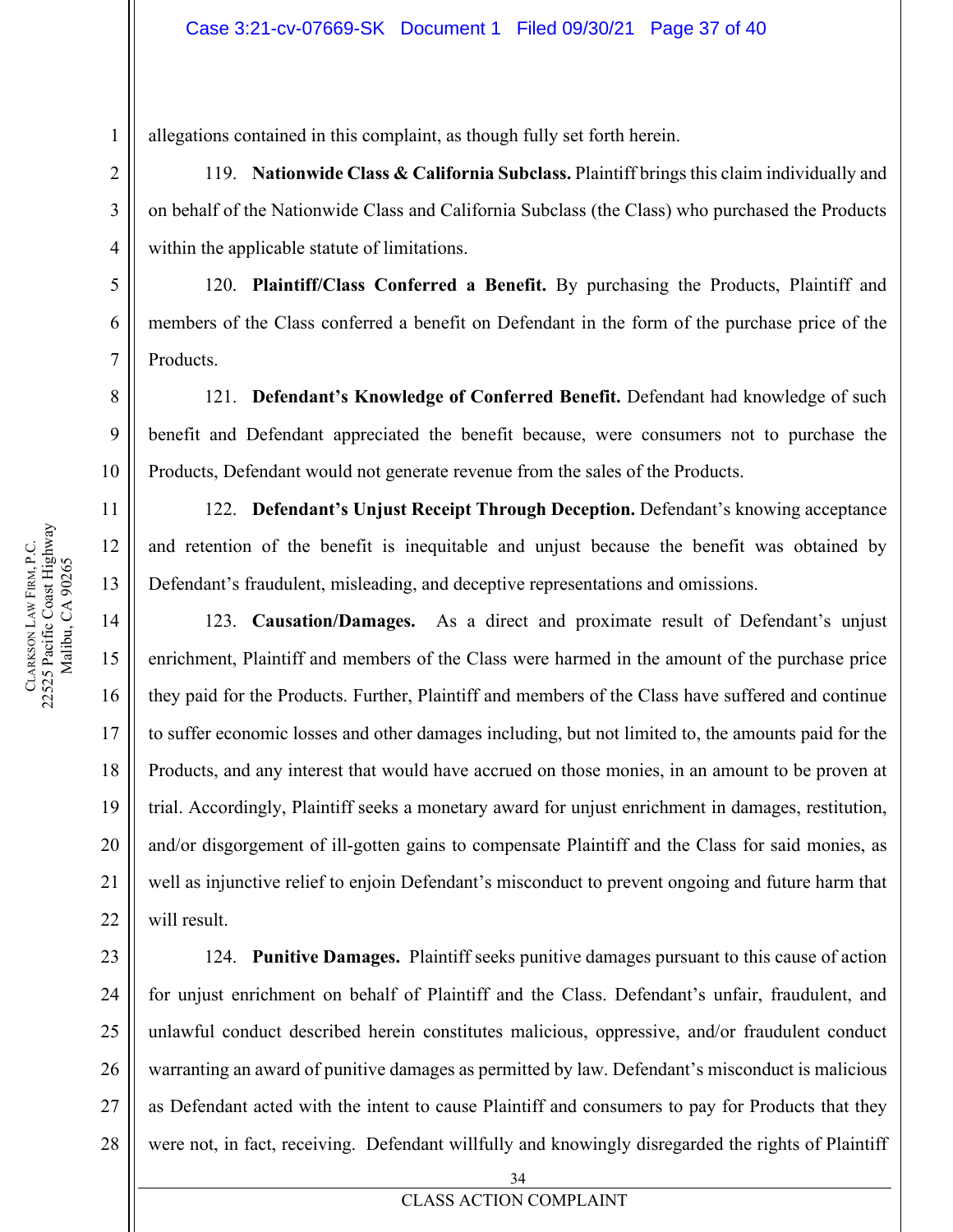and consumers as Defendant was aware of the probable dangerous consequences of its conduct and deliberately failed to avoid misleading consumers, including Plaintiff. Defendant's misconduct is oppressive as, at all relevant times, said conduct was so vile, base, and/or contemptible that reasonable people would look down upon it and/or otherwise would despise such corporate misconduct. Said misconduct subjected Plaintiff and consumers to cruel and unjust hardship in knowing disregard of their rights. Defendant's misconduct is fraudulent as Defendant, at all relevant times, intentionally misrepresented and/or concealed material facts with the intent to deceive Plaintiff and consumers. The wrongful conduct constituting malice, oppression, and/or fraud was committed, authorized, adopted, approved, and/or ratified by officers, directors, and/or managing agents of Defendant.

#### **PRAYER FOR RELIEF**

125. WHEREFORE, Plaintiff, individually and on behalf of all others similarly situated,

prays for judgment against Defendant as follows:

- a. **Certification:** For an order certifying this action as a class action, appointing Plaintiff as the Class Representative, and appointing Plaintiff's Counsel as Class Counsel;
- b. **Declaratory Relief:** For an order declaring that Defendant's conduct violates the statutes and laws referenced herein;
- c. **Injunction:** For an order requiring Defendant to immediately cease and desist from selling the unlawful Products in violation of law; enjoining Defendant from continuing to market, advertise, distribute, and sell the Products in the unlawful manner described herein; requiring Defendant to engage in an affirmative advertising campaign to dispel the public misperception of the Products resulting from Defendant's unlawful conduct; and requiring all further and just corrective action;
- d. **Damages/Restitution/Disgorgement:** For an order awarding monetary compensation in the form of damages, restitution, and/or disgorgement to Plaintiff and the Class;
	- e. **Punitive Damages:** For an order awarding punitive damages;
	- f. **Attorneys' Fees & Costs:** For an order awarding attorneys' fees and costs;
- g. **Pre/Post-Judgment Interest:** For an order awarding pre-judgment and postjudgment interest; and
- h. **All Just & Proper Relief:** For such other and further relief as the Court deems just and proper.

1

2

3

4

5

6

7

8

9

10

<span id="page-37-0"></span>11

12

13

14

15

16

17

18

19

20

21

22

23

24

25

26

27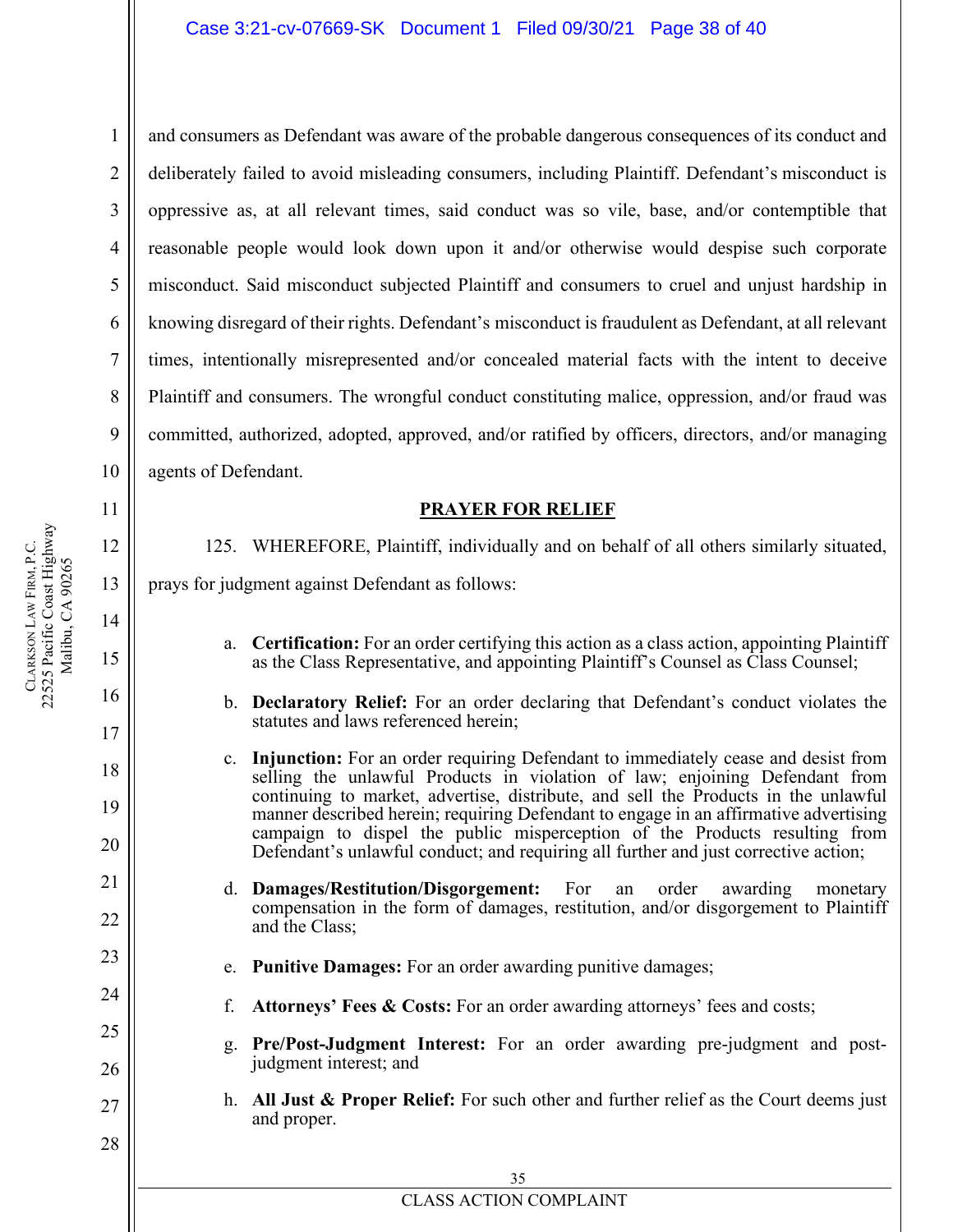<span id="page-38-0"></span>